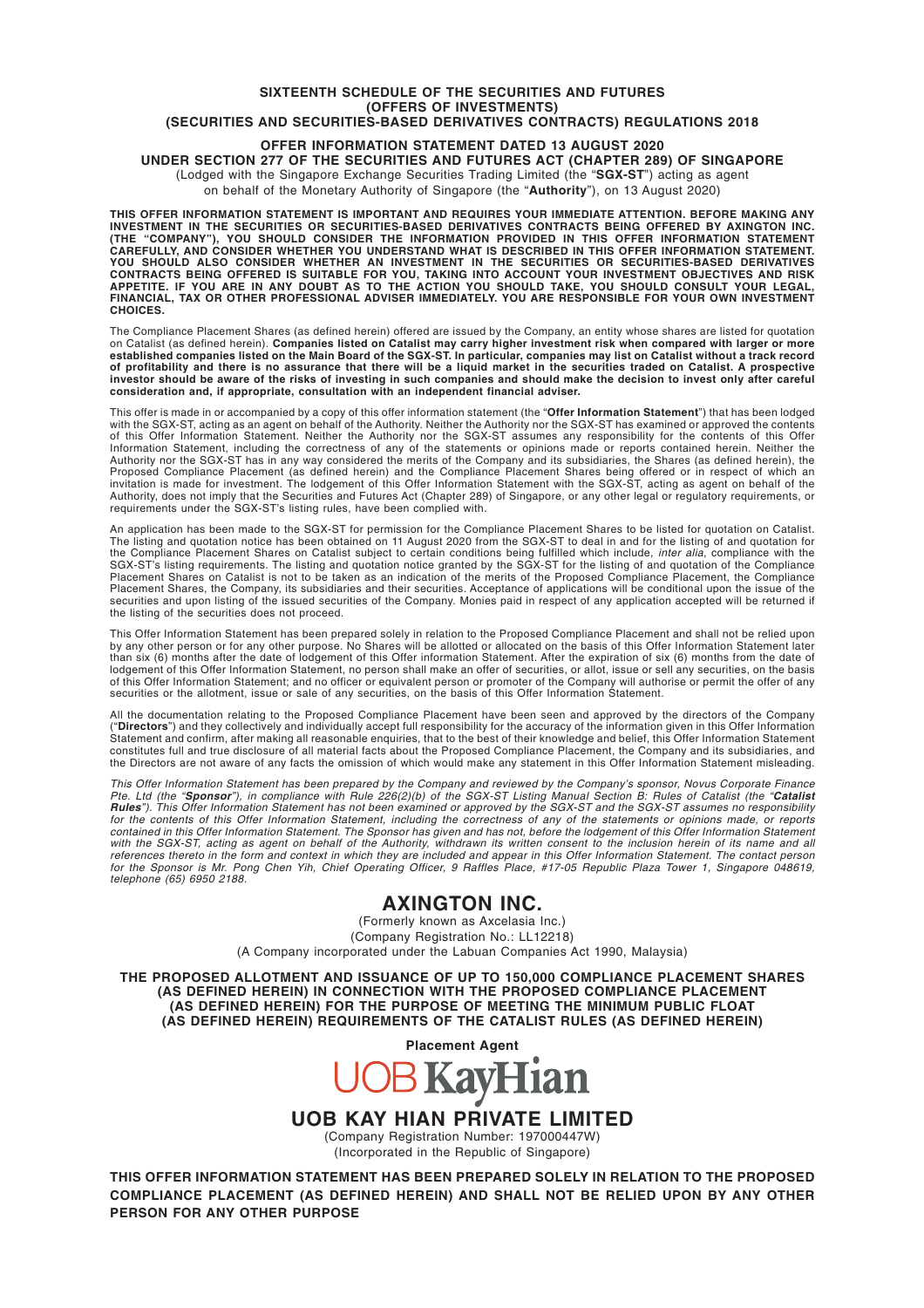# **IMPORTANT NOTICE**

Capitalised terms used below which are not otherwise defined herein shall have the same meanings as are ascribed to them under the section entitled "**Definitions**" of this Offer Information **Statement** 

Persons wishing to subscribe and/or purchase the Compliance Placement Shares offered by this Offer Information Statement should, before deciding whether to so subscribe and/or purchase, carefully read this Offer Information Statement in its entirety in order to make an informed assessment of, inter alia, the assets and liabilities, profits and losses, financial position, performance and prospects of the Company and the rights and liabilities attaching to the Compliance Placement Shares. They should make their own independent enquiries and investigations of any bases and assumptions, upon which financial projections, if any, are made or based, and carefully consider this Offer Information Statement in the light of their personal circumstances (including financial and taxation affairs). It is recommended that such persons seek professional advice from their stockbroker, bank manager, solicitors, accountant, financial adviser, tax adviser or other professional advisers before deciding whether to subscribe and/or purchase any Compliance Placement Shares or invest in the Company.

No person has been authorised to give any information or to make any representations other than those contained in this Offer Information Statement in connection with the Proposed Compliance Placement and the issue and/or sale of the Compliance Placement Shares and, if given or made, such information or representations must not be relied upon as having been authorised by the Company or the Placement Agent. Save as expressly stated in this Offer Information Statement, nothing contained herein is, or may be relied upon as, a promise or representation as to the future performance or policies of the Company. Neither the delivery of this Offer Information Statement nor the issue and/or sale of the Compliance Placement Shares shall, under any circumstances, constitute a continuing representation, or give rise to any implication, that there has been no material change in the financial performance and condition or prospects or affairs of the Company, or any of the information contained herein since the date hereof. Where such changes occur after the date hereof and are material, or are required to be disclosed by law and/or the SGX-ST, the Company may make an announcement of the same via SGXNET and, if required, lodge a supplementary or replacement document with the SGX-ST, acting as agent on behalf of the Authority. All prospective subscribers and/or purchasers of the Compliance Placement Shares should take note of any such announcement and, upon the release of such announcement and/or lodgement of such supplementary or replacement document, as the case may be, shall be deemed to have notice of such changes.

Neither the Company, the Sponsor nor the Placement Agent is making any representation to any person regarding the legality of an investment in the Compliance Placement Shares and/or the Shares, by such person under any investment or any other laws or regulations.

Neither the Company, the Sponsor nor the Placement Agent is making any representation, warranty or recommendation whatsoever as to the merits of the Compliance Placement Shares, the Shares, the Company, the Group or any other matter related thereto or in connection therewith. Nothing in this Offer Information Statement and/or its accompanying documents shall be construed as a recommendation to subscribe for and/or purchase the Compliance Placement Shares. Each prospective subscriber and/or purchaser of the Compliance Placement Shares should rely on their own investigation of the financial condition and affairs, appraisal and determination of the merits of investing in the Company and/or the Group and shall be deemed to have done so.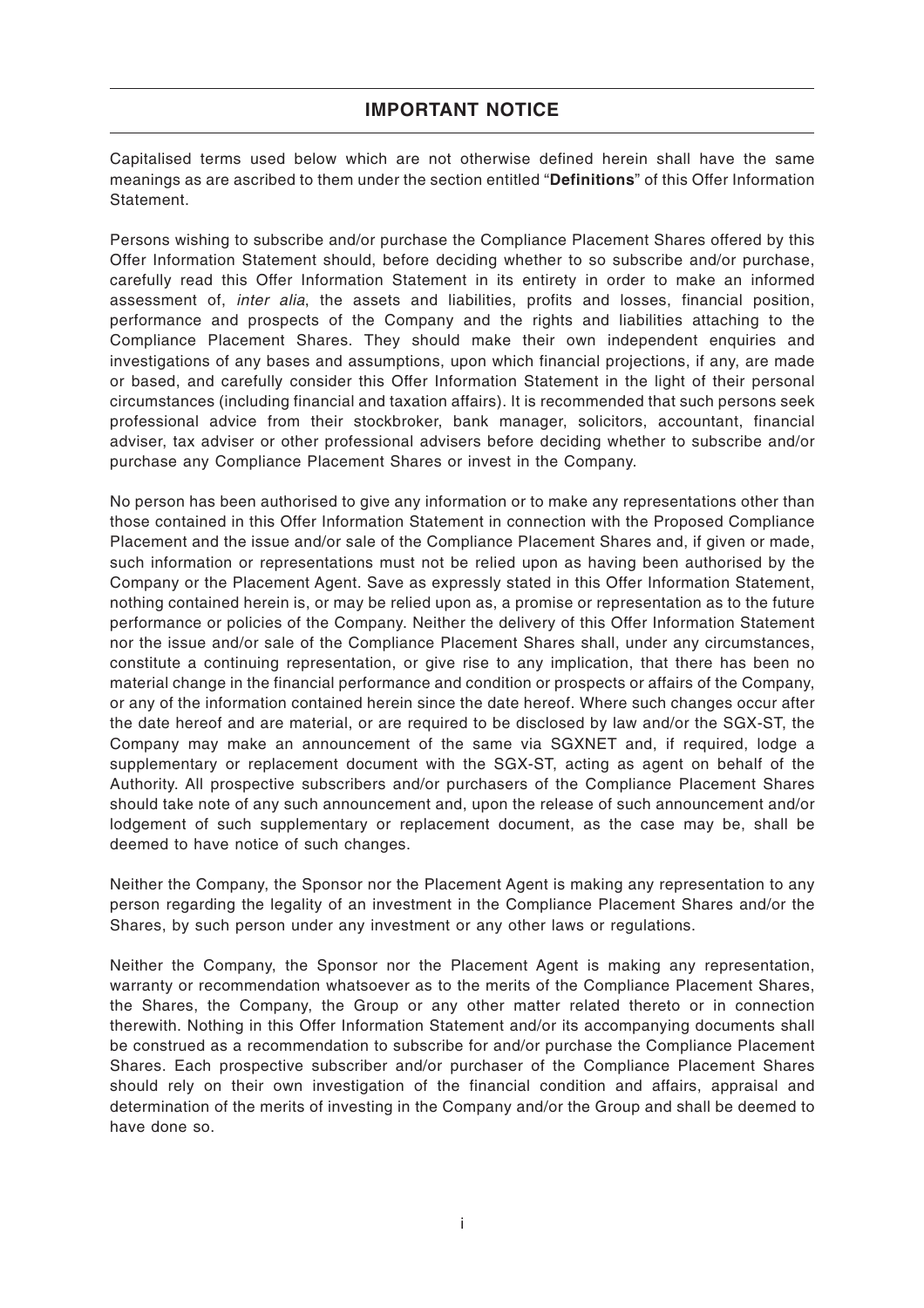### **IMPORTANT NOTICE**

No information in this Offer Information Statement should be considered to be business, financial, legal, investment or tax advice regarding an investment in the Compliance Placement Shares and/or the Shares. Each prospective subscriber and/or purchaser of the Compliance Placement Shares should consult his own professional or other advisers for business, financial, legal, investment or tax advice regarding an investment in the Compliance Placement Shares and/or the Shares.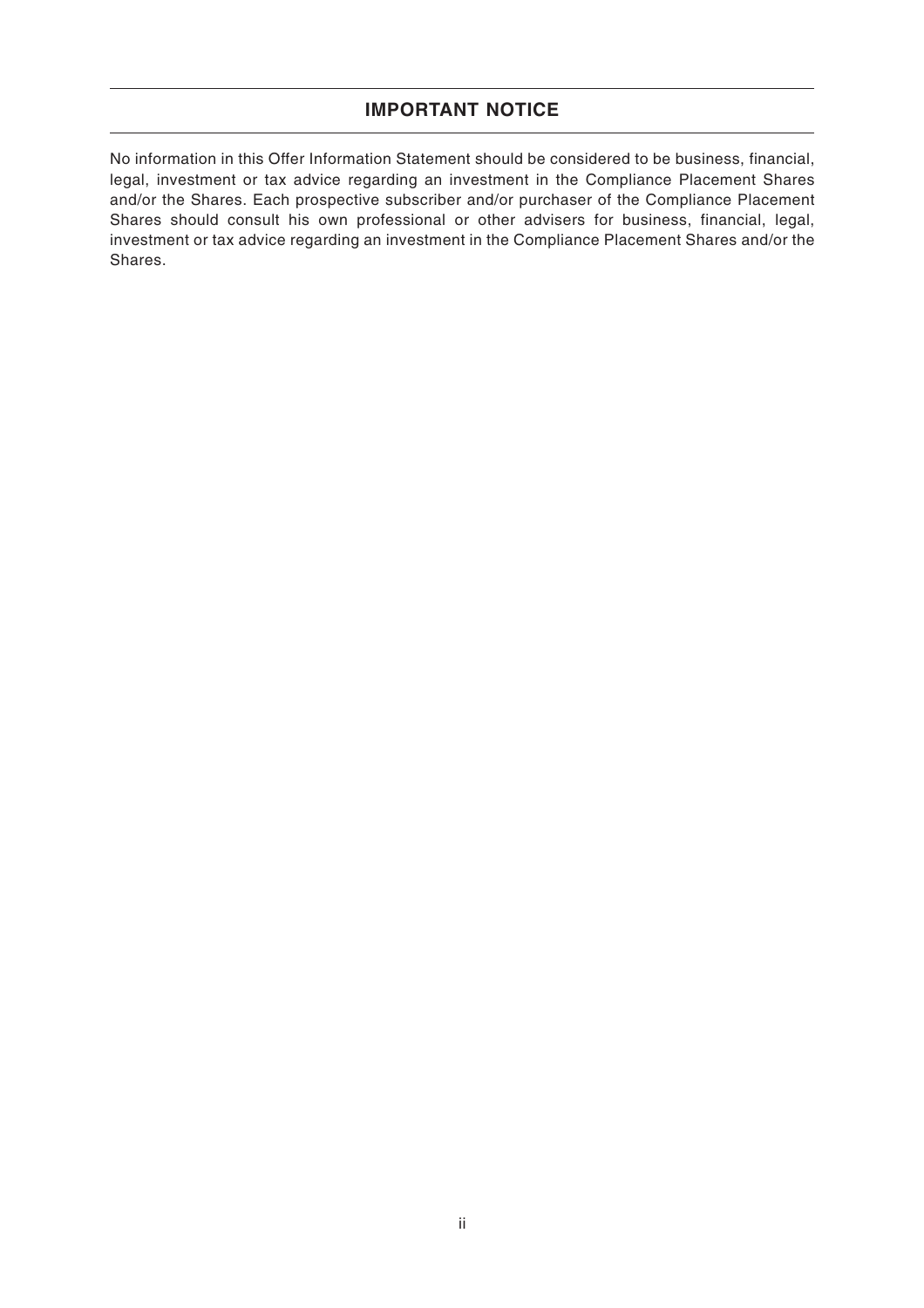# **SELLING RESTRICTIONS**

Capitalised terms used beneath which are not otherwise defined herein shall have the same meanings as ascribed to them under the section entitled "**Definitions**" of this Offer Information **Statement** 

No person shall subscribe for and/or purchase the Compliance Placement Shares except on the basis of the information contained in this Offer Information Statement.

This Offer Information Statement has not been lodged in any other jurisdiction other than Singapore. This Offer Information Statement does not constitute an offer, solicitation or invitation to subscribe for and/or purchase the Compliance Placement Shares in any jurisdiction in which such offer, solicitation or invitation is unlawful or is unauthorised or to any person to whom it is unlawful to make such offer, solicitation or invitation. No action has been or will be taken under the requirements of the legislation or regulations of, or of the legal or regulatory requirements of any jurisdiction, except for the filing and/or registration of this Offer Information Statement in Singapore in order to permit a public offering of the Compliance Placement Shares and the public distribution of this Offer Information Statement in Singapore.

The distribution of this Offer Information Statement and the offering of the Compliance Placement Shares in certain jurisdictions may be restricted by the relevant laws in such jurisdictions. Persons who may come into possession of this Offer Information Statement are required by the Company, the Sponsor and Placement Agent to inform themselves about, and to observe and comply with, any such restrictions at their own expense and without liability to the Company, the Sponsor and/or the Placement Agent. Any failure to comply with these restrictions may constitute a violation of the securities laws of any such jurisdiction.

Persons to whom a copy of this Offer Information Statement has been issued shall not circulate to any other persons, reproduce or otherwise distribute this Offer Information Statement or any information contained herein for any purpose whatsoever nor permit or cause the same to occur.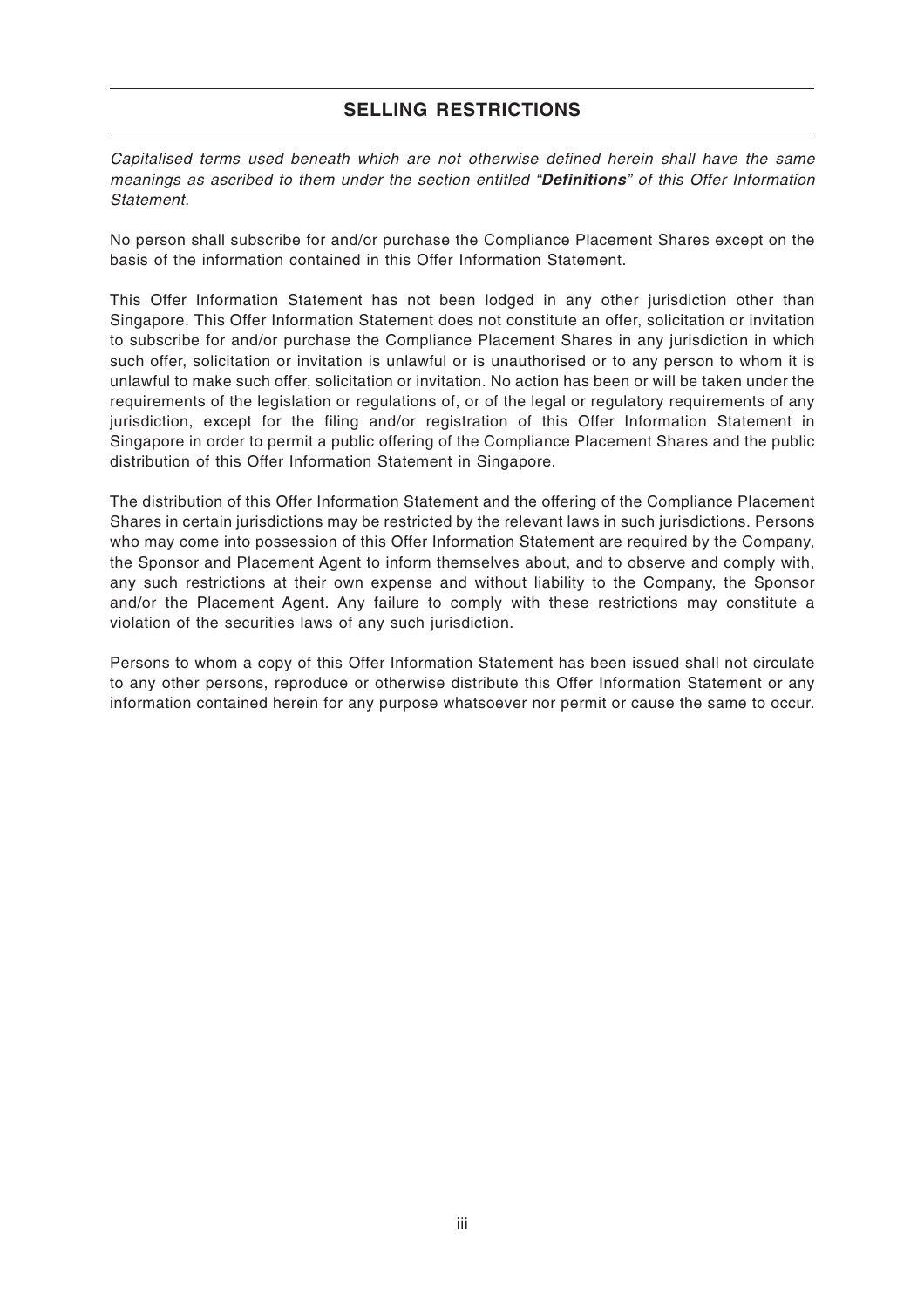# **TABLE OF CONTENTS**

| $\mathbf{i}$      |               |                                                                                                                                   |                |  |  |
|-------------------|---------------|-----------------------------------------------------------------------------------------------------------------------------------|----------------|--|--|
| iii               |               |                                                                                                                                   |                |  |  |
|                   |               |                                                                                                                                   | $\overline{2}$ |  |  |
|                   |               | CAUTIONARY NOTE ON FORWARD LOOKING STATEMENTS                                                                                     | 6              |  |  |
|                   |               | SIXTEENTH SCHEDULE OF THE SECURITIES AND FUTURES (OFFERS OF<br>INVESTMENTS) (SECURITIES AND SECURITIES-BASED DERIVATIVES          | $\overline{7}$ |  |  |
| <b>PART 2</b>     |               | - IDENTITY OF DIRECTORS, ADVISERS AND AGENTS                                                                                      | $\overline{7}$ |  |  |
| <b>PART 3</b>     | Ξ.            | <b>OFFER STATISTICS AND TIMETABLE</b>                                                                                             | 9              |  |  |
| PART <sub>4</sub> | $\sim$        |                                                                                                                                   | 13             |  |  |
| PART <sub>5</sub> | $\equiv$      | <b>OPERATING AND FINANCIAL REVIEW AND PROSPECTS </b>                                                                              | 23             |  |  |
| PART <sub>6</sub> | Ξ.            | THE OFFER AND LISTING                                                                                                             | 38             |  |  |
| PART <sub>7</sub> | $\sim$        | ADDITIONAL INFORMATION                                                                                                            | 44             |  |  |
| PART 8            |               | ADDITIONAL INFORMATION REQUIRED FOR OFFER OF<br>DEBENTURES OR UNITS OF DEBENTURES                                                 | 45             |  |  |
| PART 9            |               | - ADDITIONAL INFORMATION REQUIRED FOR CONVERTIBLE                                                                                 | 45             |  |  |
| PART 10           | $\sim$ $\sim$ | ADDITIONAL INFORMATION REQUIRED FOR OFFER OF<br>SECURITIES OR SECURITIES-BASED DERIVATIVES<br>CONTRACTS BY WAY OF RIGHTS ISSUE    | 46             |  |  |
| <b>PART 11</b>    |               | ADDITIONAL INFORMATION REQUIRED FOR<br><b>OFFER</b><br>INFORMATION STATEMENT FOR PURPOSES OF SECTION<br>277(1AC)(A)(I) OF THE ACT | 46             |  |  |
|                   |               |                                                                                                                                   | 47             |  |  |
| 53                |               |                                                                                                                                   |                |  |  |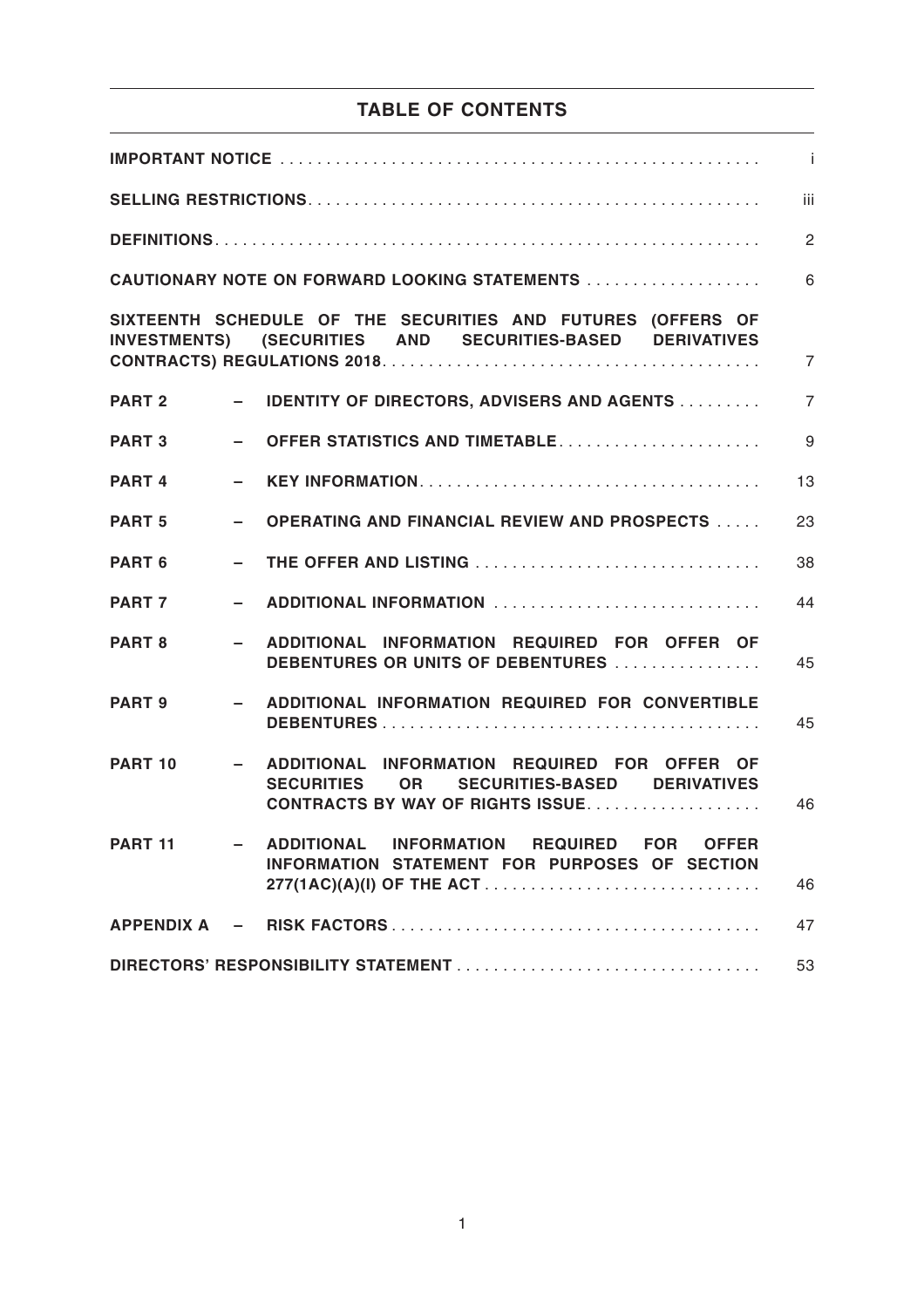# **DEFINITIONS**

For the purposes of this Offer Information Statement, the following definitions apply throughout unless the context otherwise requires or unless otherwise stated:

| "1HY2019"                        |    | The financial period of the Company ended 30 June 2019                                                                                                                                                                  |
|----------------------------------|----|-------------------------------------------------------------------------------------------------------------------------------------------------------------------------------------------------------------------------|
| "1HY2020"                        | ÷  | The financial period of the Company ended 30 June 2020                                                                                                                                                                  |
| "AGM"                            | ÷  | The annual general meeting of the Company held on<br>17 April 2020                                                                                                                                                      |
| "Announcement"                   | ÷  | The announcement made by the Company dated 3 August<br>2020 relating to the Proposed Compliance Placement                                                                                                               |
| "Articles"                       | ÷. | The articles of association of the Company                                                                                                                                                                              |
| "Authority"                      | ÷  | The Monetary Authority of Singapore                                                                                                                                                                                     |
| "Board"                          | ÷. | The board of Directors of the Company                                                                                                                                                                                   |
| "Board Committees"               | ÷. | The sub-committees of the Board of Directors, which<br>includes the Audit Committee, the Nominating Committee<br>and the Remuneration Committee                                                                         |
| "Catalist"                       | ÷  | The sponsor-supervised listing platform of the SGX-ST                                                                                                                                                                   |
| "Catalist Rules"                 | ÷  | The Listing Manual of the SGX-ST Section B: Rules of<br>Catalist, as may be amended, modified, or supplemented<br>from time to time                                                                                     |
| "CDP"                            | ÷. | The Central Depository (Pte) Limited                                                                                                                                                                                    |
| "Code"                           | ÷. | The Singapore Code on Takeovers and Mergers, as<br>amended or modified from time to time                                                                                                                                |
| "Company"                        | ÷  | Axington Inc.                                                                                                                                                                                                           |
| "Compliance Placement<br>Shares" |    | : Up to 150,000 new Shares to be allotted and issued<br>by the Company pursuant to the Proposed Compliance<br>Placement                                                                                                 |
| "Controlling Interest"           | ÷. | The interest of the Controlling Shareholder                                                                                                                                                                             |
| "Controlling Shareholder"        |    | A person who:                                                                                                                                                                                                           |
|                                  |    | (a)<br>holds directly or indirectly 15% or more of the nominal<br>amount of all voting shares in the Company. The<br>SGX-ST may determine that a person who satisfies<br>the above is not a Controlling Shareholder; or |

(b) in fact exercises control over the Company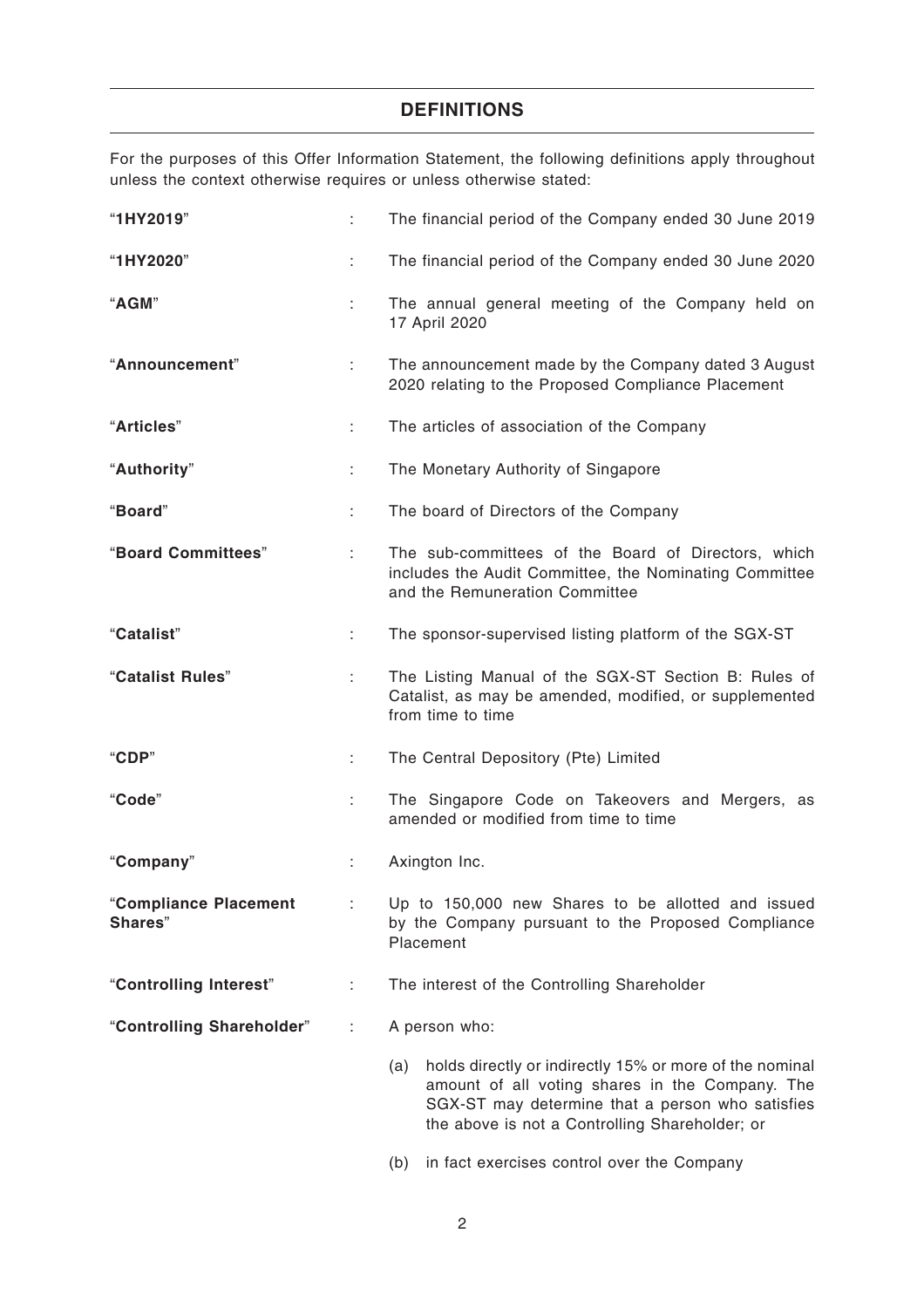|                                    |    | <b>DEFINITIONS</b>                                                                                                                                                                                                                                                                                                    |
|------------------------------------|----|-----------------------------------------------------------------------------------------------------------------------------------------------------------------------------------------------------------------------------------------------------------------------------------------------------------------------|
| "Council" or "SIC"                 | ÷. | The Securities Industry Council of Singapore                                                                                                                                                                                                                                                                          |
| "Director(s)"                      | ÷  | The director(s) of the Company as at the Latest Practicable<br>Date                                                                                                                                                                                                                                                   |
| "Enlarged Share Capital"           | ÷  | The issued and paid-up share capital of the Company<br>immediately<br>following<br>the<br>Proposed<br>Compliance<br>Placement                                                                                                                                                                                         |
| "EPS"                              | ÷  | Earnings per Share                                                                                                                                                                                                                                                                                                    |
| "Existing Issued Share<br>Capital" | ÷  | The existing issued and paid-up share capital comprising<br>160,310,300 Shares (excluding 9,700 treasury shares) as<br>at the Latest Practicable Date                                                                                                                                                                 |
| "Existing Share(s)"                | ÷  | Shares in the Company prior to the Proposed Compliance<br>Placement                                                                                                                                                                                                                                                   |
| "FY"                               | t. | Financial year ended or ending 31 December, as the case<br>may be                                                                                                                                                                                                                                                     |
| "Group"                            | ÷. | The Company and its subsidiaries                                                                                                                                                                                                                                                                                      |
| "Labuan Companies Act"             | ÷  | The Labuan Companies Act 1990, Malaysia, as amended<br>or modified from time to time                                                                                                                                                                                                                                  |
| "Latest Practicable Date"          | ÷  | 13 August 2020, being the latest practicable date prior to<br>the release of this Offer Information Statement                                                                                                                                                                                                         |
| "Listing Approval Date"            | ÷  | the date on which the SGX-ST grants its in-principle<br>approval for the listing and quotation of the Compliance<br>Placement Shares on the SGX-ST                                                                                                                                                                    |
| "Market Day"                       |    | A day or days on which the SGX-ST is open for trading in<br>securities                                                                                                                                                                                                                                                |
| "Memorandum"                       |    | The memorandum of association of the Company                                                                                                                                                                                                                                                                          |
| "Minimum Public Float"             |    | In compliance with Rule 1104 and Rule 723 of the Catalist<br>Rules, at least 10% of the total number of Shares<br>(excluding preference shares, convertible equity securities<br>and treasury shares) in a class that is listed is at all times<br>held by at least 200 Shareholders who are members of the<br>public |
| "NAV"                              |    | Net asset value                                                                                                                                                                                                                                                                                                       |
| "Placement Agreement"              |    | The placement agreement entered into between the<br>Company and the Placement Agent in relation to the<br>Proposed Compliance Placement on 3 August 2020                                                                                                                                                              |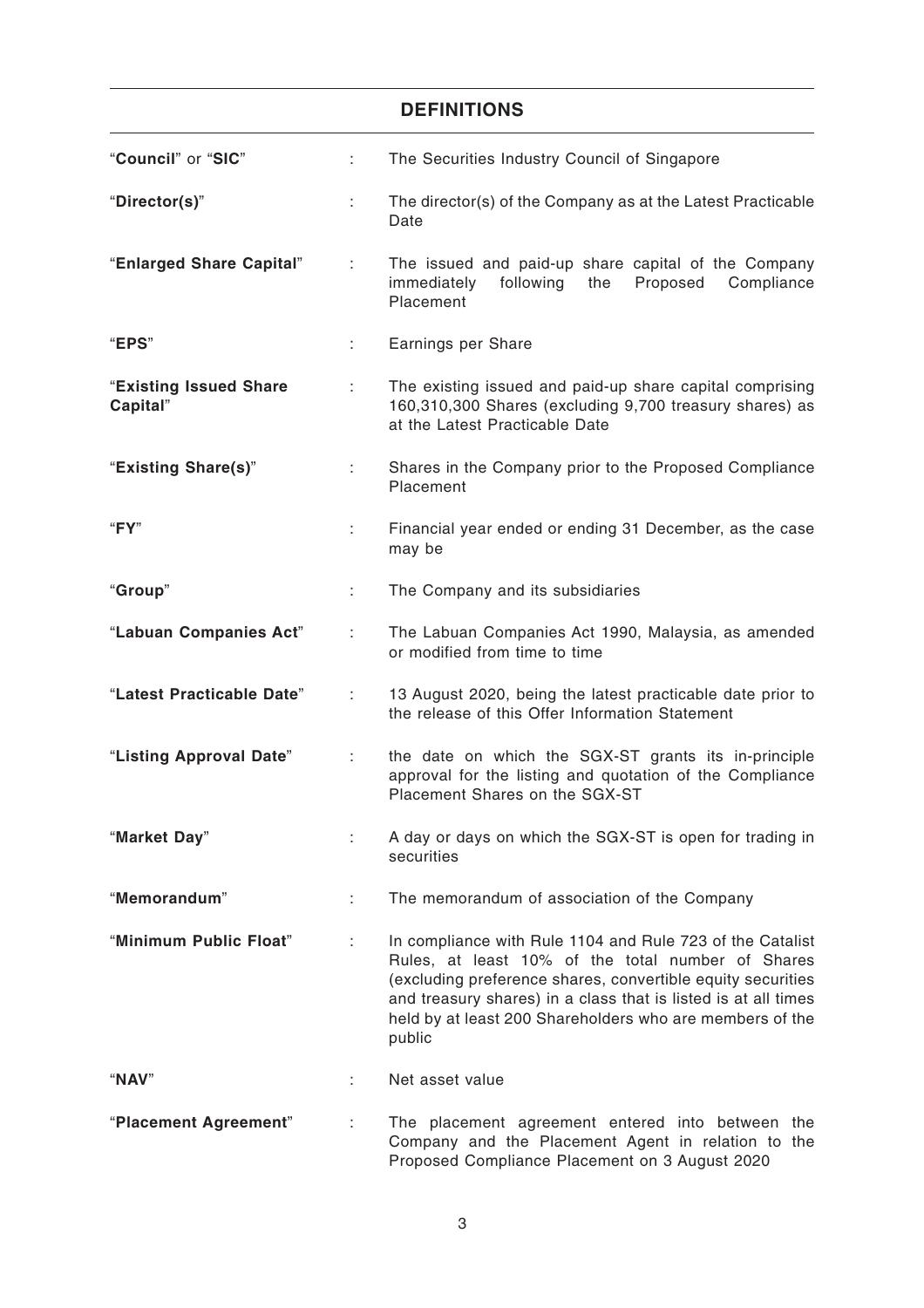# **DEFINITIONS**

| "Placement Completion<br>Date"                   |    | The completion date of the Proposed Compliance<br>Placement, being 3 Business Days after the Listing<br>Approval Date or such other date as the Company and the<br>Placement Agent may otherwise agree                                                                                                                                                                                  |  |  |
|--------------------------------------------------|----|-----------------------------------------------------------------------------------------------------------------------------------------------------------------------------------------------------------------------------------------------------------------------------------------------------------------------------------------------------------------------------------------|--|--|
| "Placement Price"                                | ÷  | S\$0.20 per Compliance Placement Share                                                                                                                                                                                                                                                                                                                                                  |  |  |
| "Proposed Compliance<br>Placement"               |    | The placement of the Compliance Placement Shares at the<br>Placement Price by the Company to investors, on the terms<br>and subject to the conditions of this Offer Information<br>Statement for the purposes of complying with the Minimum<br><b>Public Float</b>                                                                                                                      |  |  |
| "Register of Members"                            | t. | Register of members of the Company                                                                                                                                                                                                                                                                                                                                                      |  |  |
| "Securities Account"                             | ÷  | A securities account maintained by a Depositor with CDP<br>but does not include a securities sub-account maintained<br>with a Depository Agent                                                                                                                                                                                                                                          |  |  |
| "Securities and Futures<br>Act" or "SFA"         | ÷  | Securities and Futures Act (Cap. 289) of Singapore, as<br>may be amended, modified, or supplemented from time to<br>time                                                                                                                                                                                                                                                                |  |  |
| "Securities and Futures<br>Regulations" or "SFR" |    | Securities and Futures (Offers of Investments) (Securities<br>and Securities-based Derivatives Contracts) Regulations<br>amended,<br>2018<br>of<br>Singapore,<br>modified,<br>as<br>or<br>supplemented from time to time                                                                                                                                                                |  |  |
| "SGXNET"                                         | ÷  | The SGXNET Corporate Announcement System, being a<br>system network used by listed companies to send<br>information and announcements to the SGX-ST or any<br>other system networks prescribed by the SGX-ST                                                                                                                                                                            |  |  |
| "SGX-ST"                                         |    | Singapore Exchange Securities Trading Limited                                                                                                                                                                                                                                                                                                                                           |  |  |
| "Share Registrar"                                | ÷. | <b>Tricor Barbinder Share Registration Services</b>                                                                                                                                                                                                                                                                                                                                     |  |  |
| "Share(s)"                                       | ÷. | Ordinary share(s) in the share capital of the Company, and<br>each a "Share"                                                                                                                                                                                                                                                                                                            |  |  |
| "Shareholder(s)"                                 | ÷  | Registered holders of Shares in the Register of Members,<br>except that where the registered holder is CDP, the term<br>"Shareholders" shall, in relation to such Shares and where<br>the context admits, mean the persons named as<br>Depositors in the Depository Register and whose<br>Securities Accounts maintained with CDP are credited with<br>Shares, and each a "Shareholder" |  |  |
| "Singapore"                                      |    | The Republic of Singapore                                                                                                                                                                                                                                                                                                                                                               |  |  |
| "Sponsor"                                        |    | Novus Corporate Finance Pte. Ltd.                                                                                                                                                                                                                                                                                                                                                       |  |  |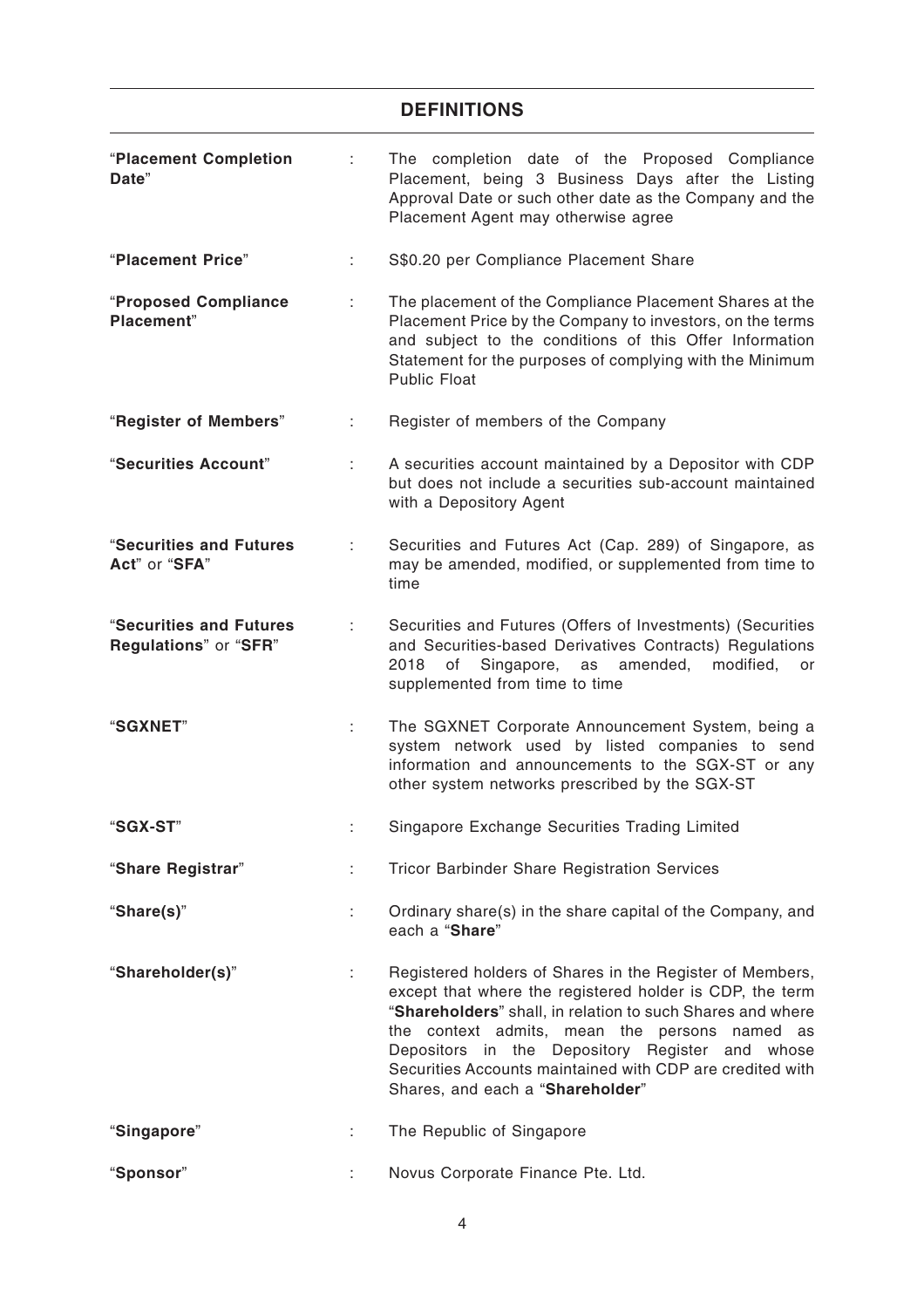### **DEFINITIONS**

| "Substantial Shareholder" |              | A person (including a corporation) who holds (directly or<br>indirectly) not less than five per cent (5%) of the total votes<br>attached to all the voting Shares in the Company |  |  |  |
|---------------------------|--------------|----------------------------------------------------------------------------------------------------------------------------------------------------------------------------------|--|--|--|
| "S\$" and "cents"         | $\mathbf{r}$ | Singapore dollars and cents, respectively, being the lawful<br>currency of Singapore                                                                                             |  |  |  |
| "RM"                      | ٠            | Malaysian Ringgit, being the lawful currency of the<br>Malaysia                                                                                                                  |  |  |  |
| "%" or "per cent"         | ٠            | Per centum or percentage                                                                                                                                                         |  |  |  |

The terms "Depositor", "Depository Agent" and "Depository Register" shall have the same meanings ascribed to them respectively in Section 81SF of the SFA. The term "treasury shares" shall have the meaning ascribed to it in the Labuan Companies Act.

Words importing the singular shall, where applicable, include the plural and vice versa. Words importing the masculine gender shall, where applicable, include the feminine and neuter genders and vice versa. References to persons shall, where applicable, include firms, corporations and other entities.

Any reference in this Offer Information Statement to any statue or enactment is a reference to that statute or enactment as for the time being amended or re-enacted. Any term defined under the Companies Act, the SFA or the Catalist Rules or any modification thereof, which is not otherwise defined and is used in this Offer Information Statement, shall, where applicable, have the meaning assigned to it under the Companies Act, the SFA or the Catalist Rules or such statutory or regulatory modification thereof, as the case may be, unless otherwise provided.

Any reference to any agreement or document shall include such agreement or document as amended, modified, varied, novated, supplemented or replaced from time to time. Any reference to a time of day and dates in this Offer Information Statement shall be a reference to Singapore time and dates unless otherwise stated. Any reference to a date and/or time in this Offer Information Statement shall include such other date(s) and/or time(s) as may be announced from time to time by or on behalf of the Company.

All discrepancies in the figures included herein between the listed amounts and totals thereof are due to rounding. Accordingly, figures shown as totals in this Offer Information Statement may not be an arithmetic aggregation of the figures that precede them.

Any reference to "**we**", "**us**" and "**our**" in this Offer Information Statement is a reference to the Company, the Group or any member of the Group as the context requires. The headings in this Offer Information Statement are inserted for convenience only and shall be ignored in construing this Offer Information Statement.

Any reference to announcements of or by the Company in this Offer Information Statement includes announcements by the Company disclosed on SGXNET at https://www.sgx.com.

[The remainder of this page has been intentionally left blank]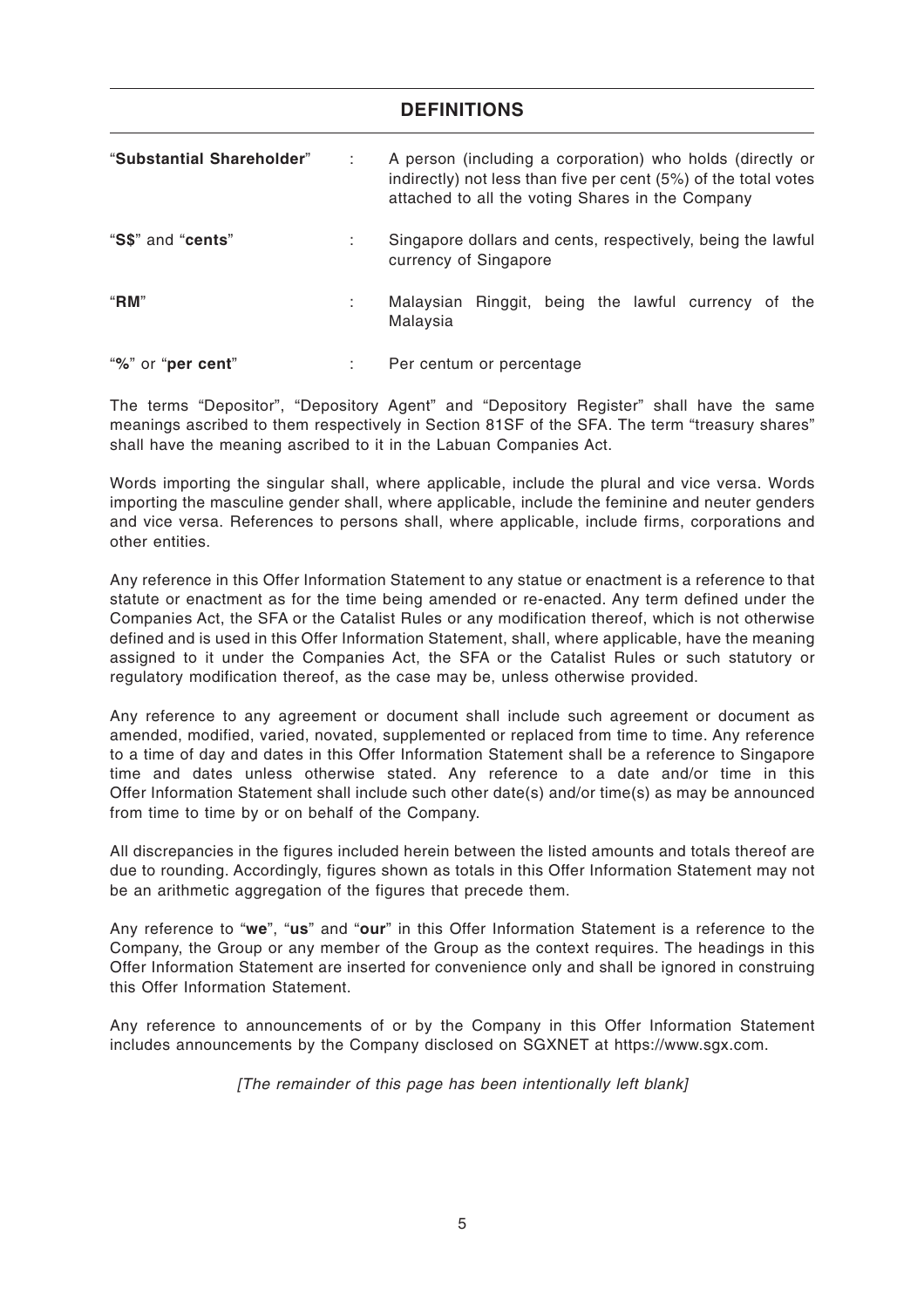# **CAUTIONARY NOTE ON FORWARD LOOKING STATEMENTS**

All statements contained in this Offer Information Statement, statements made in public announcements, press releases and oral statements that may be made by the Company or its officers, Directors or employees acting on its behalf, that are not statements of historical fact, constitute "forward-looking statements". Some of these statements can be identified by words that have a bias towards the future or are forward-looking, such as, without limitation, "anticipate", "believe", "could", "estimate", "expect", "forecast", "if", "intend", "may", "plan", "possible", "probable", "project", "should", "will" and "would" or other similar words. However, these words are not the exclusive or exhaustive means of identifying forward-looking statements. All statements regarding the Group's expected financial position and performance, operating results, business strategies, future plans and prospects are forward-looking statements. These forward-looking statements, including but not limited to statements as to the Group's revenue and profitability, prospects, future plans or analysis or comments on historical financial performance or position and other matters discussed in this Offer Information Statement regarding matters that are not historical facts, are only predictions.

These forward-looking statements and other matters discussed in this Offer Information Statement, including but not limited to, statements as to:

- revenue and profitability;
- any expected growth;
- expected industry prospects and trends;
- future expansion plans;
- other matters that are not historical facts; and
- any other matters discussed in this Offer Information Statement,

are only predictions. These forward-looking statements involve known and unknown risks, uncertainties and other factors that may cause the Group's actual results, performance or achievements to be materially different from any future results, performance or achievements expected, expressed or implied by such forward-looking statements. These risks, uncertainties and other factors are discussed in more detail in the section entitled "Risk Factors" under Appendix A of this Offer Information Statement.

Given the risks, uncertainties and other factors that may cause the Group's actual future results, performance or achievements to be materially different from that expected, expressed or implied by the forward-looking statements in this Offer Information Statement, undue reliance must not be placed on these statements. The Group's actual results, performance or achievements may differ materially from those anticipated in these forward-looking statements. Neither the Company, the Sponsor, the Placement Agent, nor any other person represents or warrants that the Group's actual future results, performance or achievements will be as expected, expressed or implied in those statements. Further, the Company and its Directors, officers, executives and employees, the Sponsor and the Placement Agent disclaim any responsibility to update any of those forwardlooking statements or publicly announce any revisions to those forward-looking statements to reflect future developments, events or circumstances for any reason, even if new information becomes available or other events occur in the future.

The Company is also subject to the provisions of the Catalist Rules regarding corporate disclosure.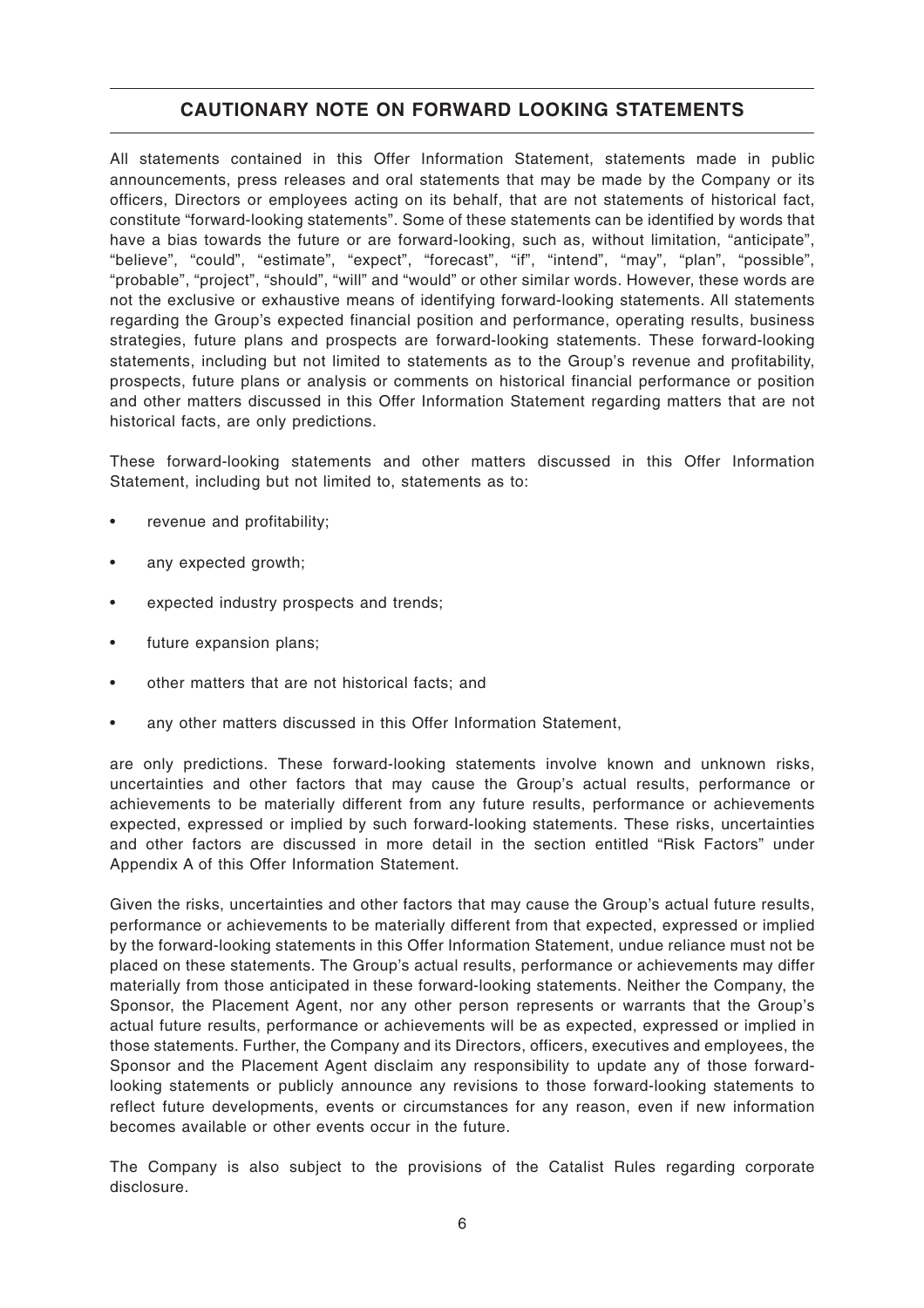### **PART 2 – IDENTITY OF DIRECTORS, ADVISERS AND AGENTS**

### **DIRECTORS**

#### **1. Provide the names and addresses of each of the directors or equivalent persons of the relevant entity.**

The names and addresses of each of the Directors are as follows:

| <b>Name</b>             | <b>Address</b>                                                                                         | <b>Designation</b>                        |
|-------------------------|--------------------------------------------------------------------------------------------------------|-------------------------------------------|
| Ms. Shen, Che           | c/o Lot A020, Level 1,<br>Podium Level Financial Park,<br>Jalan Merdeka 87000<br>Labuan F.T., Malaysia | Non-Independent<br>Non-Executive Chairman |
| Ms. Marjory Loh Erchang | c/o Lot A020, Level 1,<br>Podium Level Financial Park,<br>Jalan Merdeka 87000<br>Labuan F.T., Malaysia | <b>Executive Director</b>                 |
| Mr. Wong Soon Yuh       | c/o Lot A020, Level 1,<br>Podium Level Financial Park,<br>Jalan Merdeka 87000<br>Labuan F.T., Malaysia | Non-Independent<br>Non-Executive Director |
| Mr. Chua Siong Kiat     | c/o Lot A020, Level 1,<br>Podium Level Financial Park,<br>Jalan Merdeka 87000<br>Labuan F.T., Malaysia | Lead Independent Director                 |
| Mr. Low Junrui          | c/o Lot A020, Level 1,<br>Podium Level Financial Park,<br>Jalan Merdeka 87000<br>Labuan F.T., Malaysia | Independent Director                      |
| Mr. Roberto Dona        | c/o Lot A020, Level 1,<br>Podium Level Financial Park,<br>Jalan Merdeka 87000<br>Labuan F.T., Malaysia | Independent Director                      |
| Mr. Kirk W Wagar        | c/o Lot A020, Level 1,<br>Podium Level Financial Park,<br>Jalan Merdeka 87000<br>Labuan F.T., Malaysia | Independent Director                      |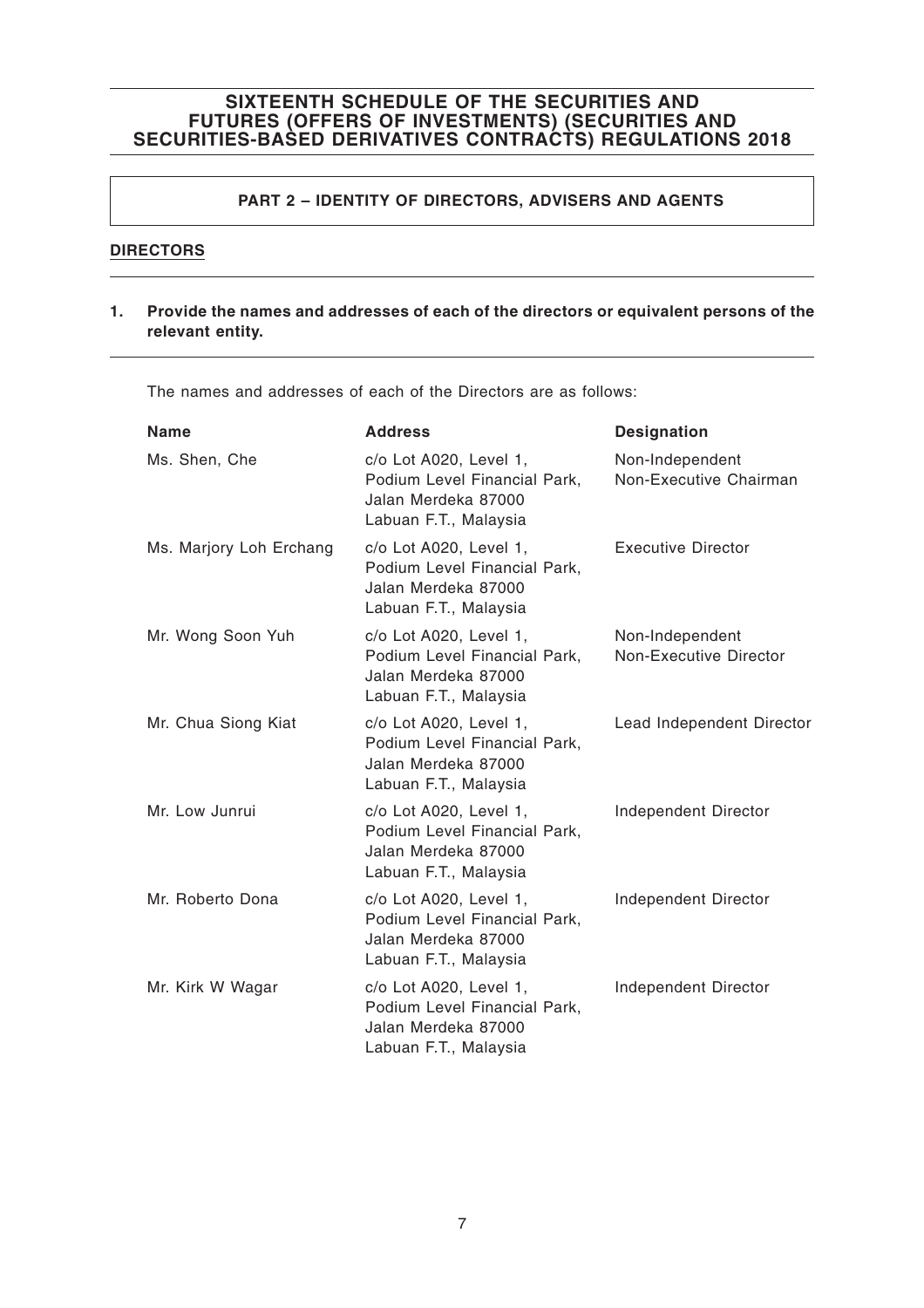### **ADVISER**

- **2. Provide the names and addresses of:**
	- **(a) the issue manager to the offer, if any;**
	- **(b) the underwriter to the offer, if any; and**
	- **(c) the legal adviser for or in relation to the offer, if any.**

| Issue Manager to the offer, if any                                                                | $\sim$ 1. | Not applicable. There is no issue manager.                                                 |
|---------------------------------------------------------------------------------------------------|-----------|--------------------------------------------------------------------------------------------|
| Underwriter to the offer, if any                                                                  | di s      | Not applicable. There is no underwriter.                                                   |
| <b>Placement Agent</b>                                                                            | ÷         | <b>UOB Kay Hian Private Limited</b><br>8 Anthony Road #01-01<br>Singapore 229957           |
| Legal Adviser to the Company for<br>or in relation to the Proposed<br><b>Compliance Placement</b> | ÷         | <b>ZICO Insights Law LLC</b><br>8 Robinson Road<br>#13-00 ASO Building<br>Singapore 048544 |

### **REGISTRARS AND AGENTS**

**3. Provide the names and addresses of the relevant entity's registrars, transfer agents and receiving bankers for the securities or securities-based derivatives contracts being offered where applicable.**

| Share Registrar<br>and Transfer Agent | ÷ | <b>Tricor Barbinder Share Registration</b><br><b>Services</b><br>80 Robinson Road #02-00<br>Singapore 068898 |
|---------------------------------------|---|--------------------------------------------------------------------------------------------------------------|
| <b>Receiving Banker</b>               | ÷ | <b>Maybank Singapore Limited</b><br>2 Battery Road<br>#01-01 Maybank Tower<br>Singapore 049907               |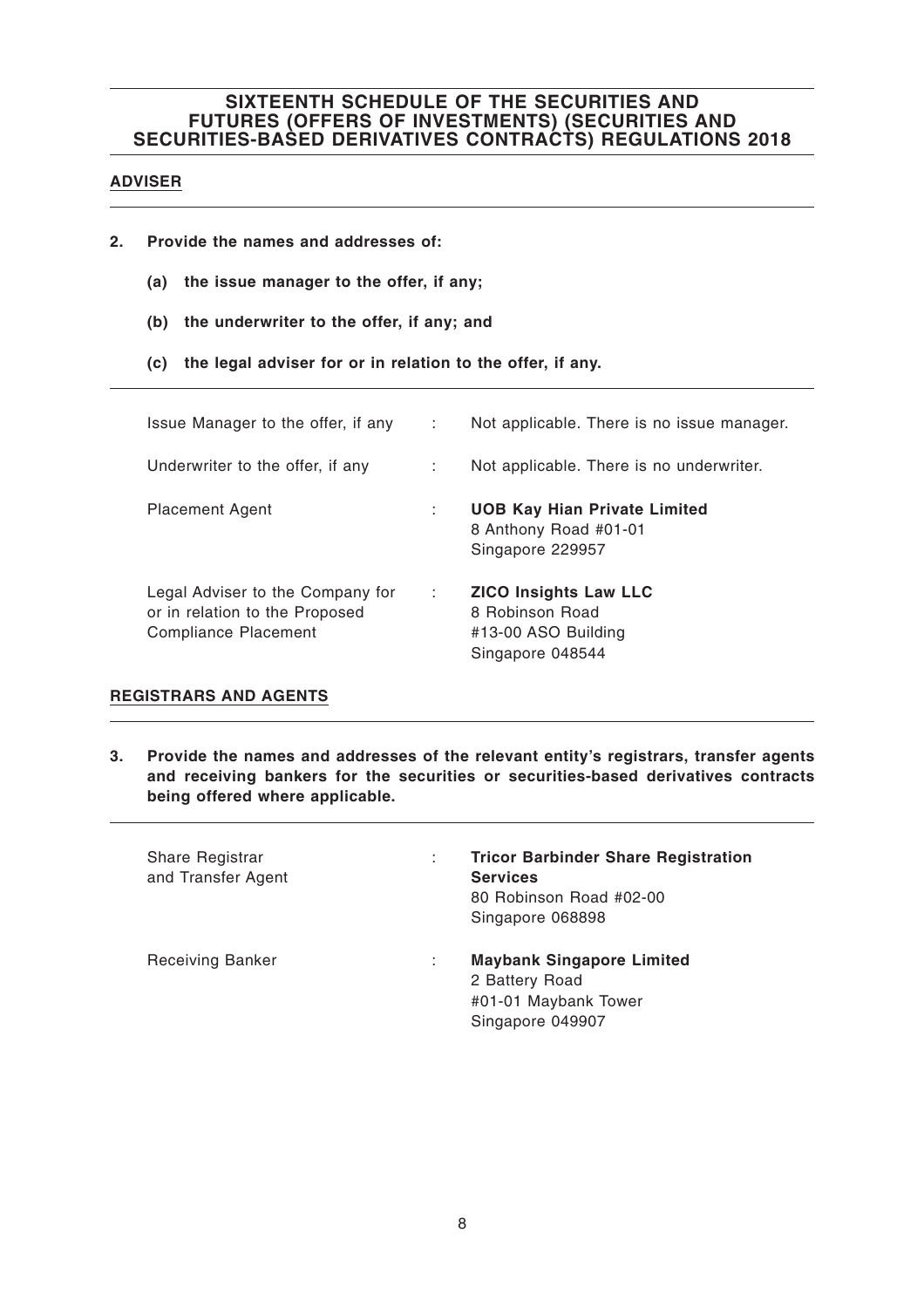### **PART 3 – OFFER STATISTICS AND TIMETABLE**

### **OFFER STATISTICS**

**1. For each method of offer, state the number of securities or securities-based derivatives contracts being offered.**

| Method of Offer and number of<br><b>Compliance Placement Shares</b> | <b>Contract</b> | Placement of up to 150,000 Compliance<br><b>Placement Shares</b>                                                                                                                                                                                                                                                                                                                                                                            |
|---------------------------------------------------------------------|-----------------|---------------------------------------------------------------------------------------------------------------------------------------------------------------------------------------------------------------------------------------------------------------------------------------------------------------------------------------------------------------------------------------------------------------------------------------------|
| <b>Placement Price</b>                                              | ÷               | S\$0.20 for each Compliance Placement Share                                                                                                                                                                                                                                                                                                                                                                                                 |
| <b>Status of Compliance Placement</b><br><b>Shares</b>              | t.              | The Compliance Placement Shares will, upon<br>allotment and issuance, rank pari passu in all<br>respects with the existing Shares, for any<br>dividends, rights, entitlements, allotments or<br>other distributions, save that it shall not rank for<br>any dividends, rights, entitlements, allotments<br>or distributions (if any), the record date of which<br>falls prior to the date of issue of the Proposed<br>Compliance Placement. |
|                                                                     |                 | Upon the listing of, and quotation for, the<br>Compliance Placement Shares on Catalist, the<br>Compliance Placement Shares will be traded<br>on Catalist under the book-entry scripless<br>settlement systems. For the purposes of trading<br>on Catalist, each board lot of Shares will<br>comprise 100 Shares.                                                                                                                            |

#### **METHOD AND TIMETABLE**

- **2. Provide the information referred to in paragraphs 3 to 7 of this Part to the extent applicable to –**
	- **(a) the offer procedure; and**
	- **(b) where there is more than one group of targeted potential investors and the offer procedure is different for each group, the offer procedure for each group of targeted potential investors.**

Please refer to Paragraphs 3 to 7 of this Part 3 below.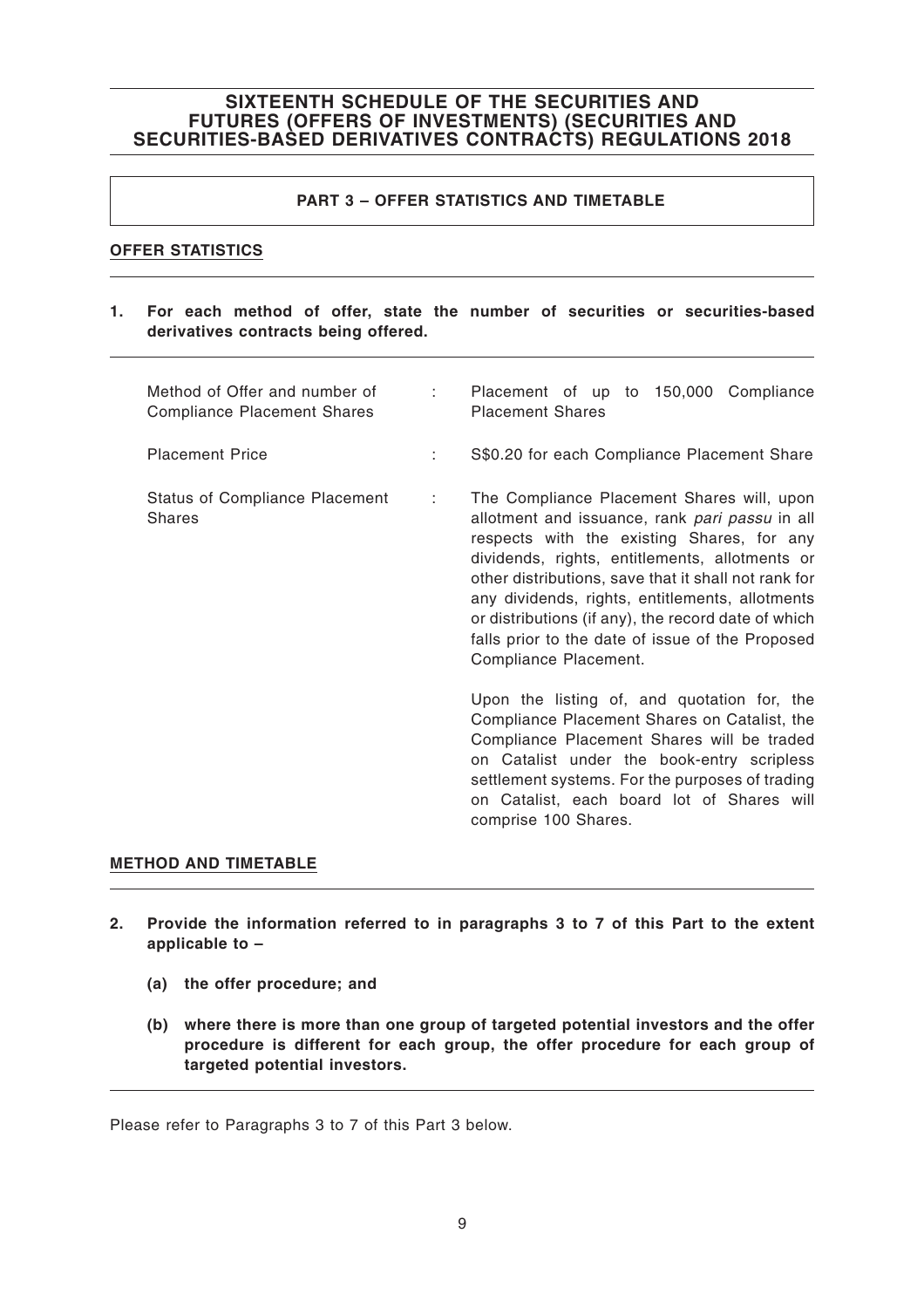**3. State the time at, date on, and period during which the offer will be kept open, and the name and address of the person to whom the purchase or subscription applications are to be submitted. If the exact time, date or period is not known on the date of lodgement of this offer information statement, describe the arrangements for announcing the definitive time, date or period. State the circumstances under which the offer period may be extended or shortened, and the duration by which the period may be extended or shortened. Describe the manner in which any extension or early closure of the offer period shall be made public.**

Pursuant to the Placement Agreement, the Placement Agent has agreed to procure placees for the Compliance Placement Shares at the Placement Price for each Compliance Placement Share, on a best endeavours basis in accordance with the terms and conditions of the Placement Agreement.

The Proposed Compliance Placement will commence from the time and date that this Offer Information Statement is lodged with the SGX-ST, acting as agent on behalf of the Authority, and will remain open until the Placement Completion Date.

Completion of the Proposed Compliance Placement is conditional upon the following (the "**Placement Conditions**"):

- (a) this Offer Information Statement, which complies as to form and content with the Sixteenth Schedule of the SFR, having been lodged and accepted by the SGX-ST, acting as agent on behalf of the Authority;
- (b) approval for listing and quotation of the Compliance Placement Shares on the SGX-ST being obtained from the SGX-ST and not having been revoked or amended and, where such approval is subject to conditions, to the extent that any conditions for the listing and quotation of the Compliance Placement Shares on the SGX-ST are required to be fulfilled on or before the Placement Completion Date, they are so fulfilled;
- (c) the delivery to the Placement Agent on Placement Completion Date, of a certificate substantially in the form as set out in the Placement Agreement ("**Completion Certificate**"), signed on behalf of the Company by its duly authorised officers;
- (d) the offer, allotment, issuance, transfer and subscription of the Compliance Placement Shares not being prohibited by any statute, order, rule, regulation or directive promulgated or issued after the date of the Placement Agreement by any legislative, executive or regulatory body or authority of Singapore or any other jurisdiction which is applicable to the Company or the Placement Agent;
- (e) there not having occurred, in the opinion of the Placement Agent, any material adverse change, or any development reasonably likely to involve a prospective material adverse change, whether or not arising from transactions in the ordinary course of business, subsequent to the date of the Placement Agreement which, in the opinion of the Placement Agent, is or is reasonably likely to be materially adverse in the context of the Proposed Compliance Placement or is reasonably likely to prejudice materially the success of the Proposed Compliance Placement or dealings in the Compliance Placement Shares in the secondary market; and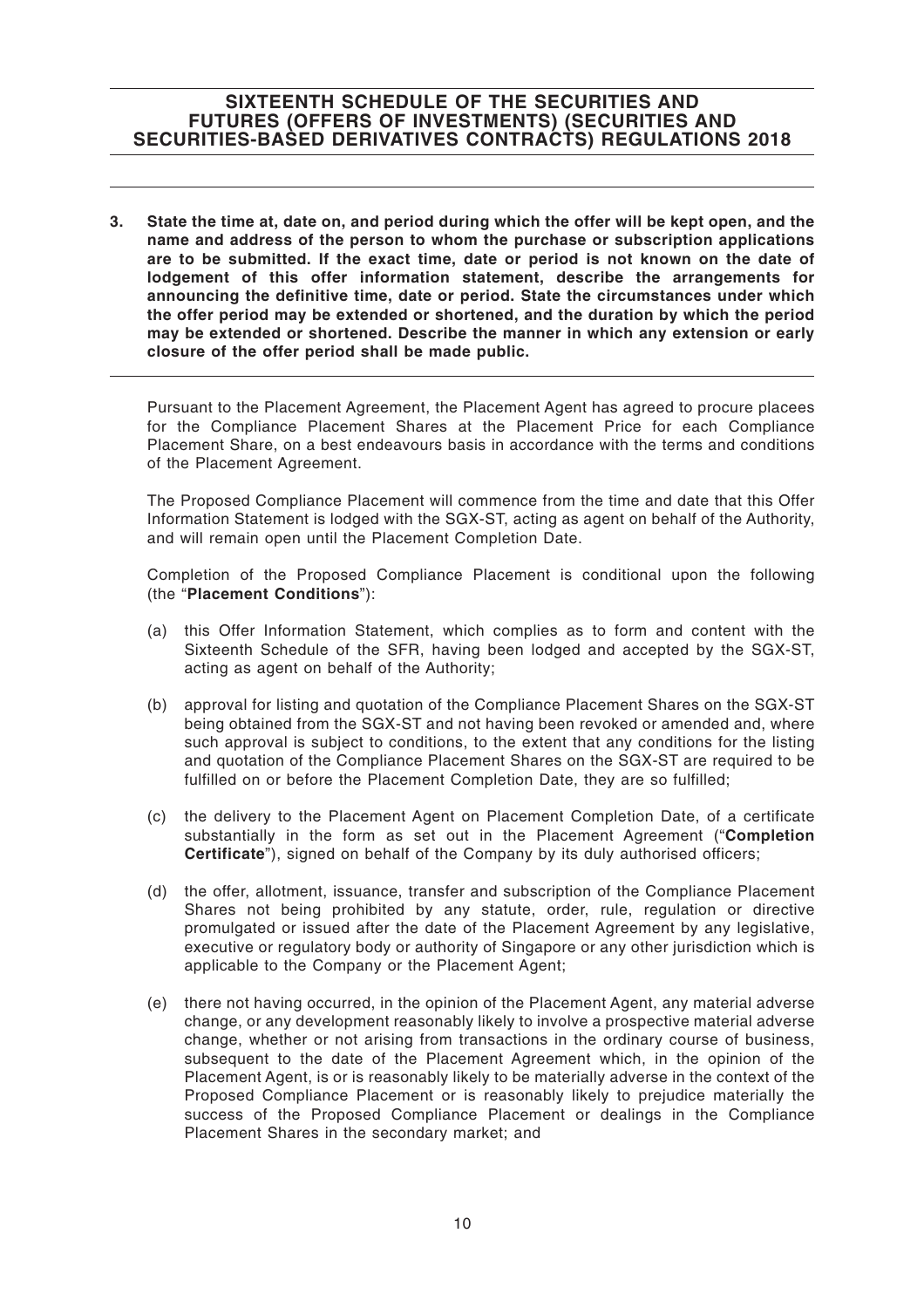(f) the representations, warranties and undertakings in the Placement Agreement remaining true and correct in all material respects as at the Placement Completion Date and the Company having performed all of their obligations under the Placement Agreement on or before the Placement Completion Date.

On 11 August 2020, the Company obtained the listing and quotation notice from the SGX-ST for the listing of and quotation for the Compliance Placement Shares on Catalist, subject to, inter alia, compliance with the SGX-ST's listing requirements. The listing and quotation notice granted by the SGX-ST is not to be taken as an indication of the merits of the Proposed Compliance Placement, the Compliance Placement Shares, the Company, its subsidiaries, and their securities.

As at the Latest Practicable Date, the Company does not expect the offer period to be modified. However, the Company may, in consultation with the Sponsor, Placement Agent and/or SGX-ST modify the offer period subject to any limitations under any applicable laws, rules or regulations. In that event, the Company will publicly announce the same through a SGXNET announcement to be posted on the internet at the SGX-ST's website http://www.sgx.com. The number of Compliance Placement Shares subscribed for and/or purchased pursuant to the Proposed Compliance Placement will also be announced by the Company on the SGXNET.

**4. State the method and time limit for paying up for the securities or securities-based derivatives contracts and, where payment is to be partial, the manner in which, and dates on which, amounts due are to be paid.**

The placees will be obliged to pay the full Placement Price of the Compliance Placement Shares upon acceptance of the offer of the Compliance Placement Shares. Payment for the Proposed Compliance Placement shall be made by way of remittance to a bank account designated by the Placement Agent or such other means as agreed with the Placement Agent. Accordingly, the Compliance Placement Shares will be fully paid-up and partial payment is not relevant in the context of the Proposed Compliance Placement.

The Placement Agent or such other persons as the Placement Agent may direct, against delivery of written confirmations by the Company as required under the Placement Agreement, shall on the Placement Completion Date, make payment to the Company of the net placement monies in respect of the number of Placement Shares for which the Placement Agent has procured placees for in Singapore Dollars, being the aggregate Placement Price of the relevant number of Compliance Placement Shares placed out, less the commission payable to the Placement Agent.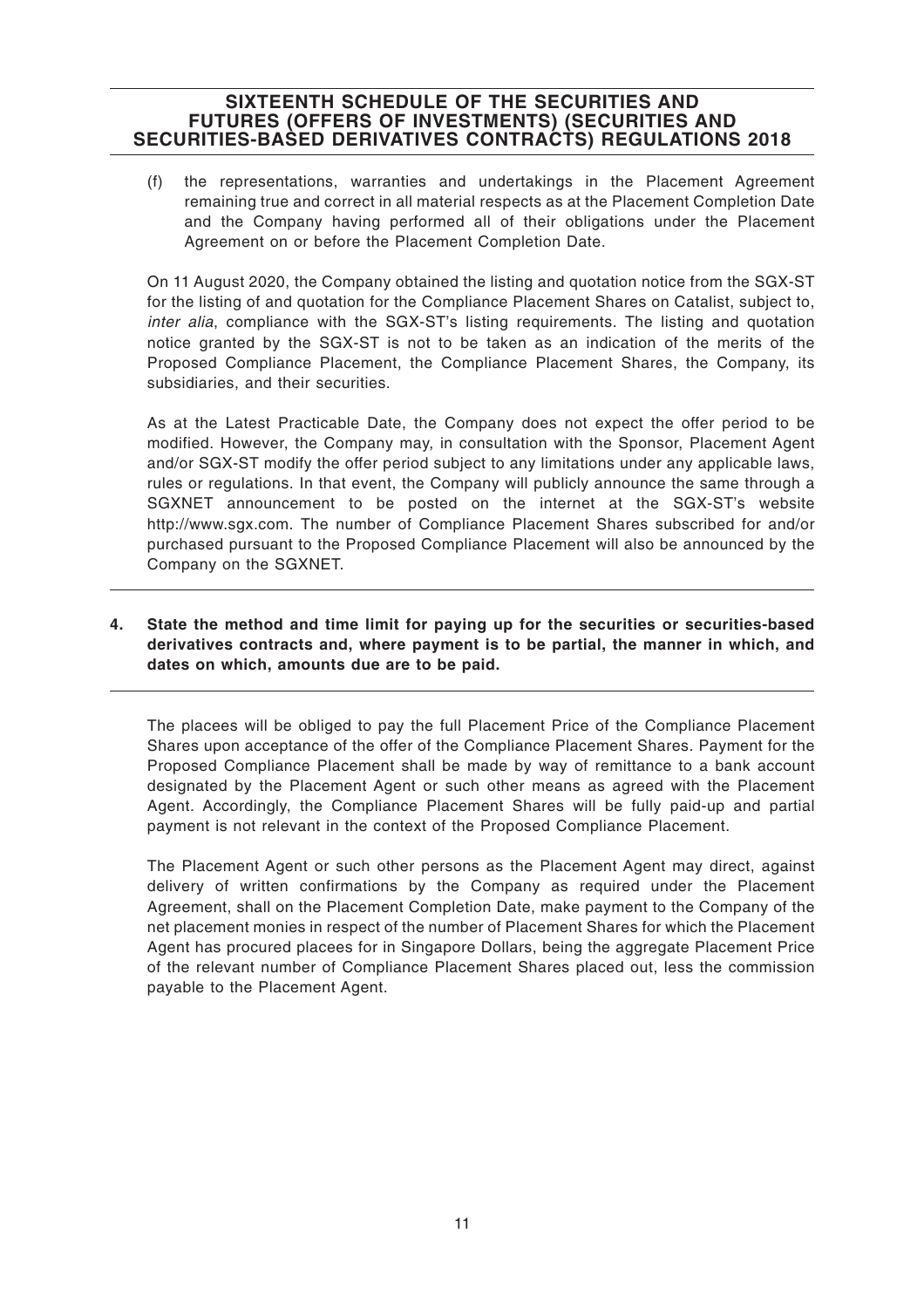- **5. State, where applicable, the methods of and time limits for –**
	- **(a) the delivery of the documents evidencing titles to the securities or securitiesbased derivatives contracts being offered (including temporary documents of title, if applicable) to subscribers or purchasers; and**
	- **(b) the book-entry transfers of the securities or securities-based derivatives contracts being offered in favour of subscribers or purchasers**.

Under the terms of the Placement Agreement, on the Placement Completion Date, the Placement Agent shall notify the Company of the number of Compliance Placement Shares that they have procured placees for ("**Placed Shares**"). The Company shall deliver to the CDP for the account of the Placement Agent or of such persons as it may direct, the appropriate number of duly issued share certificates in respect of the relevant number of the Placed Shares in the name of the CDP and shall deliver to the Placement Agent written confirmation of such delivery to the CDP.

**6. In the case of any pre-emptive rights to subscribe for or purchase the securities or securities-based derivatives contracts being offered, state the procedure for the exercise of any right of pre-emption, the negotiability of such rights and the treatment of such rights which are not exercised.**

Not applicable as there are no pre-emptive rights to subscribe for or purchase the securities being offered.

**7. Provide a full description of the manner in which results of the allotment or allocation of the securities or securities-based derivatives contracts are to be made public and, where appropriate, the manner for refunding excess amounts paid by applicants (including whether interest will be paid).**

Pursuant to the Placement Agreement, the Placement Agent will procure placees for the Compliance Placement Shares on a best endeavours basis.

The Company will announce the completion of the Proposed Compliance Placement (including the number of Compliance Placement Shares placed to placees) by way of an SGXNET announcement to be posted on the internet at the SGX-ST's website at http://sgx.com.

No excess amounts are expected to be received in respect of the Compliance Placement Shares.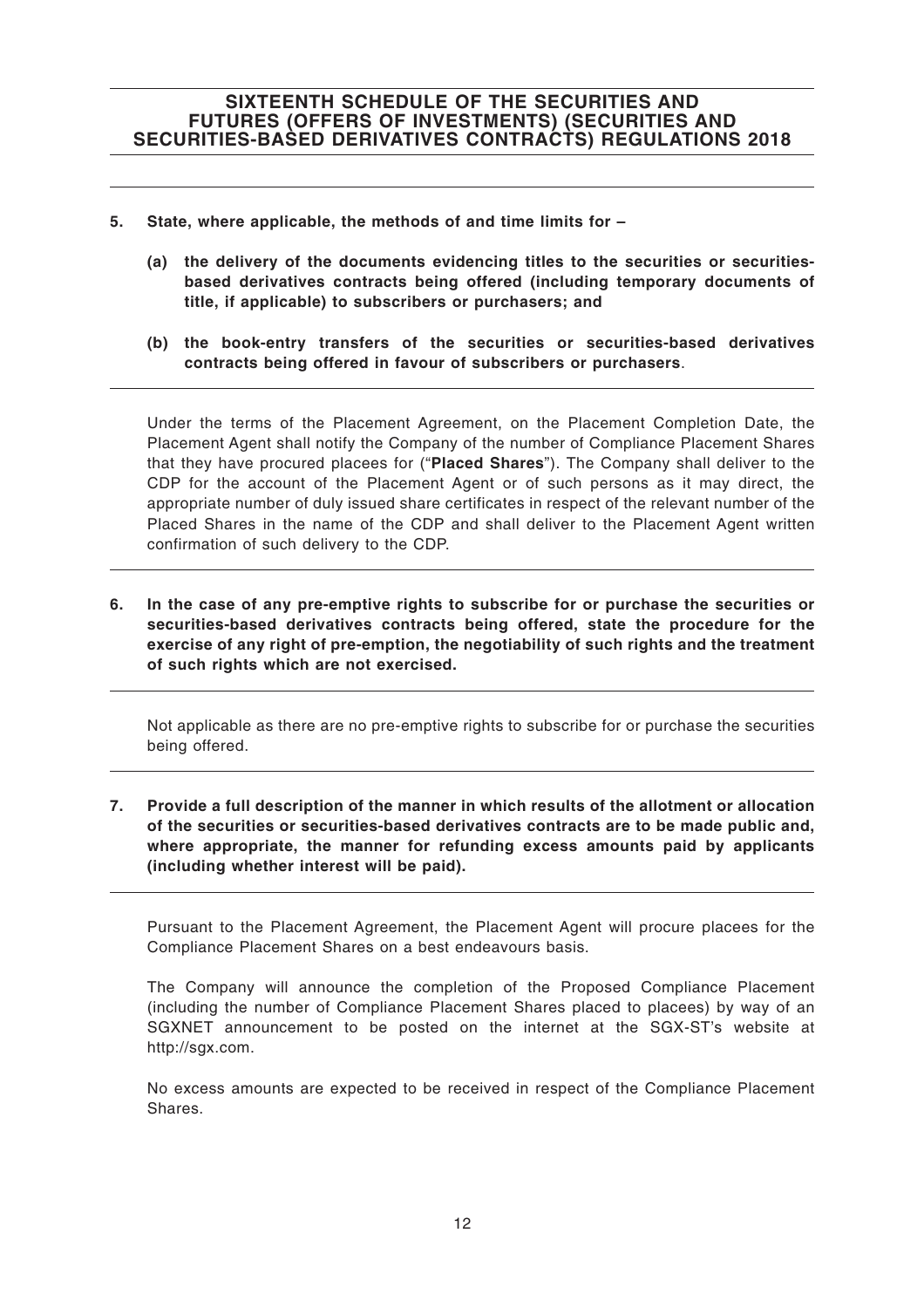#### **PART 4 – KEY INFORMATION**

#### **USE OF PROCEEDS FROM OFFER AND EXPENSES INCURRED**

#### **1. In the same section, provide the information set out in paragraphs 2 to 7 of this Part.**

Please refer to Paragraphs 2 to 7 of this Part 4.

**2. Disclose the estimated amount of proceeds from the offer (net of the estimated amount of expenses incurred in connection with the offer) (referred to in this paragraph and paragraph 3 of this Part as the net proceeds). Where only a part of the net proceeds will go to the relevant entity, indicate the amount of the net proceeds that will be raised by the relevant entity. If none of the proceeds will go to the relevant entity, provide a statement of that fact.**

Assuming that 150,000 Compliance Placement Shares are allotted and issued at the Placement Price, the Company expects to receive net proceeds of approximately S\$5,000 ("**Net Proceeds**"), after deducting expenses of approximately S\$25,000. The entire Net Proceeds raised from the allotment and issuance of Compliance Placement Shares will be received by the Company.

**3. Disclose how the net proceeds raised by the relevant entity from the offer will be allocated to each principal intended use. If the anticipated proceeds will not be sufficient to fund all of the intended uses, disclose the order of priority of such uses, as well as the amount and sources of other funds needed. Disclose also how the proceeds will be used pending their eventual utilisation for the proposed uses. Where specific uses are not known for any portion of the proceeds, disclose the general uses from which the proceeds are proposed to be applied. Where the offer is not fully underwritten on a from commitment basis, state the minimum amount which, in the reasonable opinion of the directors or equivalent persons of the relevant entity, must be raised by the offer of securities or securities-based derivatives contracts.**

Assuming that the Compliance Placement Shares are fully placed out at the Placement Price, the Company intends to allocate the Net Proceeds from the issue of the Compliance Placement Shares for the following purposes:

| <b>Use of Proposed Compliance</b><br><b>Placement Net Proceeds</b> | Amount<br>(S\$'000) | As a % of Proposed<br><b>Compliance Placement</b><br><b>Net Proceeds</b> |
|--------------------------------------------------------------------|---------------------|--------------------------------------------------------------------------|
| Business investments and acquisition                               | З                   | $60.0\%$                                                                 |
| General Working capital                                            | 2                   | 40.0%                                                                    |
| <b>Total Proposed Compliance Placement</b><br><b>Net Proceeds</b>  | 5                   | 100.0%                                                                   |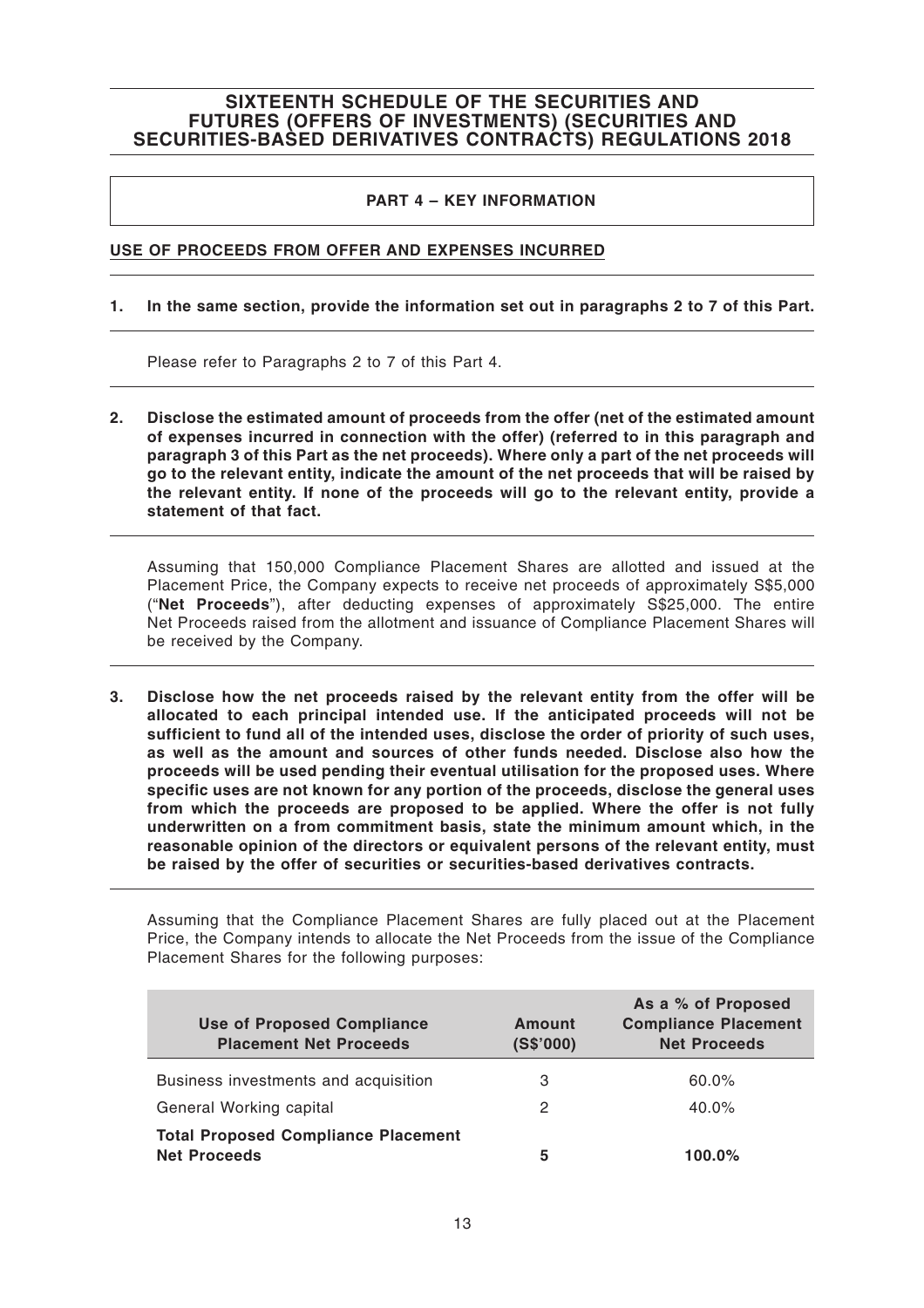Pending the deployment of the Net Proceeds for the uses identified above, such proceeds may be deposited with banks and/or financial institutions, invested in short-term money market instruments and/or marketable securities, or used for any other purposes on a short-term basis as the Directors may, in their absolute discretion, deem appropriate in the interests of the Group.

The Company undertakes that it will comply with Rules 704(30) and 1204(22) of the Catalist Rules. Accordingly, the Company will make periodic announcements on the utilisation of such proceeds from the issuance of the Compliance Placement Shares as and when they are materially disbursed and provide a status report on the specific use of the proceeds raised in its half-year and full-year financial statements issued under Rule 705 of the Catalist Rules and in the Company's annual report(s). Where the proceeds have been used for working capital, the Company will also provide a breakdown with specific details on the use of proceeds for working capital in the announcements and status reports. Where there is a material deviation from the specific use of proceeds, the Company will also make a separate announcement setting out the reasons for such deviation.

The Directors are of the reasonable opinion that there is no minimum amount which must be raised by the placement of the Compliance Placement Shares. In the event that the Company is unable to raise sufficient funds, the Company will source for alternative sources of funding, including but not limited to bank borrowings and Shareholders' loans.

The Directors are of the opinion that after taking into consideration the Group's present bank facilities, the working capital available to the Group is sufficient to meet its present requirements. Notwithstanding the present sufficiency of working capital, the Directors are of the opinion that the Proposed Compliance Placement shall be undertaken for the purpose of complying with the Minimum Public Float.

The Directors are of the opinion that after taking into consideration the present bank facilities available to the Group and the Net Proceeds, the working capital available to the Group is sufficient to meet its present requirements.

The Directors are of the opinion, after taking into consideration the purpose for the Proposed Compliance Placement as set out above, that the Proposed Compliance Placement is in the interest of the Company.

The Directors confirm that the proceeds from the issuance of the Compliance Placement Shares will be utilised in accordance with the purpose stated above.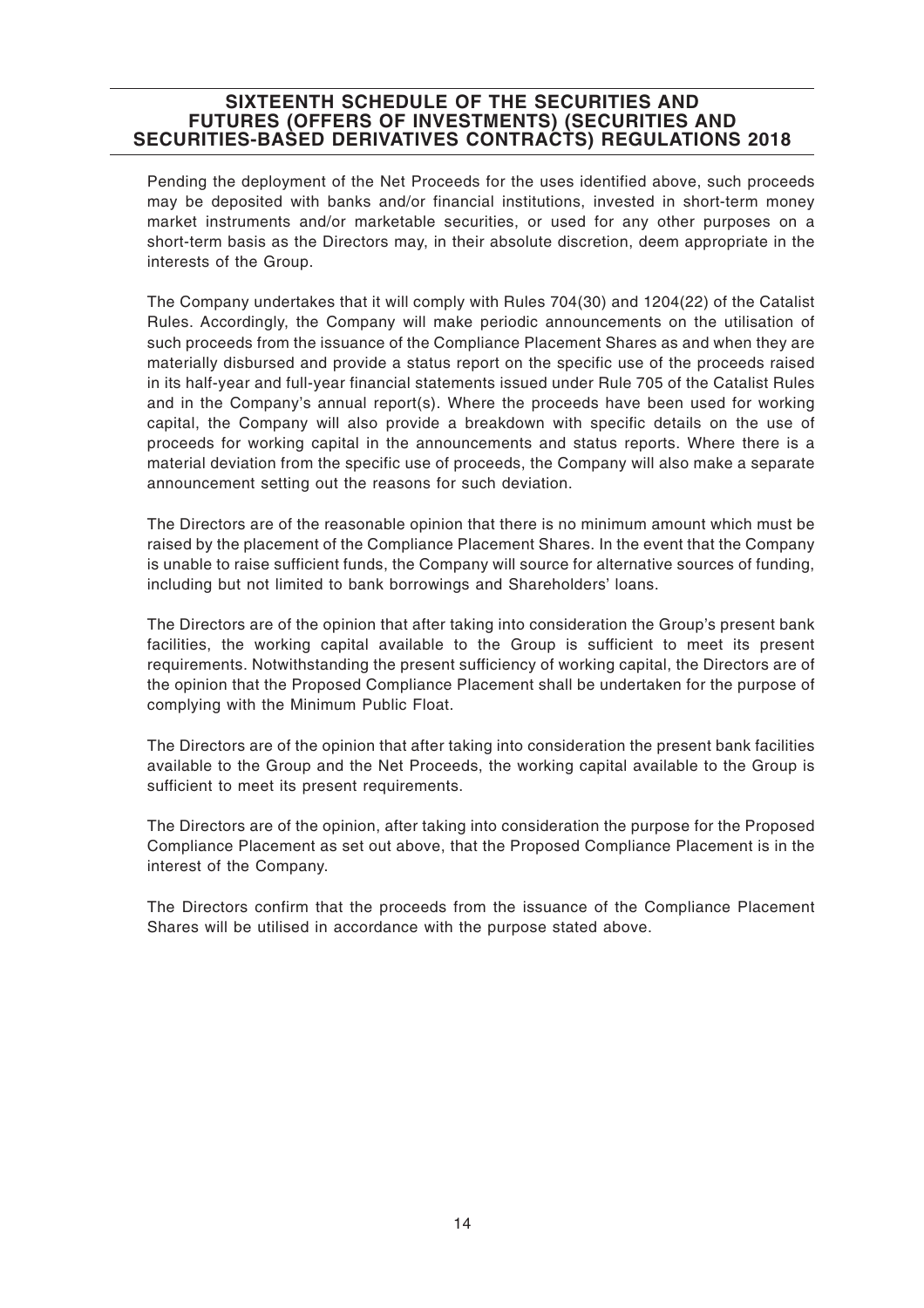**4. For each dollar of the proceeds from the offer that will be raised by the relevant entity, state the estimated amount that will be allocated to each principal intended use and the estimated amount that will be used to pay for expenses incurred in connection with the offer.**

Based on the intended use of the proceeds as set out in paragraph 3 above, assuming that 150,000 Compliance Placement Shares are issued at S\$0.20 each, the estimated allocation per dollar raised from the issuance of the Compliance Placement Shares for each principal intended use is as follows:

| <b>Purpose</b>                                                         | <b>S\$'000</b> | <b>Estimated amount for each dollar</b><br>of the gross proceeds from the<br>issue of the Compliance Placement<br><b>Shares (S\$ cents)</b> |
|------------------------------------------------------------------------|----------------|---------------------------------------------------------------------------------------------------------------------------------------------|
| Business investments and<br>acquisition                                | 3              | 10.0                                                                                                                                        |
| General Working capital                                                | 2              | 6.7                                                                                                                                         |
| Costs and expenses relating<br>to the Proposed Compliance<br>Placement | 25             | 83.3                                                                                                                                        |
| <b>Total Gross Proceeds</b>                                            | 30             | 100.0                                                                                                                                       |

**5. If any material part of the proceeds to be raised by the relevant entity will be used, directly or indirectly, to acquire or refinance the acquisition of any asset, business or entity, briefly describe the asset, business or entity and state its purchase price. Provide information on the status of the acquisition and the estimated completion date. Where funds have already been expended for the acquisition, state the amount that has been paid by the relevant entity, or, if the relevant entity is the holding company or holding entity of a group, the amount that has been paid by the relevant entity or any other entity in the group as at the latest practicable date. If the asset, business or entity has been or will be acquired from an interested person of the relevant entity, identify the interested person and state how the cost to the relevant entity is or will be determined and whether the acquisition is on an arm's length basis.**

As set out in paragraphs 3 and 4 of this Part 4, the Company intends to use the Net Proceeds from the Proposed Compliance Placement for opportunistic acquisitions to expand the business of the Company. As at the Latest Practicable Date, the Company has not identified any specific targets/assets which the Company intends to, directly or indirectly, acquire or refinance using the Net Proceeds. In the event such acquisitions require the approval of Shareholders under the Catalist Rules, the Company will procure such approval to be sought at an extraordinary general meeting of Shareholders to be convened. In the event that the Company is not able to identify and acquire suitable targets, the proceeds from the Proposed Compliance Placement shall be re-deployed for potential future acquisitions and/or for working capital.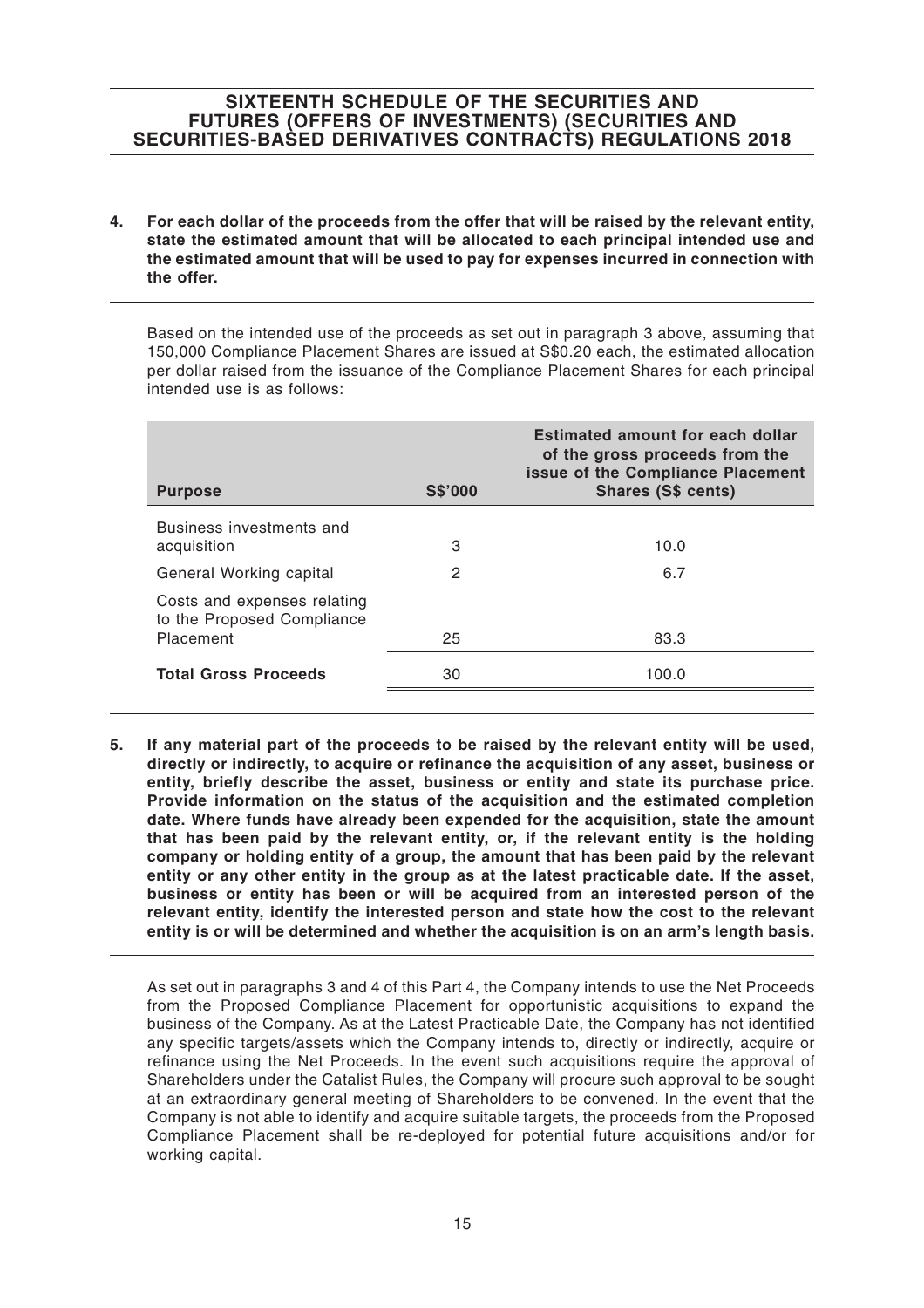**6. If any material part of the proceeds to be raised by the relevant entity will be used to discharge, reduce or retire the indebtedness of the relevant entity or, if the relevant entity is the holding company or holding entity of a group, of the group, describe the maturity of such indebtedness and, for indebtedness incurred within the past year, the uses to which the proceeds giving rise to such indebtedness were put.**

Not applicable. No proceeds from the Proposed Compliance Placement will be utilised to discharge, reduce or retire the indebtedness of the Company.

**7. In the section containing the information mentioned in paragraphs 2 to 6 of this Part or in an adjoining section, disclose the amount of discount or commission agreed upon between the underwriters, or other placement or selling agents in relation to the offer, and the person making the offer. If it is not possible to state the amount of discount or commission, the method by which it is to be determined must be explained.**

The Company shall pay a commission of S\$25,000 (and if applicable, goods and services tax thereon) to the Placement Agent, as compensation for the Placement Agent's services in connection with the Proposed Compliance Placement and pursuant to the Placement Agreement.

### **INFORMATION ON THE RELEVANT ENTITY**

- **8. Provide the following information:**
	- **(a) the address and telephone and facsimile numbers of the relevant entity's registered office and principal place of business (if different from those of its registered office), and the email address of the relevant entity or a representative of the relevant entity;**

#### **Registered office and principal place of business**

| Address                                                                   | Lot A020, Level 1, Podium Level Financial Park,<br>Jalan Merdeka 87000 Labuan F.T., Malaysia |
|---------------------------------------------------------------------------|----------------------------------------------------------------------------------------------|
| <b>Telephone Number</b><br>(Singapore)                                    | +65 8161 4343                                                                                |
| Email address of the Company or :<br>the representative of the<br>Company | IR@netx.sg                                                                                   |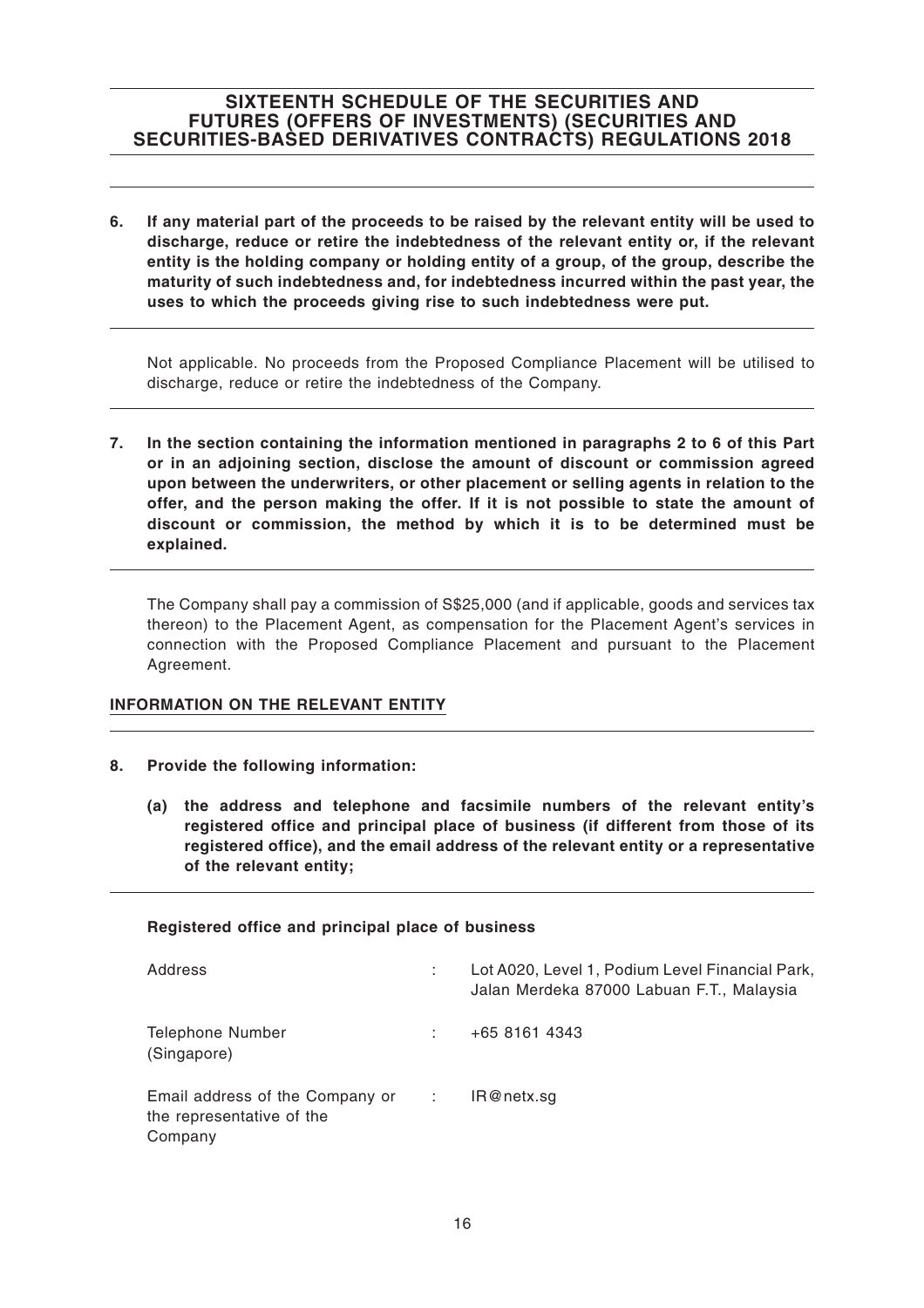#### **(b) the nature of the operations and principal activities of the relevant entity or, if it is the holding company or holding entity of a group, of the group;**

The Company was incorporated in Labuan, Malaysia on 21 August 2015 under the Labuan Companies Act and was listed on Catalist of the SGX-ST on 27 November 2015. The principal activity of the Company is investment holding.

Historically, the Group provided integrated professional services mainly in Malaysia to government-linked entities, private and public listed companies, and multinational corporations. Its four key business segments are tax advisory, business consultancy, technology tools and advisory and business support services. As at 15 April 2020, the Company has completed the sale of its core business in Malaysia to the Tricor Group in Hong Kong and has since ceased its business operations which is in the provision of integrated professional services including tax advisory, business consultancy, technology tools and advisory and business support services in Malaysia.

| <b>Name of Subsidiary</b>                                                            | <b>Principal activities</b>                        | <b>Country of</b><br>incorporation | <b>Effective</b><br>equity held<br>by the<br>Group<br>(%) |
|--------------------------------------------------------------------------------------|----------------------------------------------------|------------------------------------|-----------------------------------------------------------|
| <b>Held by the Company</b>                                                           |                                                    |                                    |                                                           |
| Axington Singapore Pte. Ltd.<br>(formerly known as Axcelasia<br>Singapore Pte. Ltd.) | Provision of<br>management<br>consultancy services | Singapore                          | 90                                                        |
| Axington Lao Co., Ltd.<br>(formerly known as Axcelasia<br>Lao Co., Ltd.)             | Provision of<br>management<br>consultancy services | Laos                               | 100                                                       |
| Axcelasia Vietnam Co., Ltd.                                                          | Provision of<br>management<br>consultancy services | Vietnam                            | 70                                                        |
| Audex Governance Sdn. Bhd.                                                           | Provision of<br>management<br>consultancy services | Malaysia                           | 100                                                       |

As at the Latest Practicable Date, the subsidiaries of the Company and their principal activities are as follows:

Among the Group's subsidiaries, the only subsidiary in operation is Axington Singapore Pte. Ltd. (formerly known as Axcelasia Singapore Pte. Ltd.) which is engaged in the provision of integrated professional services, including tax advisory, business consultancy, technology tools and advisory and business support services, while Axington Lao Co. Ltd. (formerly known as Axcelasia Co., Ltd.), Axcelasia Vietnam Co., Ltd. and Audex Governance Sdn. Bhd. are currently dormant.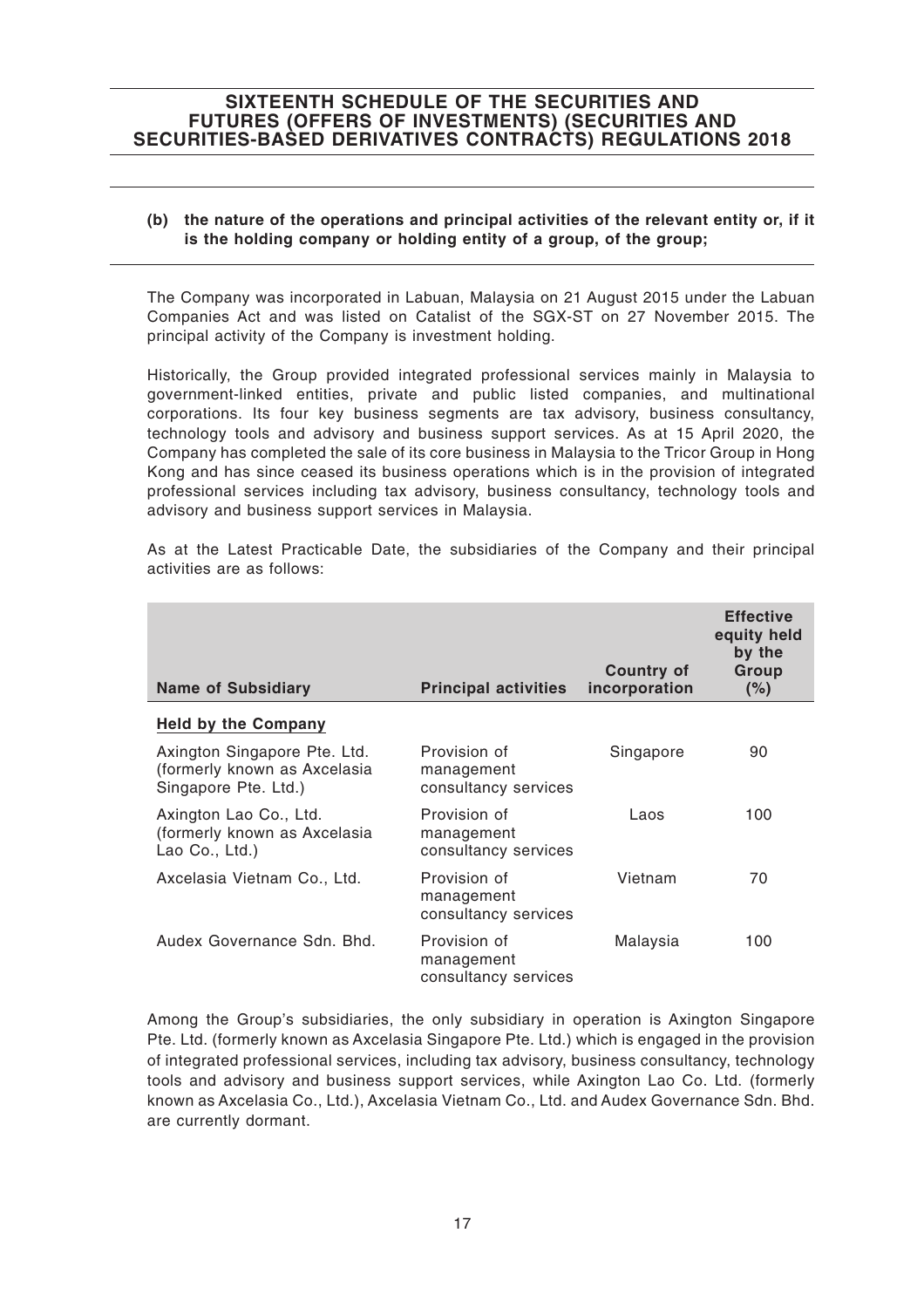- **(c) the general development of the business from beginning of the period comprising the three (3) most recent completed financial years to the latest practicable date, indicating any material change in the affairs of the relevant entity or the group, as case may be, since**
	- **i. the end of the most recent completed financial year for which financial statements of the relevant entity have been published, or**
	- **ii. the end of any subsequent period covered by interim financial statements, if interim financial statements have been published;**

The general developments of the business of the Group comprising the three (3) most recently completed financial years to the Latest Practicable Date are set out in chronological order below and include matters extracted from related announcements released by the Company via the SGXNET. Shareholders are advised to refer to the related announcements for further details:

#### **General Developments in FY2017 (i.e. 1 January 2017 to 31 December 2017)**

FY2017 marked the second full financial year for the Group since the Group's listing on the Singapore Exchange in November 2015. The listing status had lifted the Group's profile and also equipped it with a stronger balance sheet from funds raised from the initial public offering ("**IPO**"), allowing the Group to execute its three growth strategies to enhance value for shareholders.

The three growth strategies are an (i) asset-light geographical expansion in Malaysia and the ASEAN region, (ii) expansion of portfolio of services to develop new revenue streams, and (iii) harnessing economies of scale arising from the business growth. In line with the Group's strategy for geographical expansion within ASEAN, the Group has established a footprint in at least three cities. Apart from Malaysia, Axcelasia now has offices in Singapore, Laos and Vietnam. On 9 March 2017, the Group announced the RM2.88 million acquisition of Malaysia-based business and corporate governance consultancy firm, Audex Governance Sdn. Bhd. ("**Audex**"). The transaction confers the Group the opportunity to tap on Audex's base of customers including many multinational corporations and public-listed entities to facilitate the cross-selling of the Group's services. It has allowed the Group to recognise an enhanced revenue stream in the business consultancy segment.

#### **General Developments in FY2018 (i.e. 1 January 2018 to 31 December 2018)**

FY2018 marked the third full financial year for the Group since the Group listing on the Singapore Exchange in November 2015. The Group continue to focus the core strategy set during the IPO. Our strategy to move up the value chain has started to yield success. The Group had since secured mandates in the areas of due diligence, share valuation, accounting standards conversions and digital transformation projects. The Board was encouraged by the Group's ability to secure new projects and these initiatives have helped expand the Group's client base and further enhance our credentials. In FY2018, the Group's revenue increased to RM25.2 million from RM22.1 million a year ago. Total expenses increased marginally from RM23.4 million in FY2017 to RM23.5 million in FY2018. As a result, the Group posted a net profit attributable to shareholders of RM1.5 million in FY2018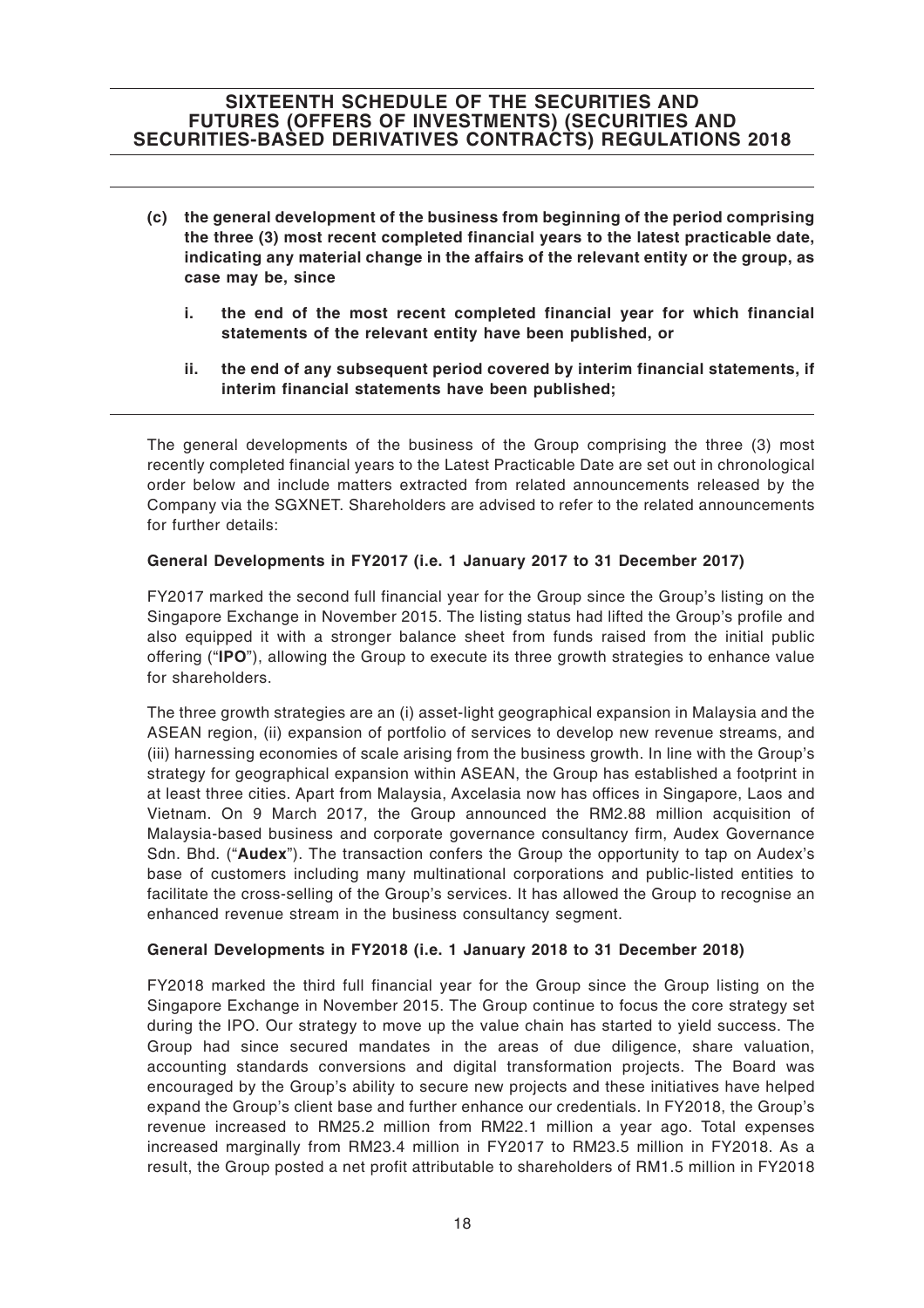compared to a net loss of RM1.4 million in the previous year. The Group had returned to profitability in FY2018, which is a testament to the turnaround strategy that was implemented by the Group in FY2018.

### **General Developments in FY2019 (i.e. 1 January 2019 to 31 December 2019)**

FY2019 was a very productive year for the entire team as the Group continued to forge ahead to enhance value for shareholders. A strategic focus was made to channel efforts towards fortifying and strengthening of the Group's core competencies. This, in turn, was instrumental in further sharpening our competitive edge towards striving to effectively serve our clients with innovative and value adding solutions. The Group's efforts have yielded positive results, as evidenced by an increase of 87% in the net profit after tax for FY2019. This was achieved by the continued push for consultancy work as well as with certain cost optimisation initiatives. As such, the Group had announced for the first time an interim dividend of RM1 million and we propose to reward and accord our appreciation to our shareholders through a comprehensive dividend strategy. The Group's strategy to elevate our core competencies and move up the value chain was further enhanced and fortified with the latest turn of events.

#### **1 January 2020 to the Latest Practicable Date**

On 11 February 2020, the Group entered into a share sale and purchase agreement with Tricor Axcel Limited ("**Tricor**") to divest our core business in Malaysia. The proposed divestment was approved by the Shareholders at the extraordinary general meeting on 12 March 2020. The Board was of the view that the proposed divestment was in the best interests of the Company and its Shareholders, consistent with the strategy of enhancing and maximising the shareholders' value. This was arrived at after detailed and comprehensive considerations accorded to the relevant factors which included the purchase price, valuation and the current market capitalisation of the Company, all of which collectively serve to unlock the intrinsic and inherent shareholders' value. The divestment was successfully completed on 15 April 2020.

On 15 June 2020, DBS Bank announced, for and on behalf of Dorr Global Healthcare International Pte. Ltd. (the "**Offeror**"), that the Offeror made a mandatory unconditional cash offer (the "**Offer**") for all the shares in the capital of the Company, other than those already owned, controlled or agreed to be acquired by the Offeror and the parties acting in concert with it (the "**Offer Shares**") at an offer price of S\$0.208 in cash for each Offer Share, pursuant to Rule 14 of the Singapore Code on Take-Overs and Mergers. The Offer was required to be made following the acquisition of an aggregate of 107,248,160 Shares (the "**Sale Shares**"), representing approximately 66.90% of the Shares pursuant to the unconditional sale and purchase agreement dated 1 June 2020 entered between Dato Tang Swee Guan, Mdm Chai Seow Lin, Mr Ranjit Singh, Dr Veerinderjeet Singh A/L Tejwant Singh, Mdm Rajinderpal Kaur (collectively, as sellers) and the Offeror (the "**Acquisition**"). The Acquisition was effected by way of a married deal. The Offer closed at 5.30 p.m. on 13 July 2020 ("**Final Closing Date**") and as at the Final Closing Date, the Offeror received valid acceptances for 41,087,540 Offer Shares and therefore owned, controlled or had agreed to acquire (including valid acceptances of the Offer) an aggregate of 148,335,700 Shares. The 41,087,540 Offer Shares represent valid acceptances of the Offer received by the Offeror during the period when the Offer was open for acceptances (being the period commencing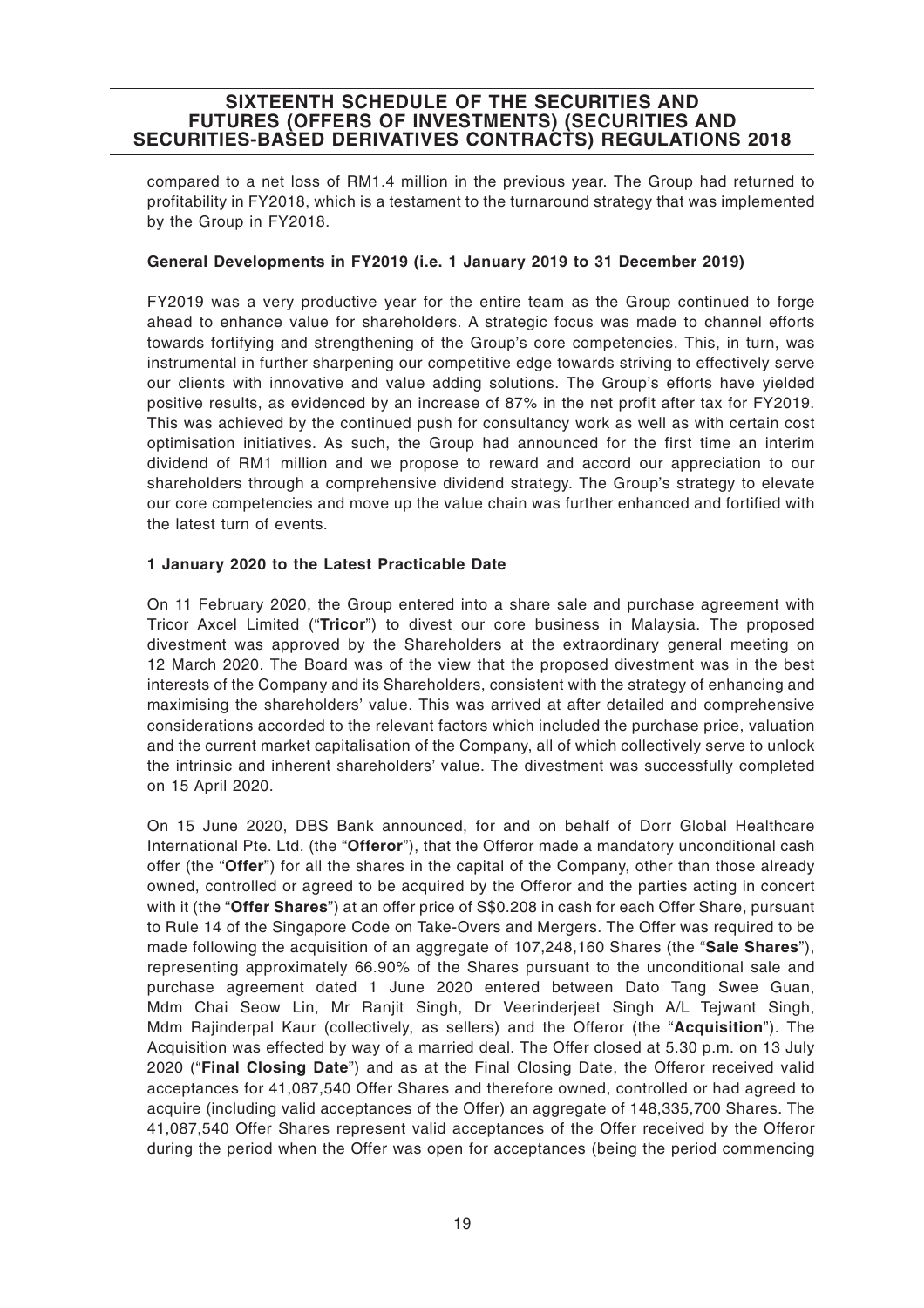from 15 June 2020 and ending on 13 July 2020). The shareholding percentages set out above are computed based on the Company's issued share capital of 160,310,300 shares (excluding treasury shares).

On 28 July 2020, the Company entered into conditional subscription agreements ("**Subscription Agreements**") with (1) Tan Su Ling Adele, (2) Wong Fong Hong, (3) Ng Ing-Yong Brian, (4) Tan Chuu Si, (5) Lu, Benson Cheng, (6) Thomas Chan Ho Lam, (7) Sinopharm Singapore Medical Consultants Pte. Ltd., (8) Low Chin Yew and (9) Kerrigan Medical Supplies Pte. Ltd. ("**Placees**" and each a "**Placee**"), pursuant to which the Company shall allot and issue an aggregate of 30,000,000 Shares in the capital of the Company ("**Placement Shares**") at an issue price of S\$0.20 per Placement Share to the Placees for an aggregate subscription amount of S\$6,000,000 ("**Placement**"). The completion of the Placement with each Placee shall proceed independently, and shall not be conditional upon successful or concurrent completion by any other Placee.

On 28 July 2020, the Company entered into a conditional sale and purchase agreement ("**SPA**") with Ng Shing Lay (the "**Seller**") in relation to the acquisition of the entire issued and paid-up share capital of Vesta Apex Trading Sdn. Bhd. (the "**Target Company**") from the Seller (the "**Proposed Acquisition**"). Upon completion of the Proposed Acquisition, the Target Company will become a wholly-owned subsidiary of the Company.

On 3 August 2020, the Company entered into a Placement Agreement with UOB Kay Hian Private Limited in relation to the compliance placement to allot and issue an aggregate of up to 150,000 new Shares at an issue price of S\$0.20 per Compliance Placement Share to restore the free float of the Company.

Save as disclosed in this Offer Information Statement and as publicly announced by the Company via SGXNET, there have been no material changes in the affairs of the Group for the period comprising the three (3) most recently completed financial years to the Latest Practicable Date.

- **(d) the equity capital and the loan capital of the relevant entity as at the latest practicable date, showing –**
	- **(i) in the case of the equity capital, the issued capital, or**
	- **(ii) in the case of the loan capital, the total amount of the debentures issued and the outstanding, together with the rate of the interest payable thereon;**

As at the Latest Practicable Date, the equity capital of the Company is as follows:

| Issued and paid-up share capital                                  | RM27,817,984 |
|-------------------------------------------------------------------|--------------|
| Number of ordinary shares in<br>issue (excluding treasury shares) | 160,310,300  |
| Loan capital                                                      | Nil          |
| Number of treasury shares                                         | 9,700        |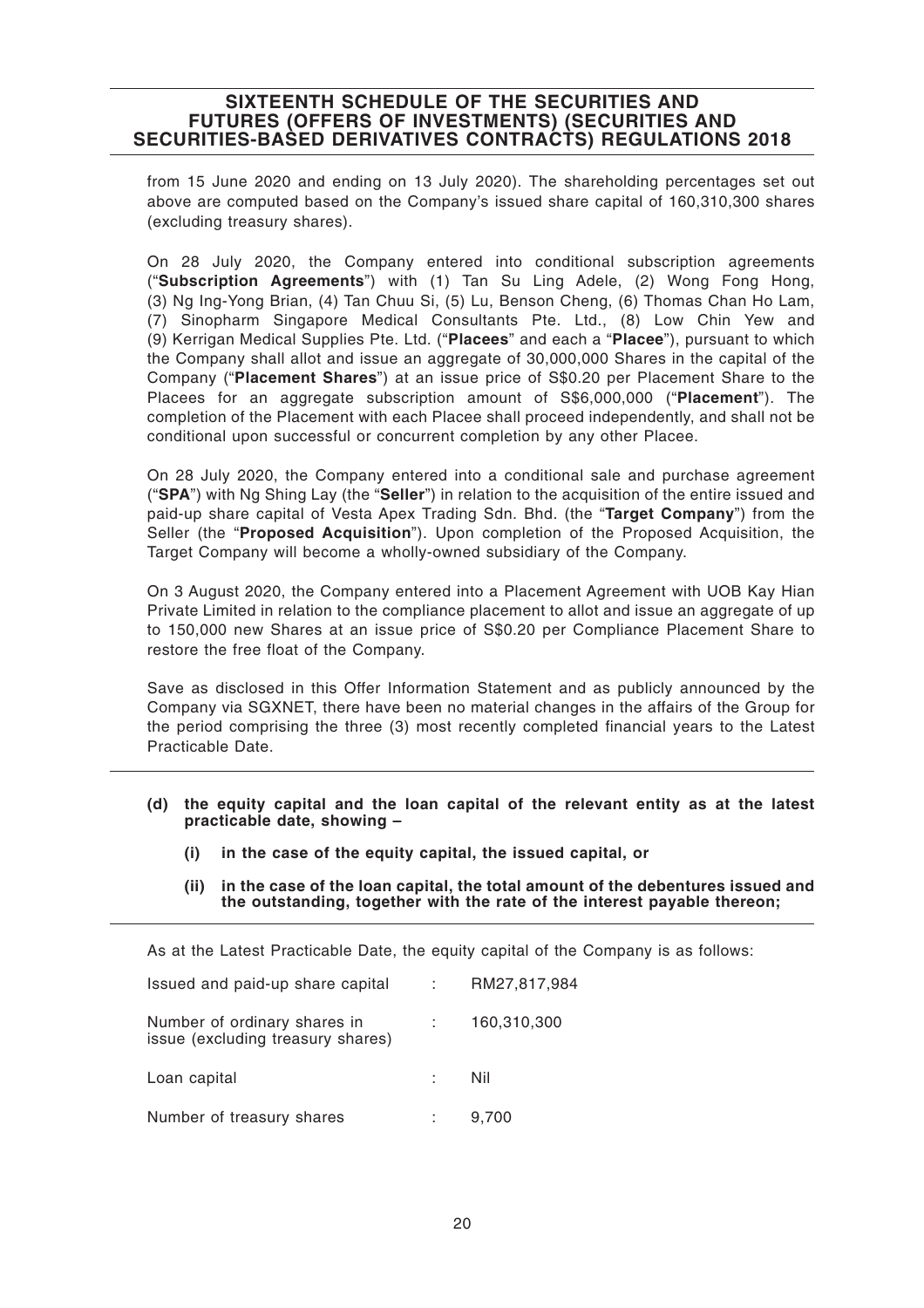#### **(e) Where –**

- **i. the relevant entity is a corporation, the number of shares of the relevant entity owned by each substantial shareholder as at the latest practicable date, or**
- **ii. the relevant entity is not corporation, the amount of equity interests in the relevant entity owned by each substantial interest-holder as at the latest practicable date;**

As at the Latest Practicable Date, based on the information recorded in the Register of Substantial Shareholder(s) maintained by the Company, the Substantial Shareholders of the Company and the number of Shares in which they have an interest are as follows:

|                                                   | <b>Direct Interests</b> |                             |                         | <b>Deemed Interests</b>     |
|---------------------------------------------------|-------------------------|-----------------------------|-------------------------|-----------------------------|
| <b>Substantial</b><br><b>Shareholder</b>          | No. of<br><b>Shares</b> | Shareholding<br>$(%)^{(1)}$ | No. of<br><b>Shares</b> | Shareholding<br>$(%)^{(1)}$ |
| Dorr Global Healthcare<br>International Pte. Ltd. | 148,335,700             | 92.53                       |                         |                             |
| Terence Loh Ne-Wei <sup>(2)</sup>                 |                         |                             | 148,335,700             | $92.53^{(2)}$               |
| Loh Ne-Loon Nelson <sup>(3)</sup>                 |                         |                             | 148,335,700             | $92.53^{(3)}$               |

**Notes:**

- (1) The percentage is computed based on the total number of 160,310,300 Shares (excluding 9,700 treasury shares) in issue as at the Latest Practicable Date.
- (2) Terence Loh Ne-Wei is a shareholder of Dorr Global Healthcare International Pte. Ltd. and accordingly is deemed interested in the shares held by Dorr Global Healthcare International Pte. Ltd by virtue of Section 4 of the SFA.
- (3) Loh Ne-Loon Nelson is a shareholder of Dorr Global Healthcare International Pte. Ltd. and accordingly is deemed interested in the shares held by Dorr Global Healthcare International Pte. Ltd by virtue of Section 4 of the SFA.
- **(f) any legal or arbitration proceedings, including those which are pending or known to be contemplated, which may have, or which have had in the 12 months immediately preceding the date of lodgement of this offer information statement, a material effect on the financial position or profitability of the relevant entity or, where the relevant entity is a holding company or holding entity of a group, of the group;**

As at the date of lodgement of this Offer Information Statement, the Directors are not aware of any legal or arbitration proceedings which may or which have had a material effect on the Group's financial position or profitability in the last twelve (12) months before the date of lodgement of this Offer Information Statement.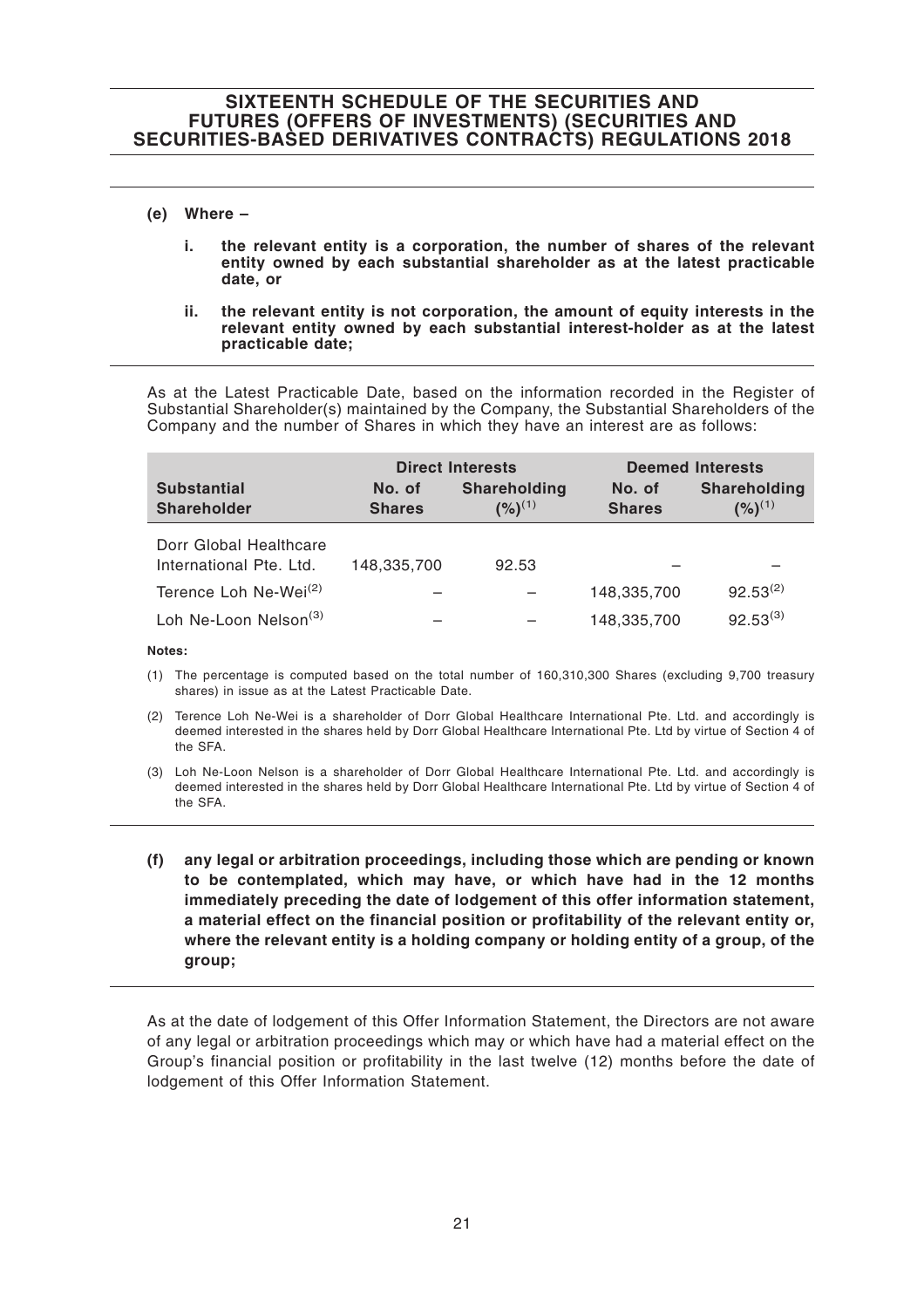- **(g) where any securities, securities-based derivatives contracts or equity interests of the relevant entity have been issued within the 12 months immediately preceding the latest practicable date –**
	- **(i) if the securities, securities-based derivatives contracts or equity interests have been issued for cash, state the prices at which the securities or securities-based derivatives contracts have been issued and the number of securities, securities-based derivatives contracts or equity interests issued at each price; or**
	- **(ii) if the securities, securities-based derivatives contracts or equity interests have been issued for services, state the nature and value of the services and give the name and address of the person who received the securities, securities-based derivatives contracts or equity interests;**

The Company has not issued any securities or equity interests for cash or for services within 12 months immediately preceding the Latest Practicable Date.

**(h) a summary of each material contract, other than a contract entered into in the ordinary course of business, to which the relevant entity or, if the relevant entity is the holding company or holding entity of a group, any member of the group is a party, for the period of two (2) years immediately preceding the date of lodgement of this offer information statement, including the parties to the contract, the date and general nature of the contract, and the amount of any consideration passing to or from the relevant entity or any other member of the group, as the case may be.**

As at the Latest Practicable Date, save as disclosed below and in paragraph (c) of Part 4 of this Offer Information Statement, neither the Company nor any of its subsidiaries has entered into any material contract (not being a contract entered into in the ordinary course of business) during the period of two (2) years immediately preceding the date of lodgement of this Offer Information Statement:

- (a) the share sale and purchase agreement dated 11 February 2020 entered into between the Company and Tricor Axcel Limited for the divestment of the entire issued and paid-up share capital of Axcelasia Taxand Sdn Bhd;
- (b) the conditional subscription agreements dated 28 July 2020 entered into between the Company and (1) Tan Su Ling Adele, (2) Wong Fong Hong, (3) Ng Ing-Yong Brian, (4) Tan Chuu Si, (5) Lu, Benson Cheng, (6) Thomas Chan Ho Lam, (7) Sinopharm Singapore Medical Consultants Pte. Ltd., (8) Low Chin Yew and (9) Kerrigan Medical Supplies Pte. Ltd.;
- (c) the conditional sale and purchase agreement dated 28 July 2020 entered into between the Company and Ng Shing Lay in relation to the acquisition of the entire issued and paid-up share capital of Vesta Apex Trading Sdn. Bhd.; and
- (d) the placement agreement dated 3 August 2020 entered into between the Company and UOB Kay Hian Private Limited in relation to the compliance placement to allot and issue an aggregate of up to 150,000 new Shares to restore the free float of the Company.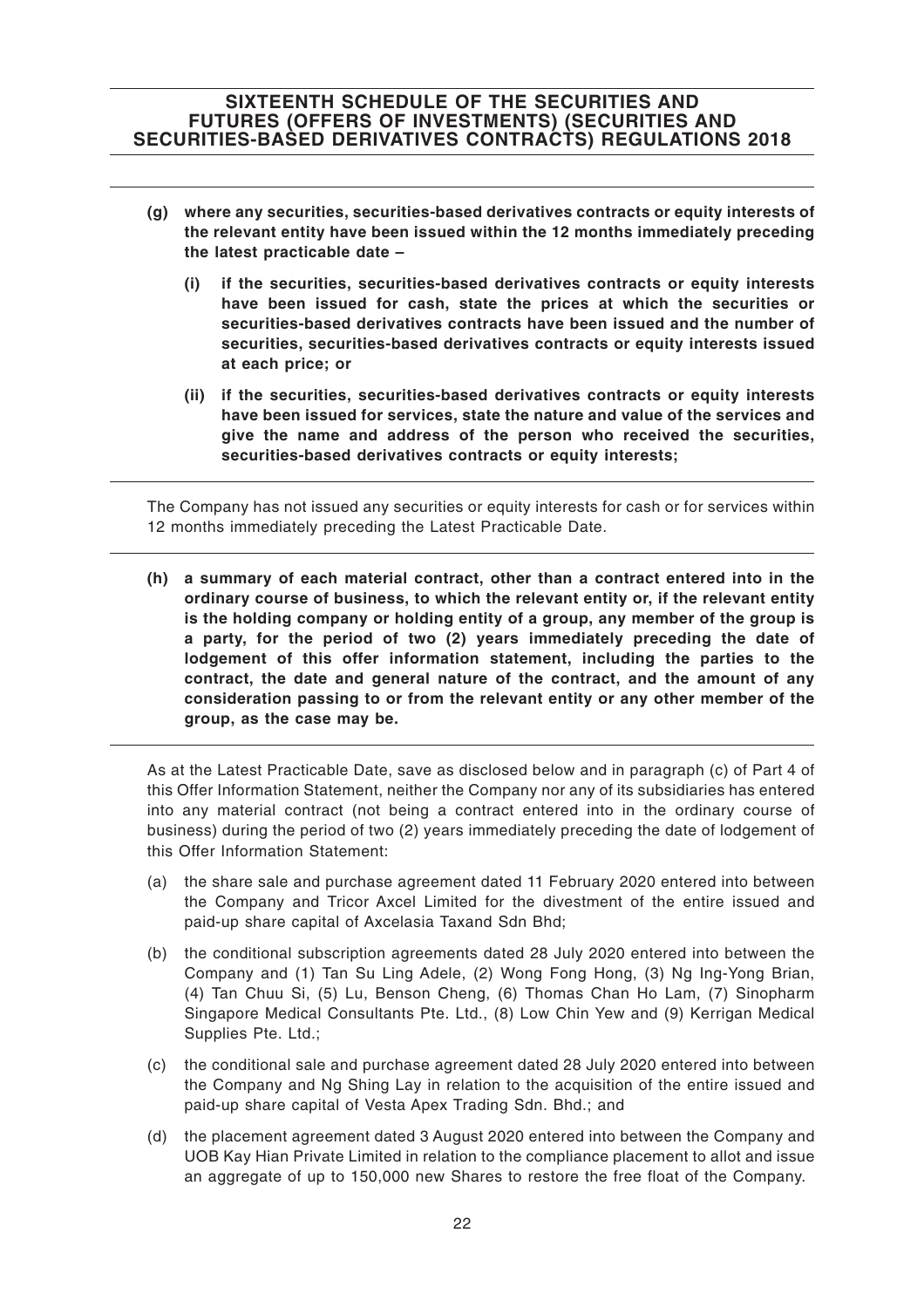### **PART 5 – OPERATING AND FINANCIAL REVIEW AND PROSPECTS**

### **OPERATING RESULTS**

- **1. Provide selected data from**
	- **(a) the audited income statement of the relevant entity or, if the relevant entity is the holding company or holding entity of a group, the audited consolidated income statement of the relevant entity or the audited combined income statement of the group, for each financial year (being one of the three (3) most recently completed financial years) for which that statement has been published; and**

**any interim income statement of the relevant entity or, if the relevant entity is the holding company or holding entity of a group, any interim consolidated income statement of the relevant entity or interim combined income statement of the group, for any subsequent period for which that statement has been published.**

- **2. The data mentioned in paragraph 1 of this Part must include the line items in the audited income statement, audited consolidated income statement, audited combined income statement, interim income statement, interim consolidated income statement or interim combined income statement, as the case may be, and must in addition include the following items:**
	- **(a) dividends declared per share in both the currency of the financial statements and the Singapore currency, including the formula used for any adjustment to dividends declared;**
	- **(b) earnings or loss per share, and**
	- **(c) earnings or loss per share, after any adjustment to reflect the sale of new securities or securities-based derivatives contracts.**

The summary of the following financial information and the relevant commentaries should be read in conjunction with the full text of the annual reports and/or relevant financial result announcements for the respective financial periods and financial years. Figures presented herewith are subject to rounding.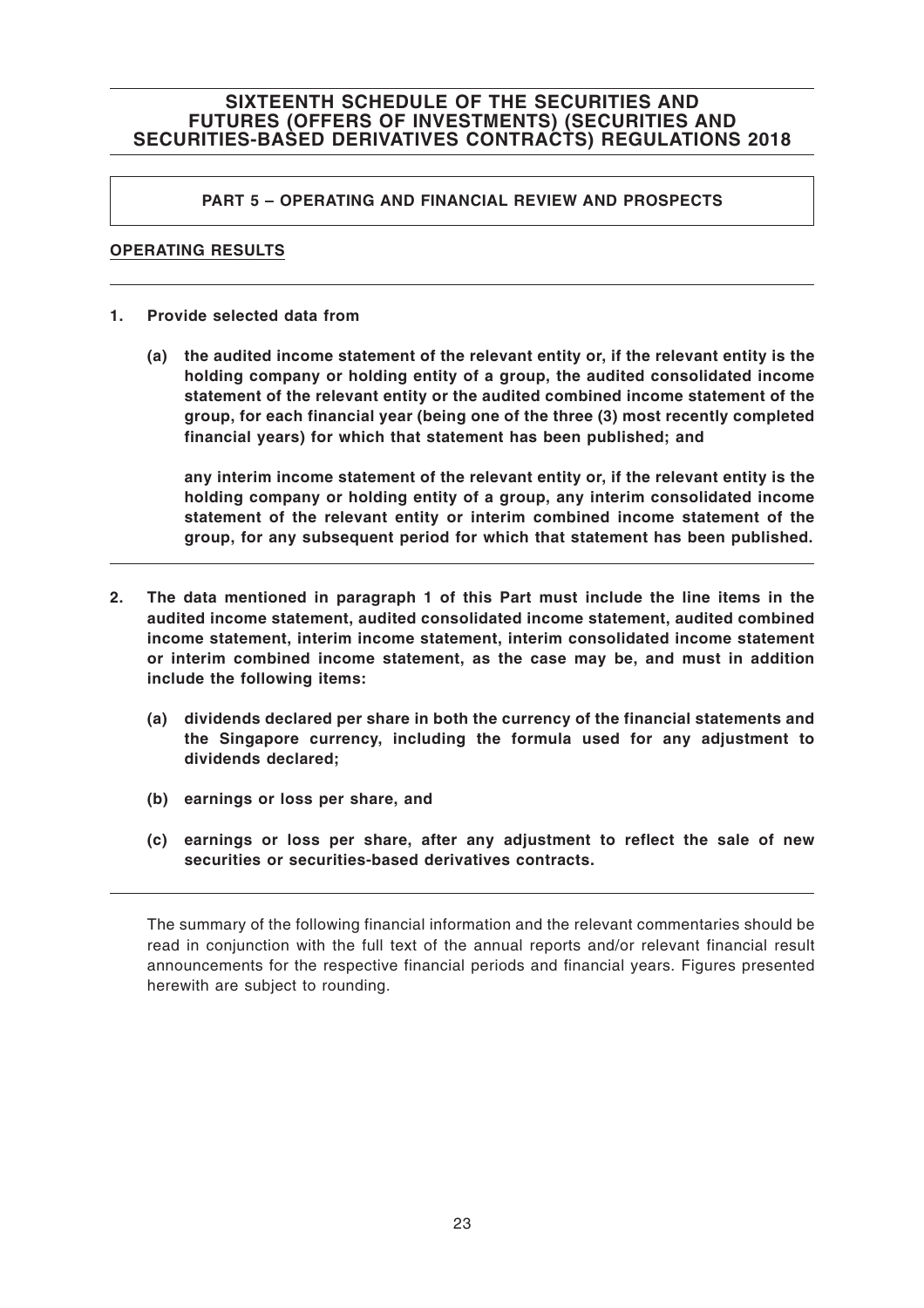The summary of the audited consolidated income statements of the Group for FY2017, FY2018, FY2019, and the unaudited consolidated income statements for 1HFY2019 and 1HFY2020 are set out below:

|                                                                                                                                                | <b>Audited -</b>          |                           | $-$ Unaudited $\longrightarrow$<br>1HFY<br>1HFY |                  |                  |
|------------------------------------------------------------------------------------------------------------------------------------------------|---------------------------|---------------------------|-------------------------------------------------|------------------|------------------|
| Group                                                                                                                                          | <b>FY2017</b><br>(RM'000) | <b>FY2018</b><br>(RM'000) | <b>FY2019</b><br>(RM'000)                       | 2019<br>(RM'000) | 2020<br>(RM'000) |
| <b>Revenue</b>                                                                                                                                 | 22,069                    | 25,197                    | 25,806                                          |                  | 25               |
| Other gains $-$ net                                                                                                                            | 769                       | 725                       | 761                                             | 172              | 554              |
| <b>Expenses</b>                                                                                                                                |                           |                           |                                                 |                  |                  |
| - Depreciation of property,<br>plant and equipment                                                                                             | (524)                     | (475)                     | (999)                                           | (59)             | (70)             |
| - Employee compensation                                                                                                                        | (17, 391)                 | (16, 243)                 | (15,668)                                        | (623)            | (560)            |
| - Referral fees and research<br>charges                                                                                                        | (58)                      | (43)                      | (58)                                            |                  |                  |
| - Rental on operating lease<br>and maintenance                                                                                                 | (1,533)                   | (1,040)                   | (151)                                           | (32)             | (10)             |
| - Subcontractors' fee                                                                                                                          | (291)                     | (197)                     | (294)                                           |                  |                  |
| - Finance                                                                                                                                      |                           |                           | (91)                                            |                  | (5)              |
| - Others                                                                                                                                       | (3,649)                   | (5,532)                   | (4,931)                                         | (511)            | (1, 177)         |
| Total expenses                                                                                                                                 | (23, 446)                 | (23, 530)                 | (22, 192)                                       | (1, 225)         | (1,822)          |
| (Loss)/Profit before income<br>tax from Continuing<br>Operations                                                                               | (608)                     | 2,392                     | 4,375                                           | (1,053)          | (1,243)          |
| Income tax expense                                                                                                                             | (781)                     | (939)                     | (1,656)                                         |                  |                  |
| Net (Loss)/Profit from<br><b>Continuing Operations</b>                                                                                         | (1, 389)                  | 1,453                     | 2,719                                           | (1,053)          | (1, 243)         |
| Net Profit for the period from<br><b>Discontinued Operations</b>                                                                               |                           |                           |                                                 | 1,328            | 57,073           |
| Net (loss)/profit                                                                                                                              | (1, 389)                  | 1,453                     | 2,719                                           | 275              | 55,830           |
| <b>Other comprehensive</b><br>income                                                                                                           |                           |                           |                                                 |                  |                  |
| Items that may be reclassified<br>subsequently to profit or loss:<br><b>Currently translation</b><br>differences arising from<br>consolidation |                           |                           |                                                 |                  |                  |
| - Losses                                                                                                                                       | (15)                      | (6)                       |                                                 | (1)              |                  |
| <b>Total comprehensive</b><br>income                                                                                                           | (1, 404)                  | 1,447                     | 2,719                                           | 274              | 55,830           |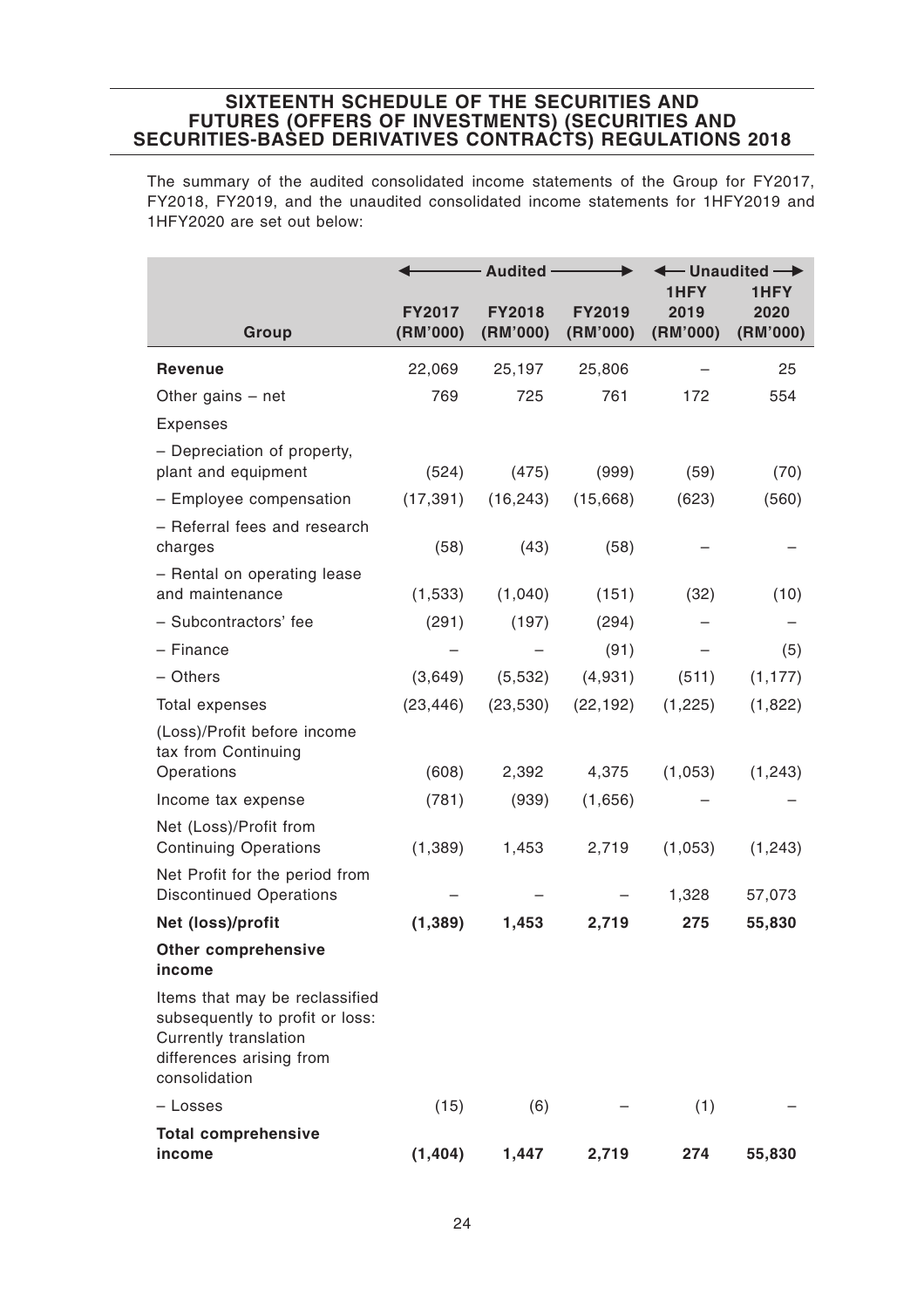|                                                                                                                                                                                  |                           | Audited -                 |                           | 1HFY             | $-$ Unaudited $\rightarrow$<br>1HFY |
|----------------------------------------------------------------------------------------------------------------------------------------------------------------------------------|---------------------------|---------------------------|---------------------------|------------------|-------------------------------------|
| Group                                                                                                                                                                            | <b>FY2017</b><br>(RM'000) | <b>FY2018</b><br>(RM'000) | <b>FY2019</b><br>(RM'000) | 2019<br>(RM'000) | 2020<br>(RM'000)                    |
| Profit/(loss) attributable to:                                                                                                                                                   |                           |                           |                           |                  |                                     |
| Equity holders of the<br>Company                                                                                                                                                 | (761)                     | 1,606                     | 2,743                     | 304              | 55,845                              |
| Non-controlling interests                                                                                                                                                        | (628)                     | (153)                     | (24)                      | (29)             | (15)                                |
|                                                                                                                                                                                  | (1, 389)                  | 1,453                     | 2,719                     | 275              | 55,830                              |
| <b>Total comprehensive</b><br>income/(loss) attributable<br>to:                                                                                                                  |                           |                           |                           |                  |                                     |
| Equity holders of the<br>Company                                                                                                                                                 | (774)                     | 1,601                     | 2,743                     | 303              | 55,845                              |
| Non-controlling interests                                                                                                                                                        | (631)                     | (154)                     | (24)                      | (29)             | (15)                                |
|                                                                                                                                                                                  | (1, 405)                  | 1,447                     | 2,719                     | 274              | 55,830                              |
| (Loss)/Earnings per share<br>attributable to equity<br>holders of the Company<br>(cents per share)                                                                               |                           |                           |                           |                  |                                     |
| - Basic (RM cents) <sup>(1)</sup>                                                                                                                                                | $(0.47)^{(2)}$            | $1.00^{(2)}$              | $1.71^{(3)}$              | $0.19^{(3)}$     | $34.84^{(3)}$                       |
| - Diluted (RM cents) <sup>(1)</sup>                                                                                                                                              | $(0.47)^{(2)}$            | $1.00^{(2)}$              | $1.71^{(3)}$              | $0.19^{(3)}$     | $34.84^{(3)}$                       |
| (Loss)/Earning per share<br>attributable to owners of<br>the Company after<br>adjusting for the allotment<br>and issuance of the<br><b>Compliance Placement</b><br><b>Shares</b> |                           |                           |                           |                  |                                     |
| $-$ Basic (RM cents) <sup>(1)</sup>                                                                                                                                              | $(0.47)^{(4)}$            | $1.00^{(4)}$              | $1.71^{(5)}$              | $0.19^{(5)}$     | $34.81^{(5)}$                       |
| - Diluted (RM cents) <sup>(1)</sup>                                                                                                                                              | $(0.47)^{(4)}$            | $1.00^{(4)}$              | $1.71^{(5)}$              | $0.19^{(5)}$     | $34.81^{(5)}$                       |

**Notes:**

- (1) Basic and diluted (loss)/earnings per share are calculated by dividing the profit/loss attributable to equity holders of the Company by the weighted average number of shares for the respective financial year/period.
- (2) The basic and diluted (loss) per share for FY2017 and FY2018 is calculated based on the weighted average number of shares of 160,320,000 Shares.
- (3) The basic and diluted (loss) per share for FY2019, 1HFY2019, and 1HFY2020 is calculated based on the weighted average number of shares of 160,312,725 Shares.
- (4) The basic and diluted (loss) per share for FY2017 and FY2018 is calculated based on the weighted average number of shares of 160,432,500 Shares.
- (5) The basic and diluted (loss) per share for FY2019, 1HFY2019 and 1HFY2020 is calculated based on the weighted average number shares of 160,425,225 Shares.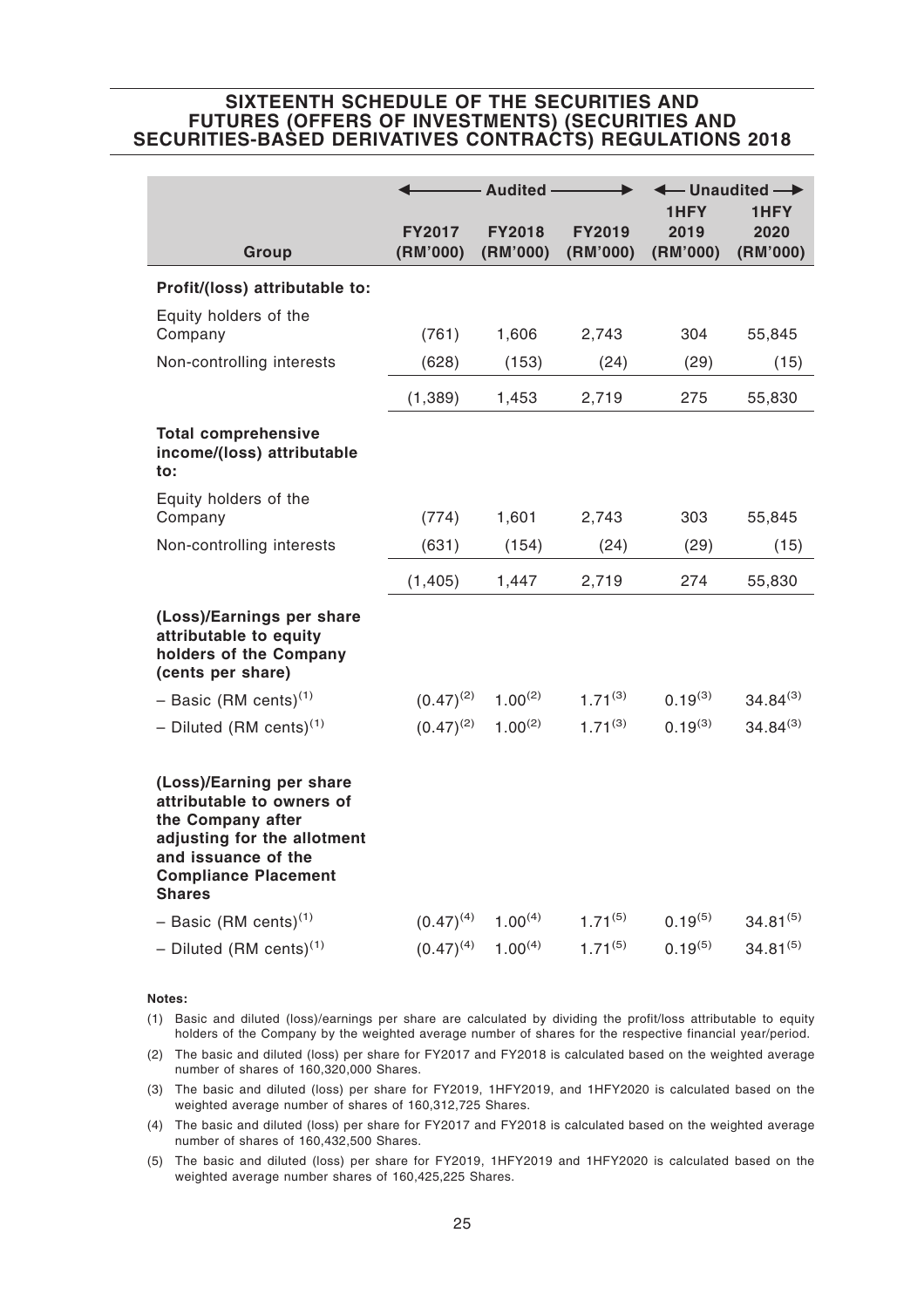- **3. Despite paragraph 1 of this Part, where –**
	- **(a) unaudited financial statements of the relevant entity or, if the relevant entity is the holding company or holding entity of a group, the unaudited consolidated financial statements of the relevant entity or unaudited combined financial statements of the group, have been published in respect of the most recently completed financial year; and**
	- **(b) the audited financial statements for that year are unavailable,**

**the data mentioned in paragraph 1 of this Part in respect of the most recently completed financial year may be provided from such unaudited financial statements, if the directors or equivalent persons of the relevant entity include a statement in this offer information statement that to the best of their knowledge, they are not aware of any reason which could cause the unaudited financial statements to be significantly different from the audited financial statements for the most recently completed financial year.**

Not applicable. The audited financial statements in respect of FY2019, which is the most recently completed financial year, have been published and are made available on the SGX website at http://www.sgx.com/.

- **4. In respect of –**
	- **(a) each financial year (being one of the three (3) most recent completed financial years) for which financial statements have been published; and**
	- **(b) any subsequent period for which interim financial statements have been published,**

**provide information regarding any significant factor, including any unusual or infrequent event or new development, which materially affected profit or loss before tax of the relevant entity or, if it is the holding company or holding entity of a group, of the group, and indicate the extent to which such profit or loss before tax of the relevant entity or the group, as the case may be, was so affected. Describe any other significant component of revenue or expenditure necessary to understand the profit or loss before tax for each of these financial periods.**

Save as disclosed below and in this Offer Information Statement, the Directors are not aware of any significant factor, including any unusual or infrequent event or new development which materially affected profit or loss before tax of the Group.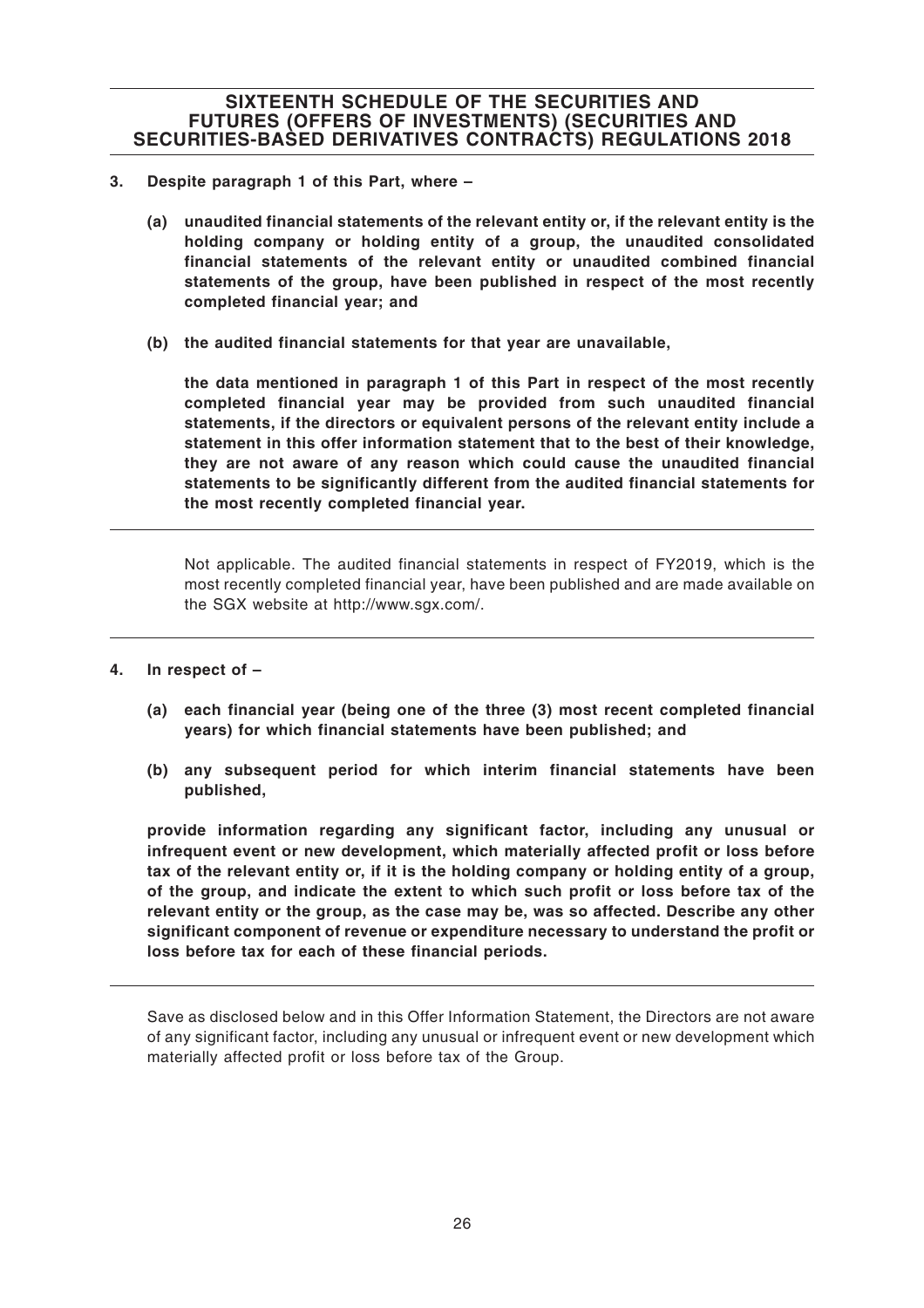A summary of the operations, business and financial performance of the Group is set out below:

#### **1HFY2020 vs 1HFY2019**

The Group recorded revenue of RM0.03 million in 1HFY2020, an increase of RM0.03 million compared to nil in 1HFY2019.

Other income increased by approximately RM0.38 million from RM0.17 million in 1HFY2019 to RM0.55 million in 1HFY2020.

Total expenses increased by approximately RM0.59 million from RM1.23 million in 1HFY2019 to RM1.82 million in 1HFY2020 and this was primarily due to the professional fees such as audit and legal fees involved in the divestment.

Overall, compared to the corresponding period, the Group reported a loss before tax of approximately RM1.24 million for 1HFY2020 in respect of its continuing operations.

Had the Group included the proceeds from the divestment of Tricor Taxand Sdn. Bhd. (formerly known as Axcelasia Taxand Sdn. Bhd.), the Group would have recorded a net profit attributable to shareholders of approximately RM55.85 million.

#### **FY2019 vs FY2018**

The Group's revenue for FY2019 increased by approximately 2.42% to RM25.81 million from RM25.20 million in FY2018 largely due to the better performance in the tax advisory and business consultancy services divisions.

Total expenses decreased by approximately 5.69% to RM22.19 million in FY2019 from RM23.53 million in FY2018. The decrease in total expenses were marginal as compared to FY2018.

As a result of the above, the Group recorded a net profit attributable to equity holders of the Company of approximately RM2.74 million in FY2019 compared to RM1.61 million in FY2018.

#### **FY2018 vs FY2017**

The Group's revenue for FY2018 increased by approximately 14.17% to RM25.20 million from RM22.07 million in FY2017 largely due to the better performance in the tax advisory, business consultancy and business support services divisions.

Total expenses increased by approximately 0.36% to RM23.53 million in FY2018 from RM23.45 million in FY2017. The increase in total expenses were marginal as compared to FY2017.

As a result of the above, the Group recorded a net profit attributable to equity holders of the Company of approximately RM1.61 million in FY2018 as compared to a loss of approximately RM0.76 million in FY2017.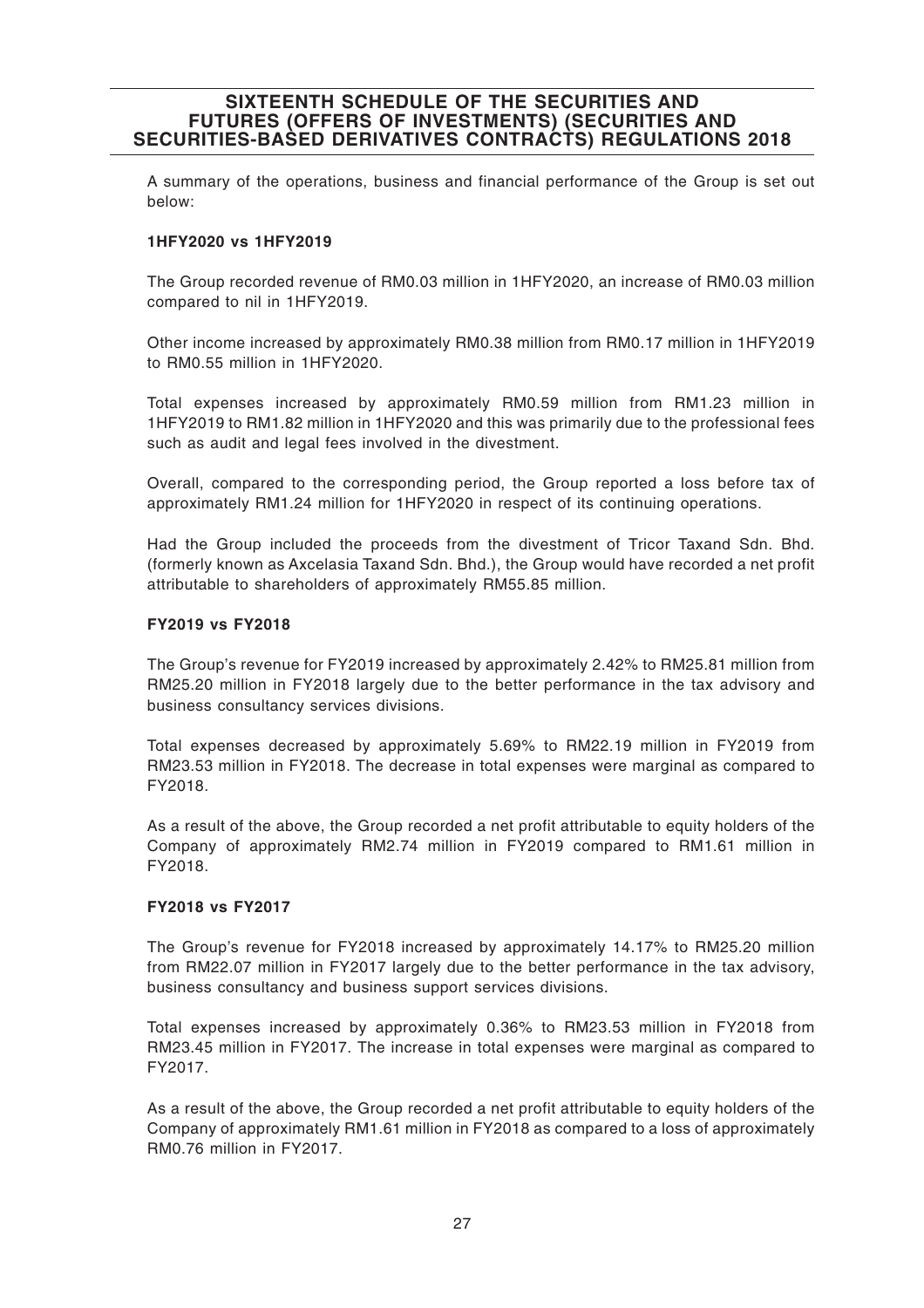#### **FINANCIAL POSITION**

- **5. Provide selected data from the balance sheet of the relevant entity or, if it is the holding company or holding entity of a group, the group as at the end of –**
	- **(a) the most recent completed financial year for which audited financial statements have been published; or**
	- **(b) if interim financial statements have been published for any subsequent period, that period.**

The audited consolidated statement of financial position of the Group as at 31 December 2019 as well as the unaudited consolidated statement of financial position of the Group as at 30 June 2020 is set out below:

|                                | <b>Audited as at</b><br>31 December<br>2019 | <b>Unaudited as at</b><br>30 June<br>2020 |
|--------------------------------|---------------------------------------------|-------------------------------------------|
| <b>GROUP BALANCE SHEET</b>     | (RM'000)                                    | (RM'000)                                  |
| <b>ASSETS</b>                  |                                             |                                           |
| <b>Current assets</b>          |                                             |                                           |
| Cash and cash equivalents      | 23,866                                      | 79,116                                    |
| Trade and other receivables    | 11,248                                      | 1,927                                     |
| Income tax recoverable         | 1                                           |                                           |
|                                | 35,115                                      | 81,043                                    |
| <b>Non-Current assets</b>      |                                             |                                           |
| Property, plant and equipment  | 1,827                                       | 179                                       |
| Goodwill                       | 2,130                                       |                                           |
|                                | 3,957                                       | 179                                       |
| <b>Total assets</b>            | 39,072                                      | 81,222                                    |
| <b>LIABILITIES</b>             |                                             |                                           |
| <b>Current liabilities</b>     |                                             |                                           |
| Other payables                 | 3,790                                       | 602                                       |
| Current income tax liabilities | 738                                         |                                           |
| <b>Borrowings</b>              | 554                                         | 31                                        |
|                                | 5,082                                       | 633                                       |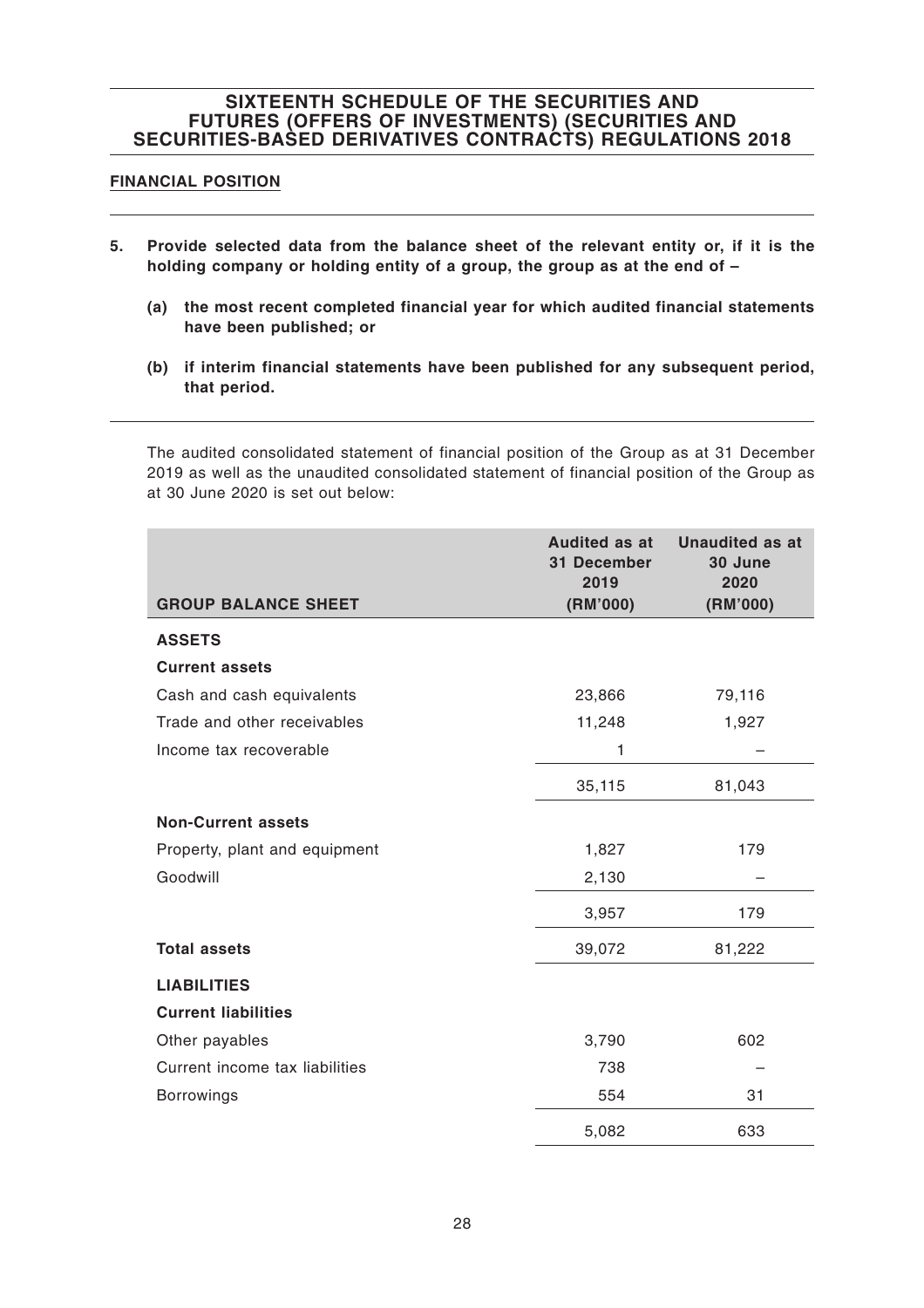| <b>GROUP BALANCE SHEET</b>                                            | Audited as at<br>31 December<br>2019<br>(RM'000) | <b>Unaudited as at</b><br>30 June<br>2020<br>(RM'000) |
|-----------------------------------------------------------------------|--------------------------------------------------|-------------------------------------------------------|
| <b>Non-current liability</b>                                          |                                                  |                                                       |
| <b>Borrowings</b>                                                     | 561                                              | 78                                                    |
| <b>Total liabilities</b>                                              | 5,643                                            | 711                                                   |
| <b>NET ASSETS</b>                                                     | 33,429                                           | 80,511                                                |
| <b>EQUITY</b>                                                         |                                                  |                                                       |
| Capital and reserves attributable to equity<br>holders of the Company |                                                  |                                                       |
| Share capital                                                         | 27,818                                           | 27,818                                                |
| Treasury shares                                                       | (3)                                              | (3)                                                   |
| Merger reserve                                                        | (2,692)                                          |                                                       |
| Other reserve                                                         | 48                                               | 49                                                    |
| Retained profits                                                      | 8,186                                            | 52,646                                                |
|                                                                       | 33,357                                           | 80,510                                                |
| <b>Non-controlling interests</b>                                      | 72                                               | 1                                                     |
| <b>TOTAL EQUITY</b>                                                   | 33,429                                           | 80,511                                                |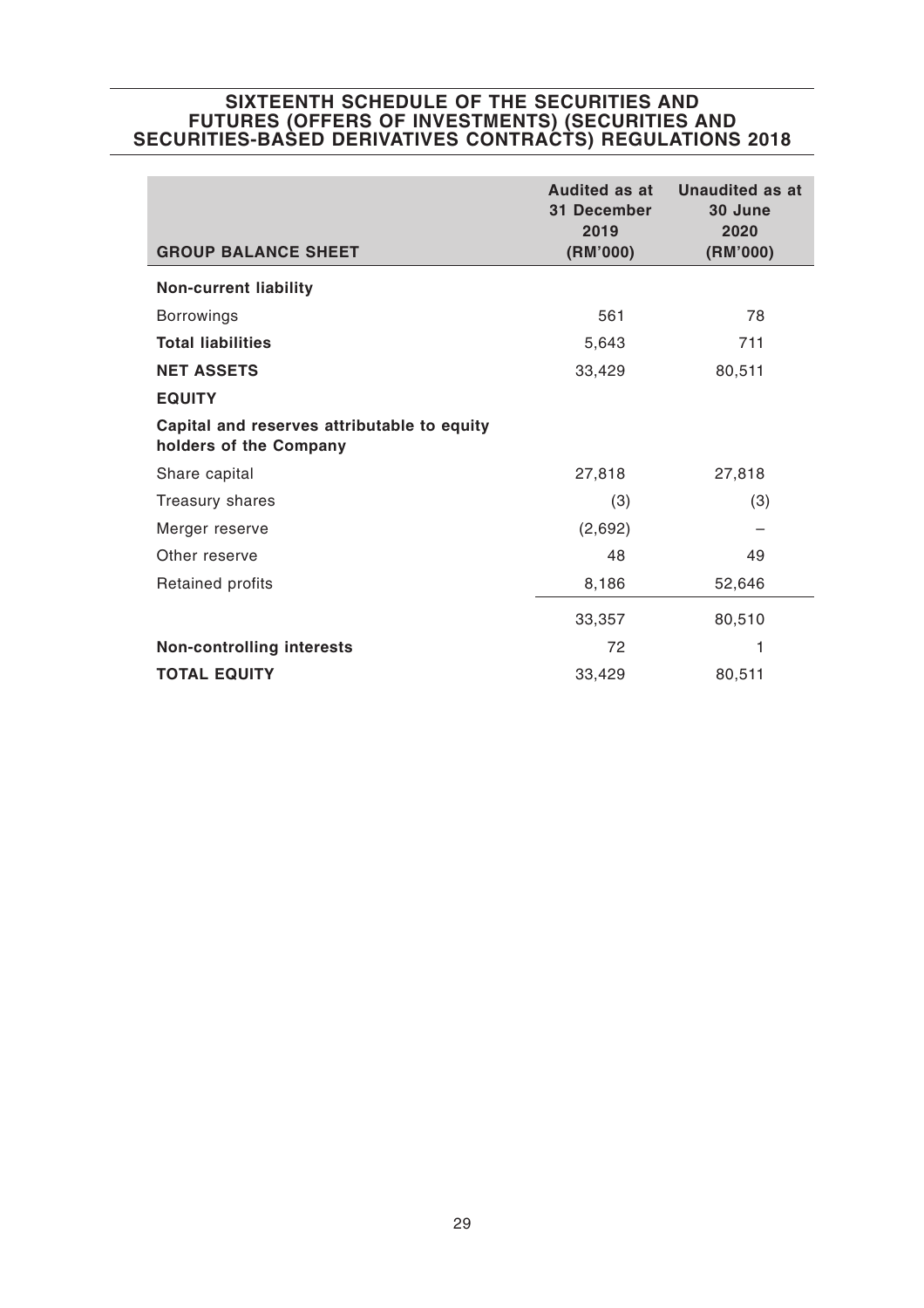- **6. The data mentioned in paragraph 5 of this Part shall include the line items in the audited or interim balance sheet of the relevant entity or the group, as the case may be, and shall in addition include the following items:**
	- **(a) number of shares after any adjustment to reflect the sale of new securities or securities-based derivatives contracts;**
	- **(b) net assets or liabilities per share; and**
	- **(c) net assets or liabilities per share after any adjustment to reflect the sale of new securities or securities-based derivatives contracts.**

As an illustration only and assuming that the Proposed Compliance Placement had been completed on 31 December 2019 and 30 June 2020 respectively, the financial effects of the Proposed Compliance Placement on the NAV based on the audited consolidated statement of financial position of the Group as at 31 December 2019 and the unaudited consolidated statement of financial position of the Group as at 30 June 2020 are as follows:

|                                                                                                        | <b>Audited as at</b><br>31 December<br>2019 | <b>Unaudited as</b><br>at 30 June<br>2020 |
|--------------------------------------------------------------------------------------------------------|---------------------------------------------|-------------------------------------------|
| <b>Before the Proposed Compliance Placement</b>                                                        |                                             |                                           |
| Number of Shares in issue                                                                              | 160,310,300                                 | 160,310,300                               |
| NAV per Share (RM)                                                                                     | 0.2081                                      | 0.5022                                    |
| NAV attributable to equity holders of the Company<br>before the Proposed Compliance Placement (RM'000) | 33,357                                      | 80,510                                    |
| After the Proposed Compliance Placement                                                                |                                             |                                           |
| Number of Shares in issue                                                                              | 160,460,300                                 | 160,460,300                               |
| NAV per Share (RM)                                                                                     | 0.2085                                      | 0.5023                                    |
| Gross proceeds from the Proposed Compliance<br>Placement (RM'000)                                      | $91^{(1)}$                                  | $91^{(1)}$                                |
| NAV after adjusting for the Proposed Compliance<br>Placement (RM'000)                                  | 33,448                                      | 80,601                                    |

#### **Note:**

(1) Exchange rate at S\$1:RM 3.0412 has been used for the conversion.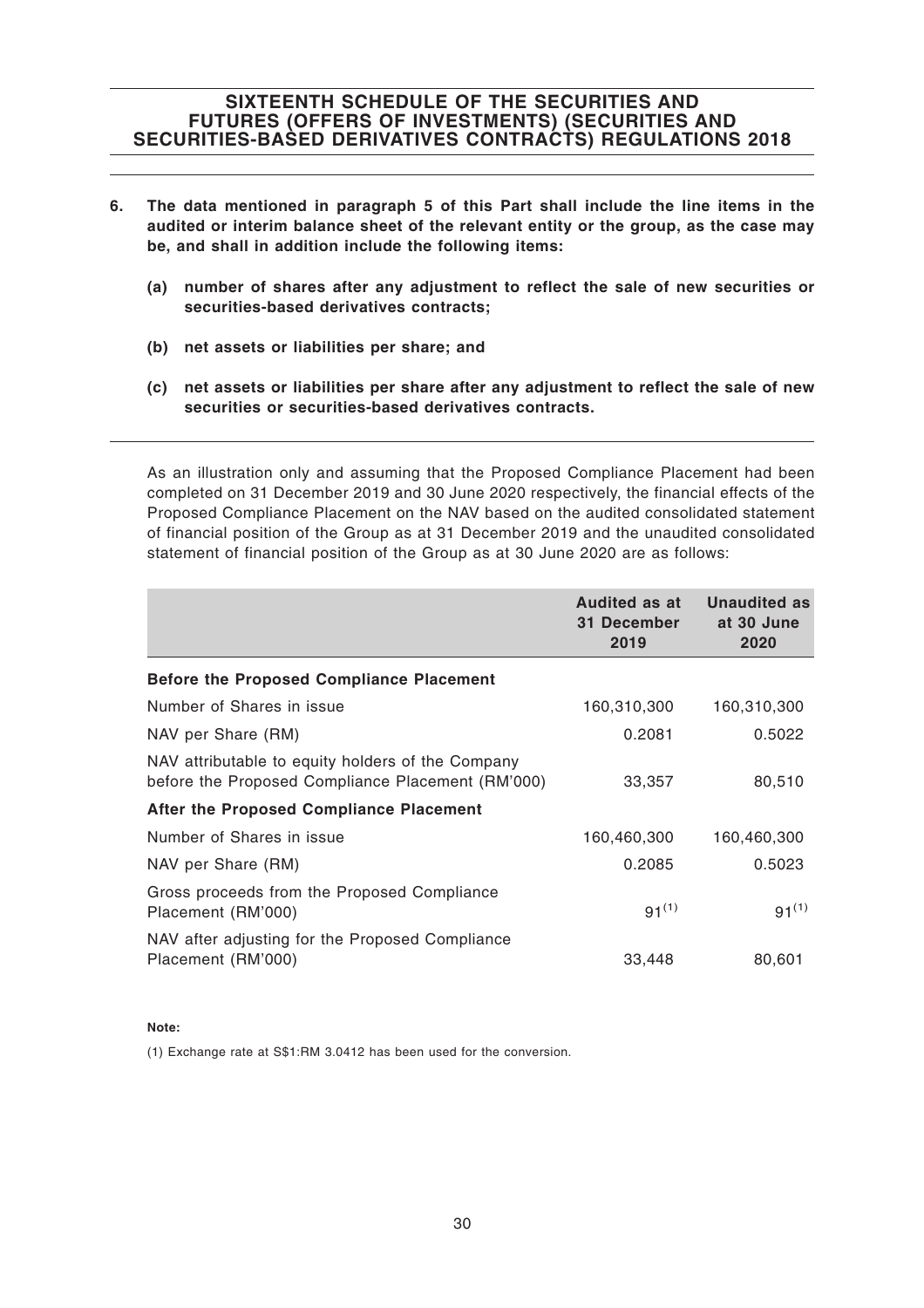### **LIQUIDITY AND CAPITAL RESOURCES**

- **7. Provide an evaluation of the material sources and amounts of cash flows from operating, investing and financing activities in respect of –**
	- **(a) the most recent completed financial year for which financial statements have been published; and**
	- **(b) if interim financial statements have been published for any subsequent period, that period.**

The audited consolidated statement of cash flow for FY2019 and the unaudited consolidated statement of cash flow for 1HFY2020 are set out below:

|                                                     | <b>Audited as at</b><br>31 December<br>2019<br>(RM'000) | <b>Unaudited as</b><br>at 30 June<br>2020<br>(RM'000) |
|-----------------------------------------------------|---------------------------------------------------------|-------------------------------------------------------|
| Cash flows from operating activities                |                                                         |                                                       |
| Net loss from continuing operations                 | 2,719                                                   | (1, 243)                                              |
| Net profit from discontinued operations             |                                                         | 57,073                                                |
| Adjustments for:                                    |                                                         |                                                       |
| - Income tax expense                                | 1,656                                                   |                                                       |
| - Depreciation of property, plant and equipment     | 999                                                     | 70                                                    |
| - Interest income                                   | (620)                                                   | (561)                                                 |
| - Property, plant and equipment written off         | 6                                                       |                                                       |
| - (Gain) on divestment of a subsidiary corporation  |                                                         | (57, 260)                                             |
| - Finance expenses                                  | 91                                                      | 5                                                     |
| - Unrealised currency translation difference        | 1                                                       | (6)                                                   |
|                                                     | 4,852                                                   | (1,922)                                               |
| Change in working capital:                          |                                                         |                                                       |
| - Trade and other receivables                       | (723)                                                   | 1,411                                                 |
| - Other payables                                    | (483)                                                   | 6                                                     |
| Cash generated from operations                      | 3,646                                                   | (505)                                                 |
| Income tax paid                                     | (488)                                                   |                                                       |
| Net cash provided by/(used in) operating activities | 3,158                                                   | (505)                                                 |
| Cash flows from investing activities                |                                                         |                                                       |
| Additions to property, plant and equipment          | (289)                                                   | (1)                                                   |
| Divestment of a subsidiary corporation              |                                                         | 66,622                                                |
| Disposal of property, plant and equipment           | 75                                                      |                                                       |
| Interest received                                   | 606                                                     | 561                                                   |
| Net cash provided by investing activities           | 392                                                     | 67,182                                                |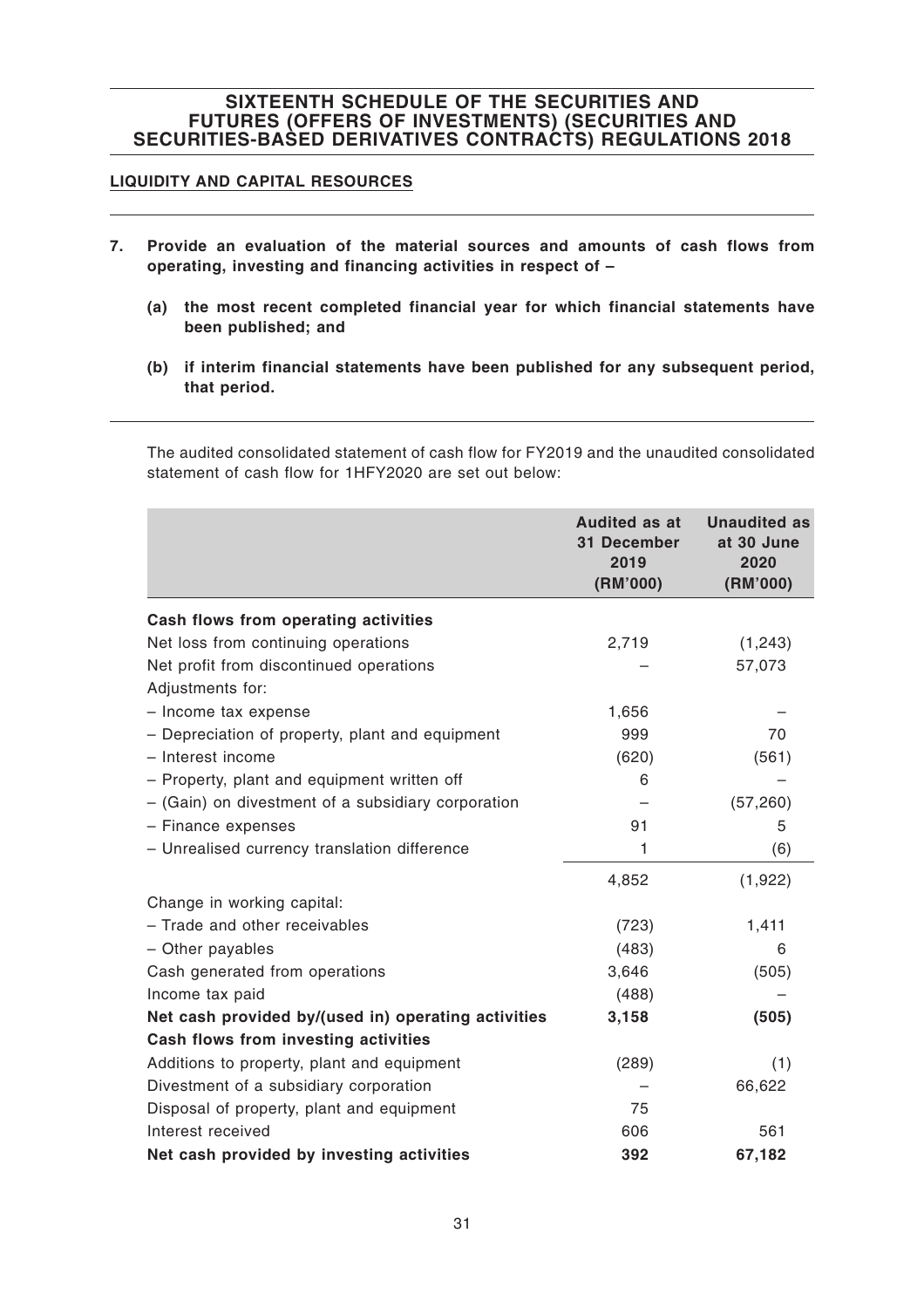|                                                    | <b>Audited as at</b><br>31 December<br>2019<br>(RM'000) | <b>Unaudited as</b><br>at 30 June<br>2020<br>(RM'000) |
|----------------------------------------------------|---------------------------------------------------------|-------------------------------------------------------|
| Cash flows from financing activities               |                                                         |                                                       |
| Proceeds from subsidiary corporations' issuance of |                                                         |                                                       |
| share capital to non-controlling interests         | 6                                                       |                                                       |
| Bank deposits pledged                              | (12)                                                    | 12                                                    |
| Dividend paid to equity holders of the Company     | (987)                                                   | (11, 386)                                             |
| Share buyback                                      | (3)                                                     |                                                       |
| Principal payment of lease liability               | (457)                                                   | (41)                                                  |
| Interest paid                                      | (91)                                                    | (4)                                                   |
| Net cash (used in) financing activities            | (1, 544)                                                | (11, 419)                                             |
| Net increase in cash and cash equivalents          | 2,006                                                   | 55,258                                                |
| Cash and cash equivalents                          |                                                         |                                                       |
| Beginning of financial year                        | 21,849                                                  | 23,854                                                |
| Effects of currency translation on cash and cash   |                                                         |                                                       |
| equivalents                                        | (1)                                                     | 5                                                     |
| End of financial year                              | 23,854                                                  | 79,117                                                |

A review of the statement of cash flows of the Group is set out below:

#### **REVIEW OF CASH FLOWS FOR 1HFY2020**

In 1HFY2020, cash and cash equivalents increased by approximately RM55.26 million, mainly due to cash inflow generated from investing activities of approximately RM67.18 million, partially offset by cash outflows from operating activities of approximately RM0.51 million and cash outflows from financing activities of approximately RM11.42 million.

Cash inflow generated from investing activities was mainly derived from divestment of a subsidiary corporation of approximately RM66.62 million.

#### **REVIEW OF CASH FLOWS FOR FY2019**

Net cash provided by operating activities for FY2019 was approximately RM3.16 million, which comprised cash generated from operating activities before working capital changes of approximately RM4.86 million, working capital outflow of approximately RM1.21 million and income tax paid of approximately RM0.49 million.

Net cash generated from investing activities in FY2019 was approximately RM0.39 million, mainly due to interest received amounting to approximately RM0.61 million, negated by additions of property, plant and equipment amounting to approximately RM0.29 million.

Net cash used in financing activities in FY2019 was approximately RM1.54 million, mainly due to payment of dividends to equity holders of the Company amounting to approximately RM0.99 million and principal payment of lease liability amounting to approximately RM0.46 million in FY2019.

As a result, cash and cash equivalents increased to approximately RM23.85 million in FY2019 from RM21.85 million in FY2018.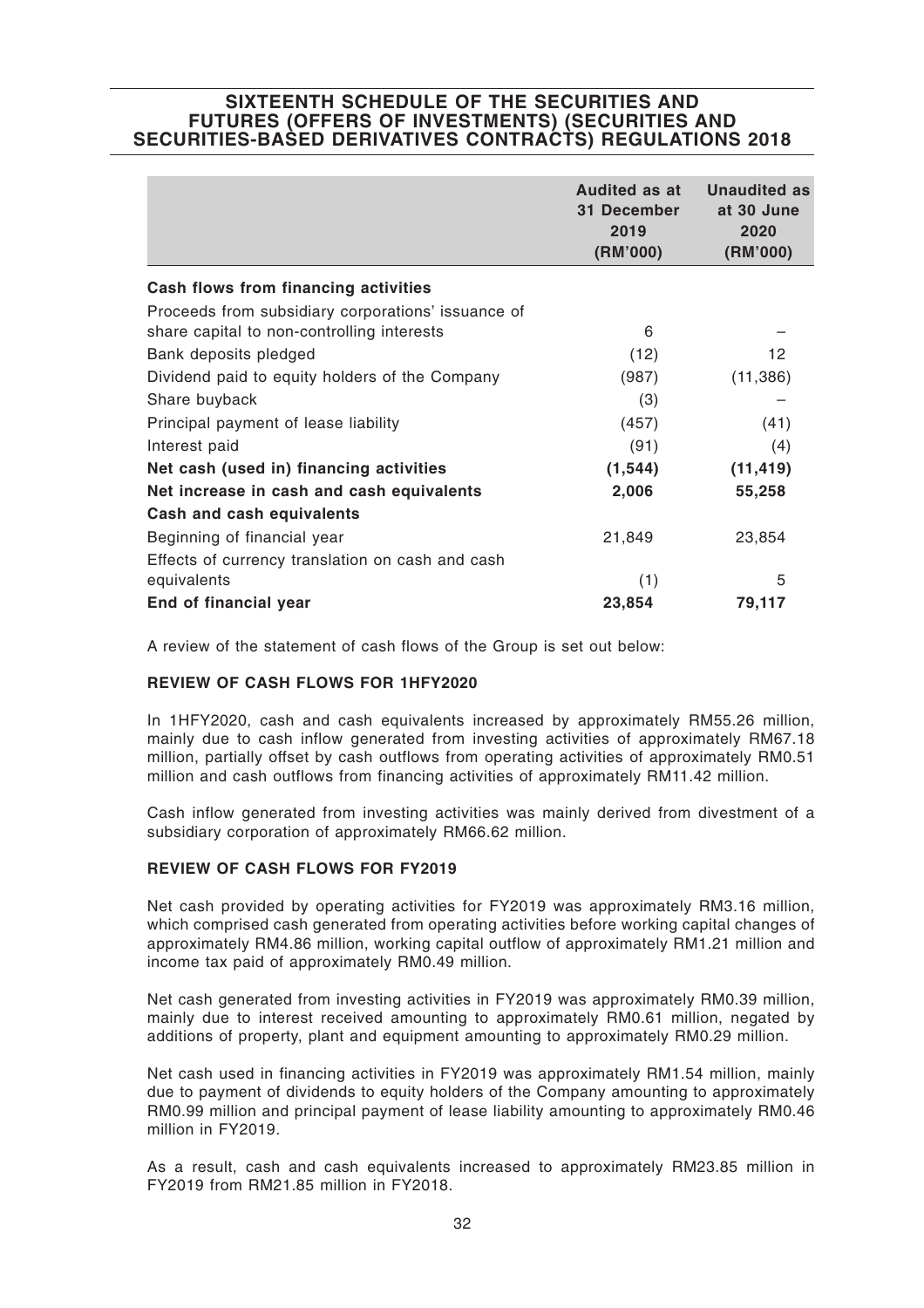**8. Provide a statement by the directors or equivalent persons of the relevant entity as to whether, in their reasonable opinion, the working capital available to the relevant entity or, if it is the holding company or holding entity of a group, to the group, as at the date of lodgement of this offer information statement, is sufficient for at least the next 12 months and, if insufficient, how the additional working capital considered by the directors or equivalent persons to be necessary is proposed to be provided. When ascertaining whether working capital is sufficient, any financing facilities which are not available as at the date of lodgement of the prospectus must not be included, but net proceeds from the offer may be taken into account if the offer is fully underwritten. Where the offer is not fully underwritten, minimum net proceeds may be included only if it is an express condition of the offer that minimum net proceeds are to be raised and that the application moneys will be returned to investors if the minimum net proceeds are not raised.**

As at the date of this Offer Information Statement, the Directors of the Company are of the reasonable opinion that, barring unforeseen circumstances and after taking into consideration the present bank facilities available to the Group and the Net Proceeds, the working capital available to the Group is sufficient to meet its present requirements. The Directors are also of the opinion, after taking into consideration the purpose for the Proposed Compliance Placement as set out in paragraph 3 of Part 4 of this Offer Information Statement, that the Proposed Compliance Placement is in the interest of the Company.

Notwithstanding the above, the Company is undertaking the Proposed Compliance Placement based on the potential Net Proceeds to be raised for the reasons stated in paragraph 3 of Part 4 of this Offer Information Statement.

- **9. If the relevant entity or any other entity in the group is in breach of any of the terms and conditions or covenants associated with any credit arrangement or bank loan which could materially affect the relevant entity's financial position and results or business operations, or the investments by holders of securities or securities-based derivatives contracts in the relevant entity, provide –**
	- **(a) a statement of that fact;**
	- **(b) details of the credit arrangement or bank loan; and**
	- **(c) any action taken or to be taken by the relevant entity or other entity in the group, as the case may be, to rectify the situation (including the status of any restructuring negotiations or agreement, if applicable).**

As at the Latest Practicable Date, and to the best the Directors' knowledge, the Directors are not aware of any breach by any entity in the Group of any terms and conditions or covenants associated with any credit arrangement or bank loan which could materially affect the Company's financial position and results or business operations, or the investments by holders of securities in the Company.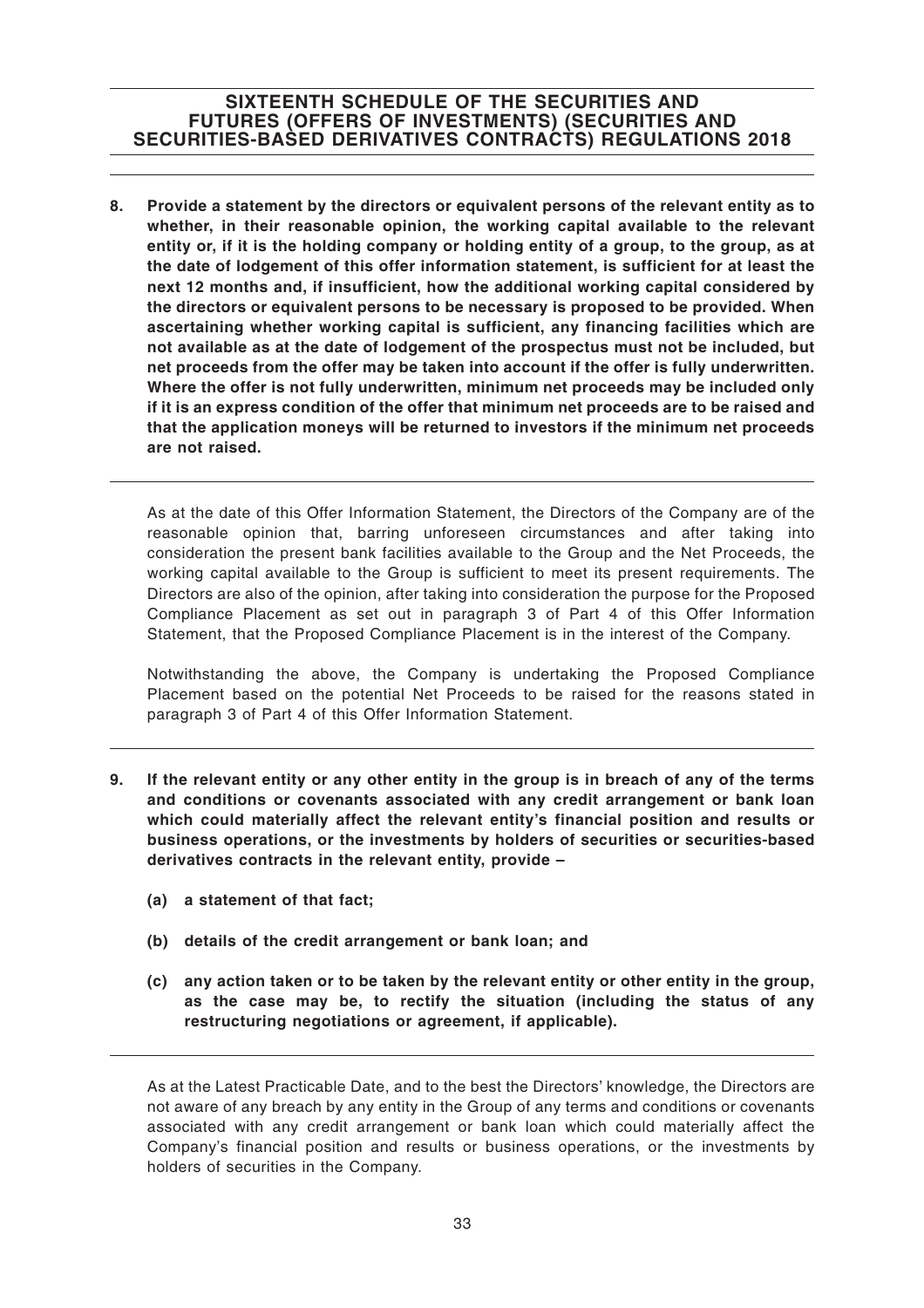#### **TREND INFORMATION AND PROFIT FORECAST OR PROFIT ESTIMATE**

#### **10. Discuss –**

- **(a) the business and financial prospects of the relevant entity or, if it is the holding company or holding entity of a group, the group, for the next 12 months from the latest practicable date; and**
- **(b) any known trends, uncertainties, demands, commitments or events that are reasonably likely to have a material effect on net sales or revenues, profitability, liquidity or capital resources for at least the current financial year, or that may cause financial information disclosed in this offer information statement to be not necessarily indicative of the future operating results or financial condition. If there are no such trends, uncertainties, demands, commitments or events, provide an appropriate statement to that effect.**

The discussion on the business and financial prospects of the Group as set out herein may contain forward-looking statements, and are subject to certain risks. Please refer to the Section entitled "**Cautionary Note on Forward-Looking Statements**" of this Offer Information Statement for further details.

Save as disclosed below and in this Offer Information Statement, the Company's annual reports, circulars and SGXNET announcements, the Directors are not aware of any trends, uncertainties, demands, commitments or events which are reasonably likely to have a material effect on net sales or revenues, profitability, liquidity or capital resources, or that would cause financial information disclosed in this Offer Information Statement to be not necessarily indicative of the future operating results or financial condition of the Group.

#### Business and financial prospects of the Group for the next 12 months

On 28 July 2020, the Company announced that it intends to change the core business of the Company to the provision of medical and consumer wellness services, as well as making investments in medical technology, robotics and artificial intelligence (AI) technology application in the medical and consumer wellness space ("**Proposed Change of Core Business**"). The Company also announced that it had entered into a conditional sale and purchase agreement ("**SPA**") with Ng Shing Lay (the "**Seller**") in relation to the acquisition of the entire issued and paid-up share capital of Vesta Apex Trading Sdn. Bhd. (the "**Target Company**") from the Seller (the "**Proposed Acquisition**"). Upon completion of the Proposed Acquisition, the Target Company will become a wholly-owned subsidiary of the Company. The Target Company operates a distribution company in Malaysia and is principally engaged in the business of importing, exporting and wholesale of medical equipment and medical aesthetics products. The Company selected the Target Company as its initial foray into the medical and consumer wellness sector due to a variety of factors, as the Target Company has an attractive business model in the medical technology section in Southeast Asia and a strong order book for its medical equipment distribution business. This played a major role in the selection of the Target Company as a suitable acquisition to kickstart the Proposed Change of Core Business. The Proposed Change of Core Business will become a new core segment of the Group's business going forward.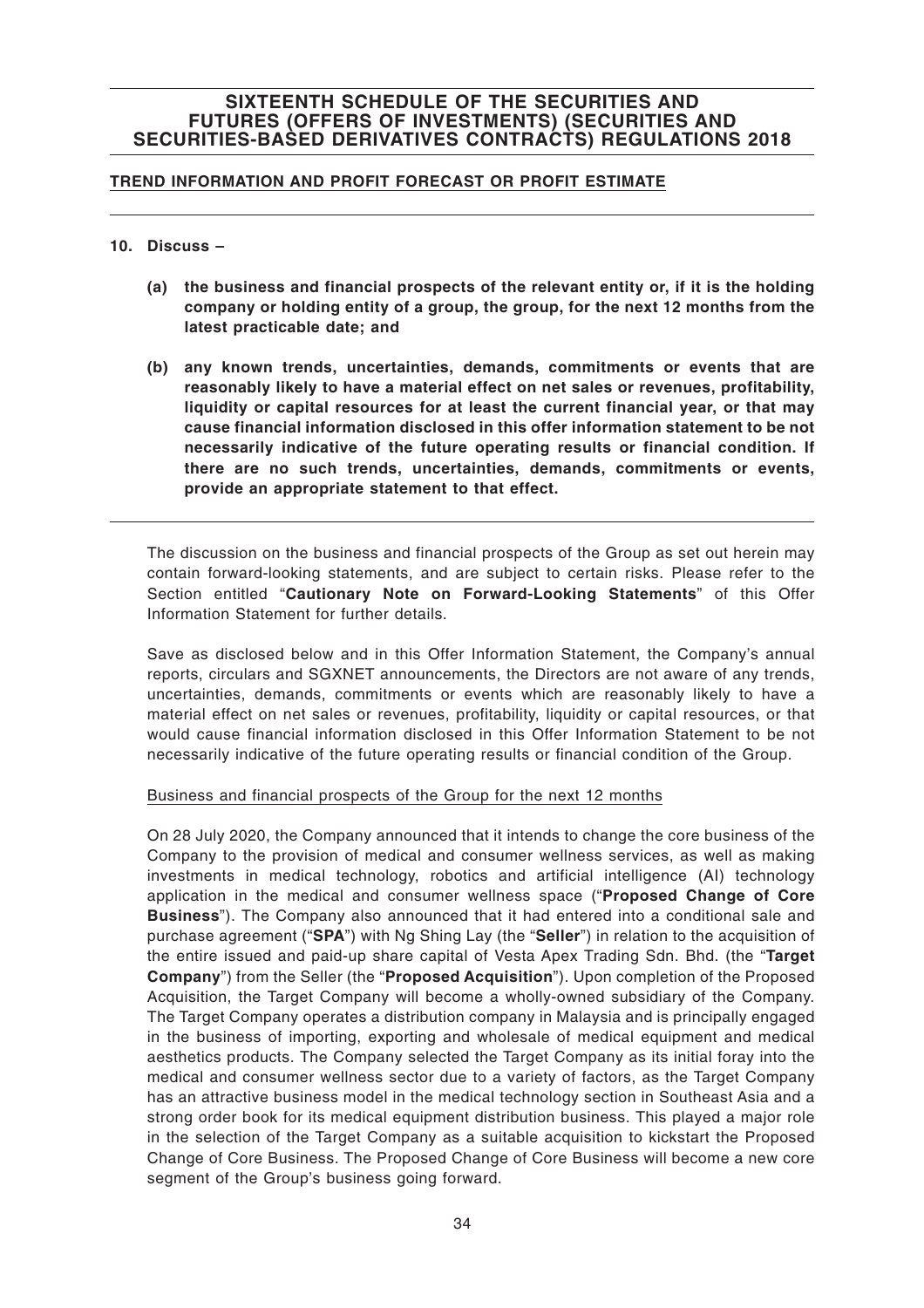A copy of the announcement dated 28 July 2020 is available on the website of the SGX-ST at www.sgx.com. Further information will be contained in the circular to be despatched to Shareholders and be posted through a SGXNET announcement in due course.

#### Trends, uncertainties, events, factors and risks

To the best of the Directors' knowledge and belief, the risk factors that are material to prospective investors and Shareholders in making an informed judgment on the Proposed Compliance Placement (save for those which have already been disclosed to the general public) are set out in **Appendix A** of this Offer Information Statement. Prospective investors and Shareholders should carefully consider and evaluate each of them and all other information contained in this Offer Information Statement before deciding whether to invest in the Compliance Placement Shares.

Save as disclosed in this Offer Information Statement, the Company's annual reports and SGXNET announcements, and barring unforeseen circumstances, the Directors are not aware of any known trends, uncertainties, demands, commitments or events which are reasonably likely to have a material effect on net sales or revenues, profitability, liquidity or capital resources, or that may cause financial information disclosed in this Offer Information Statement to be not necessarily indicative of the future operating results or financial condition.

**11. Where a profit forecast is disclosed, state the extent to which projected sales or revenues are based on secured contracts or orders, and the reasons for expecting to achieve the projected sales or revenues and profit, and discuss the impact of any likely change in business and operating conditions on the forecast.**

Not applicable. There is no profit forecast disclosed in this Offer Information Statement.

**12. Where a profit forecast or profit estimate is disclosed, state all principal assumptions, if any, upon which the directors or equivalent persons of the relevant entity have based their profit forecast or profit estimate, as the case may be.**

Not applicable. There is no profit forecast or profit estimate disclosed in this Offer Information Statement.

**13. Where a profit forecast is disclosed, include a statement by an auditor of the relevant entity as to whether the profit forecast is properly prepared on the basis of the assumptions referred to in paragraph 12 of this Part, is consistent with the accounting policies adopted by the relevant entity, and is presented in accordance with the accounting standards adopted by the relevant entity in the preparation of its financial statements.**

Not applicable. There is no profit forecast disclosed in this Offer Information Statement.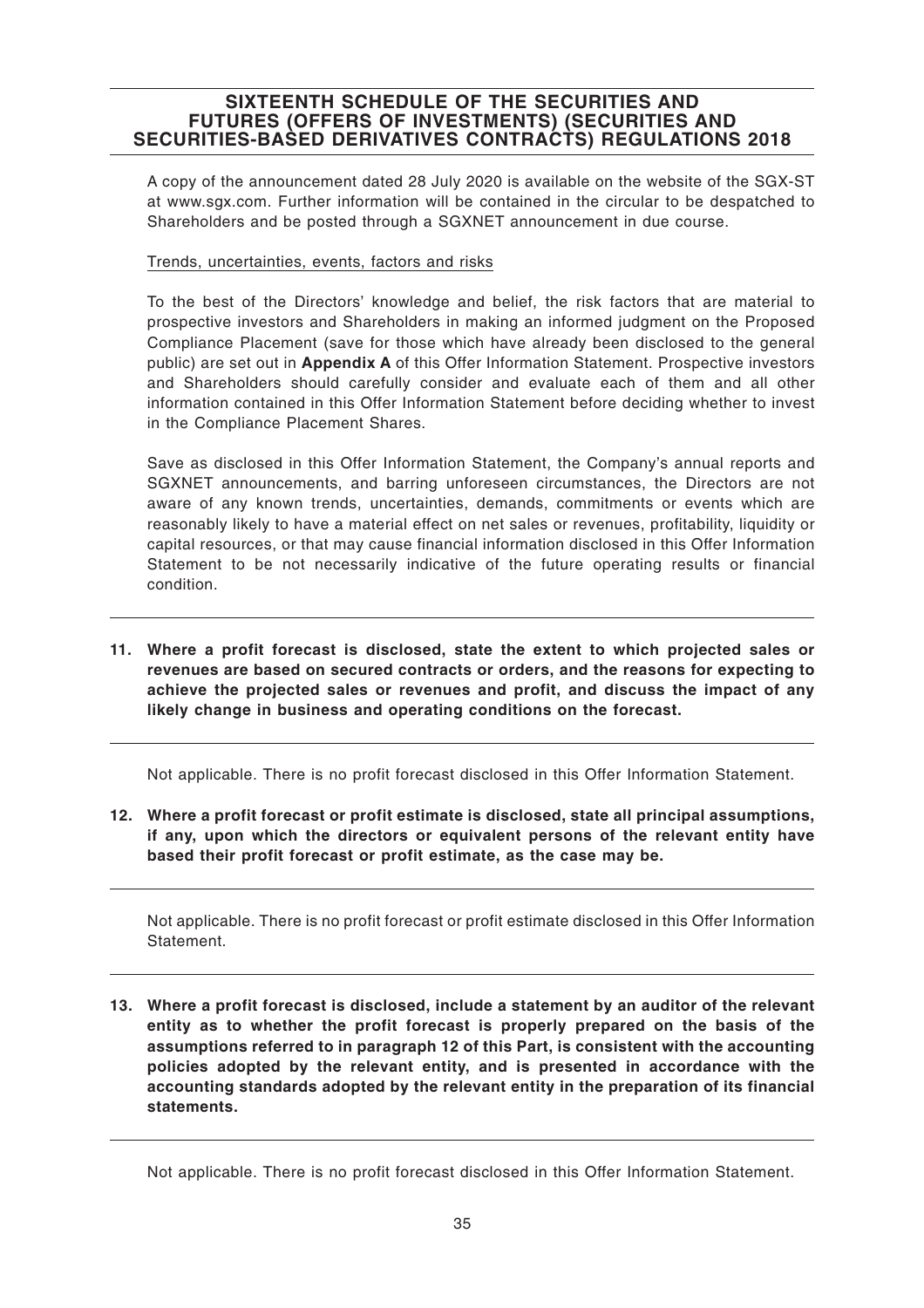- **14. Where the profit forecast disclosed is in respect of a period ending on a date not later than the end of the current financial year of the relevant entity, provide in addition to the statement referred to in paragraph 13 of this Part –**
	- **(a) a statement by the issue manager to the offer, or any other person whose profession or reputation gives authority to the statement made by him, that the profit forecast has been stated by the directors or equivalent persons of the relevant entity after due and careful enquiry and consideration; or**
	- **(b) a statement by an auditor of the relevant entity, prepared on the basis of his examination of the evidence supporting the assumptions referred to in paragraph 12 of this Part and in accordance with the Singapore Standards on Auditing or such other auditing standards as may be approved in any particular case by the Authority, to the effect that no matter has come to his attention which gives him reason to believe that the assumptions do not provide reasonable grounds for the profit forecast.**

Not applicable. There is no profit forecast disclosed in this Offer Information Statement.

- **15. Where the profit forecast disclosed is in respect of a period ending on a date after the end of the current financial year of the relevant entity, provide in addition to the statement referred to in paragraph 13 of this Part –**
	- **(a) a statement by the issue manager to the offer, or any other person whose profession or reputation gives authority to the statement made by him, prepared on the basis of his examination of the evidence supporting the assumptions referred to in paragraph 12 of this Part, to the effect that no matter has come to his attention which gives him reason to believe that the assumptions do not provide reasonable grounds for the profit forecast; or**
	- **(b) a statement by an auditor of the relevant entity, prepared on the basis of his examination of the evidence supporting the assumptions referred to in paragraph 12 of this Part and in accordance with the Singapore Standards on Auditing or such other auditing standards as may be approved in any particular case by the Authority, to the effect that no matter has come to his attention which gives him reason to believe that the assumptions do not provide reasonable grounds for the profit forecast.**

Not applicable. There is no profit forecast disclosed in this Offer Information Statement.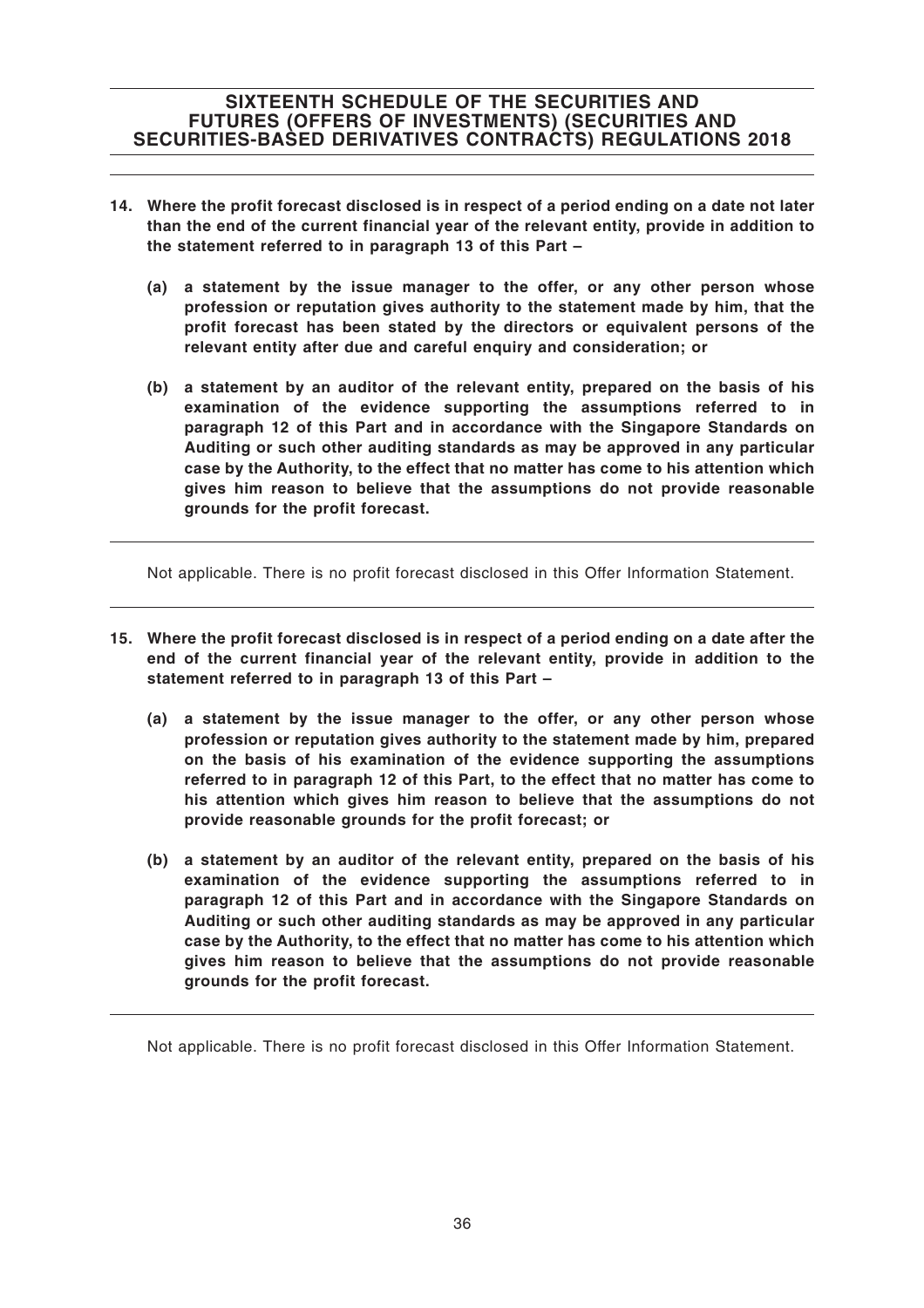#### **SIGNIFICANT CHANGES**

- **16. Disclose any event that has occurred from the end of –**
	- **(a) the most recent completed financial year for which financial statements have been published; or**
	- **(b) if interim financial statements have been published for any subsequent period, that period,**

**to the latest practicable date which may have a material effect on the financial position and results of the relevant entity or, if it is the holding company or holding entity of a group, the group, or, if there is no such event, provide an appropriate negative statement.**

Save as disclosed in this Offer Information Statement, the Company's annual reports and the announcements of the Company on SGXNET from time to time, the Directors are not aware of any event which has occurred from 30 June 2020 up to the Latest Practicable Date which may have a material effect on the financial position and results of the Group.

#### **MEANING OF "PUBLISHED"**

**17. In this Part, "published" includes publication in a prospectus, in an annual report or on the SGXNET.**

Noted.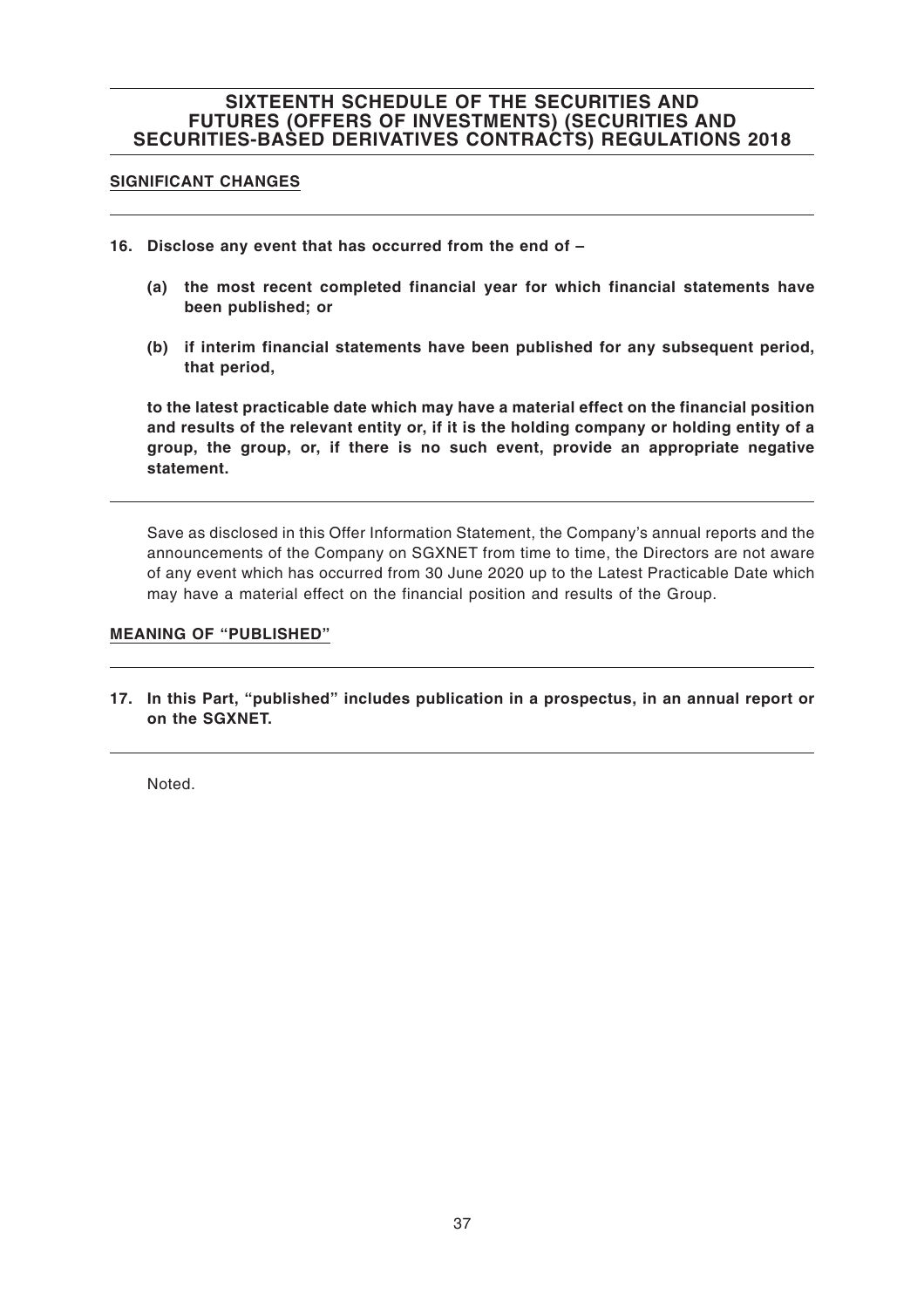### **PART 6 – THE OFFER AND LISTING**

#### **OFFER AND LISTING DETAILS**

**1. Indicate the price at which the securities or securities-based derivatives contracts are being offered and the amount of any expense specifically charged to the subscriber or purchaser. If it is not possible to state the offer price at the date of lodgement of this offer information statement, state the method by which the offer price is to be determined and explain how the relevant entity will inform investors of the final offer price.**

The Placement Price for each Compliance Placement Share is S\$0.20.

No expenses incurred by the Company in respect of the Proposed Compliance Placement will be specifically charged to the Placement Agent or the placees procured by the Placement Agent.

**2. If there is no established market for the securities or securities-based derivatives contracts being offered, provide information regarding the manner of determining the offer price, the exercise price or conversion price, if any, including the person who establishes the price or is responsible for the determination of the price, the various factors considered in such determination and the parameters or elements used as a basis for determining the price.**

Not applicable. The Shares are, and the Compliance Placement Shares will be listed on Catalist.

#### **3. If –**

- **(a) any of the relevant entity's shareholders or equity interest-holders have preemptive rights to subscribe for or purchase the securities or securities-based derivatives contracts being offered; and**
- **(b) the exercise of the rights by the shareholder or equity interest-holder is restricted, withdrawn or waived,**

**indicate the reasons for such restriction, withdrawal or waiver, the beneficiary of such restriction, withdrawal or waiver, if any, and the basis for the offer price.**

None of the Shareholders have pre-emptive rights to subscribe for the Compliance Placement Shares.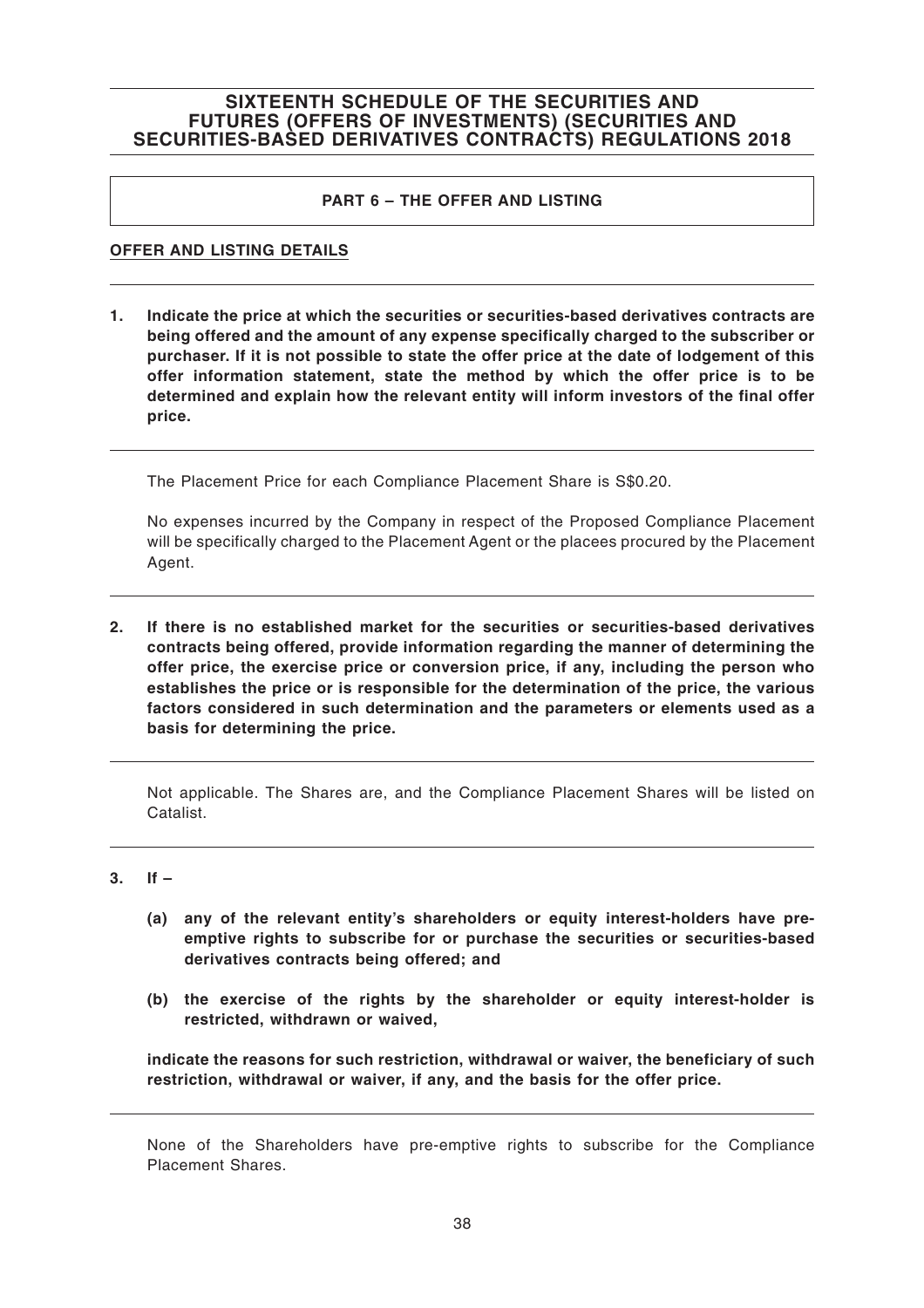- **4. If securities or securities-based derivatives contracts of the same class as those securities or securities-based derivatives contracts being offered are listed for quotation on any approved exchange –**
	- **(a) in a case where the first-mentioned securities or securities-based derivatives contracts have been listed for quotation on the approved exchange for at least 12 months immediately preceding the latest practicable date, disclose the highest and lowest market prices of the first-mentioned securities or securities-based derivatives contracts –**
		- **(i) for each of the 12 calendar months immediately preceding the calendar month in which the latest practicable date falls; and**
		- **(ii) for the period from the beginning of the calendar month in which the latest practicable date falls to the latest practicable date; or**
	- **(b) in a case where the first-mentioned securities or securities-based derivatives contracts have been listed for quotation on the approved exchange for less than 12 months immediately preceding the latest practicable date, disclose the highest and lowest market prices of the first-mentioned securities or securities-based derivatives contracts –**
		- **(i) for each calendar month immediately preceding the calendar month in which the latest practicable date falls; and**
		- **(ii) for the period from the beginning of the calendar month in which the latest practicable date falls to the latest practicable date;**
	- **(c) disclose any significant trading suspension that has occurred on the approved exchange during the three (3) years immediately preceding the latest practicable date or, if the securities or securities-based derivatives contracts have been listed for quotation for less than three (3) years, during the period from the date on which the securities or securities-based derivatives contracts were first listed to the latest practicable date; and**
	- **(d) disclose information on any lack of liquidity, if the securities or securities-based derivatives contracts are not regularly traded on the approved exchange.**
	- (a) The Compliance Placement Shares to be issued upon subscription are of the same class as the Shares and the Shares are listed for quotation on Catalist.

The price range and volume of the Shares traded on Catalist during each of the twelve (12) calendar months immediately preceding the Latest Practicable Date and for the period from 1 August 2020 to the Latest Practicable Date are as follows:

|                   | <b>Price Range</b> | <b>Share</b><br><b>Volume</b> |       |
|-------------------|--------------------|-------------------------------|-------|
| <b>Month/Year</b> | Low (S\$)          | High (S\$)                    | (000) |
| August 2019       | 0.0650             | 0.0650                        |       |
| September 2019    | 0.0650             | 0.0650                        |       |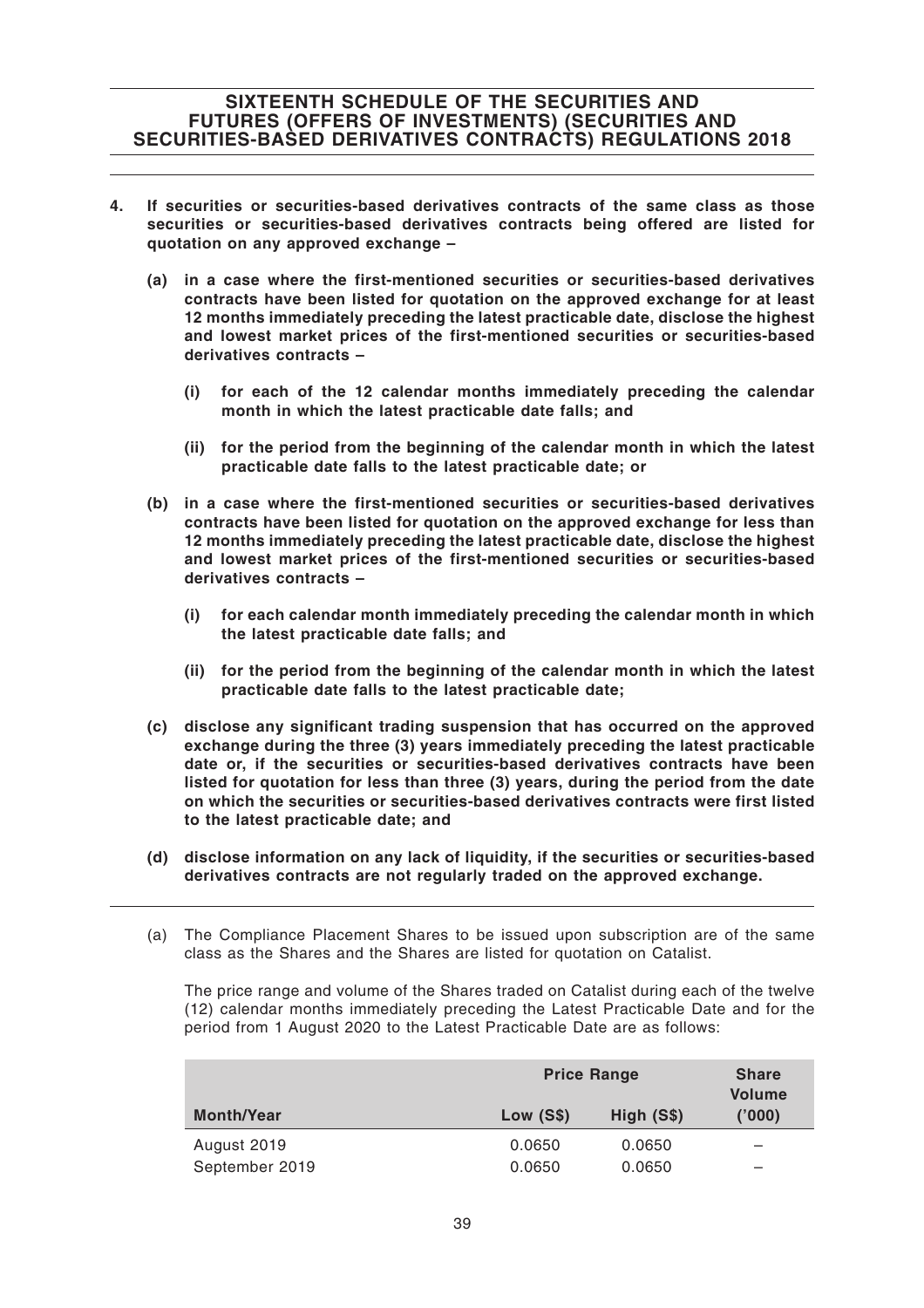|                             | <b>Price Range</b> | <b>Share</b><br><b>Volume</b> |         |
|-----------------------------|--------------------|-------------------------------|---------|
| <b>Month/Year</b>           | <b>Low (S\$)</b>   | High (S\$)                    | ('000)  |
| October 2019                | 0.0640             | 0.0650                        | 11      |
| November 2019               | 0.0640             | 0.0640                        |         |
| December 2019               | 0.0440             | 0.0640                        |         |
| January 2020                | 0.0440             | 0.0650                        | 193     |
| February 2020               | 0.0440             | 0.1350                        | 283     |
| March 2020                  | 0.1350             | 0.1400                        | 91      |
| April 2020                  | 0.1300             | 0.1900                        | 108     |
| May 2020                    | 0.1400             | 0.1700                        | 346     |
| June 2020                   | 0.2150             | 0.1450                        | 119,704 |
| <b>July 2020</b>            | 0.2200             | 0.2050                        | 119,704 |
| 1 August 2020 to the Latest | 0.2200             | 0.2200                        | 639     |
| Practicable Date            |                    |                               |         |

Source: Yahoo Finance<sup>(1)</sup>

#### **Note:**

- (1) Yahoo Finance has not consented to the inclusion of the price range and volume of Shares quoted under this Paragraph and is thereby not liable for such information under Sections 253 and 254 of the SFA. The Company has included the above price range of Shares in their proper form and context in this Offer Information Statement and has not verified the accuracy of such information.
- (b) Not applicable. The Shares have been listed and quoted on Catalist for more than twelve (12) months immediately preceding the Latest Practicable Date.
- (c) Save for the trading halt and the subsequent request for suspension announced by the Company on 22 July 2020 and 27 July 2020 respectively pursuant to Rule 1303(1) of the Catalist Rules, in respect of the close of the Offer and the amendment to the final level of acceptance and the resultant shareholding, there has been no significant trading suspension of Shares on the SGX-ST during the three (3) years immediately preceding the Latest Practicable Date.
- (d) Please refer to the table set out in paragraph 4(a) of Part 6 of this Offer Information Statement for the volume of Shares traded during each of the twelve (12) calendar months immediately preceding the Latest Practicable Date and for the period from 1 August 2020 to the Latest Practicable Date.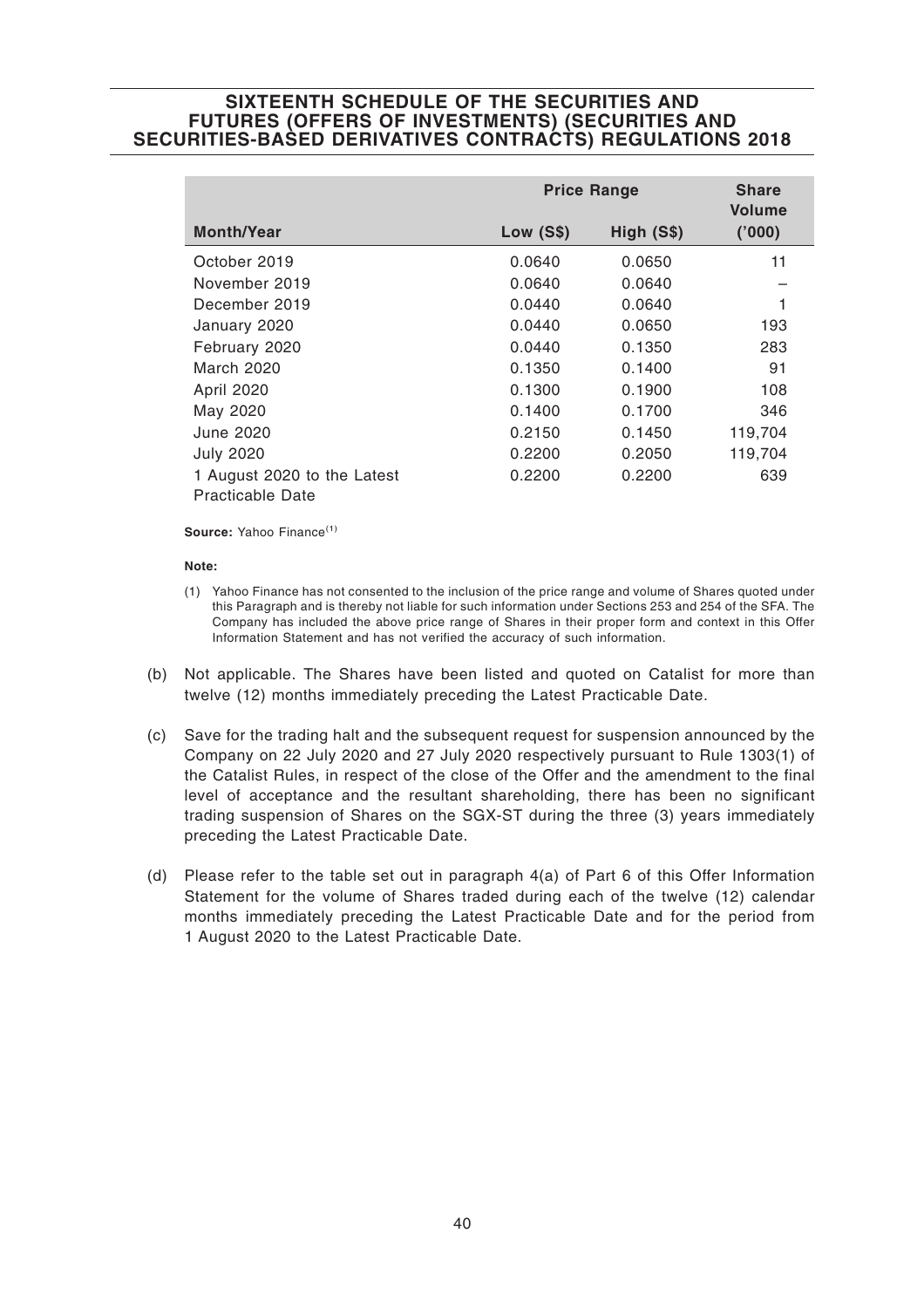- **5. Where the securities or securities-based derivatives contracts being offered are not identical to the securities or securities-based derivatives contracts already issued by the relevant entity, provide –**
	- **(a) a statement of the rights, preferences and restrictions attached to the securities or securities-based derivatives contracts being offered; and**
	- **(b) an indication of the resolutions, authorisations and approvals by virtue of which the entity may create or issue further securities or securities-based derivatives contracts, to rank in priority to or pari passu with the securities or securitiesbased derivatives contracts being offered.**
	- (a) The Compliance Placement Shares will, upon allotment and issue, rank pari passu in all respect with the then existing Shares save for any dividends, rights, allotments or other distributions, the Record Date for which falls before the date of issue of the Compliance Placement Shares.
	- (b) The Compliance Placement Shares will be issued pursuant to the general share issue mandate ("**Share Issue Mandate**") approved by Shareholders at the AGM, under Article 3 of the Company's Articles and Rule 806(2) of the Catalist Rules. Pursuant to the Share Issue Mandate granted by the Shareholders at the AGM, the Directors are authorised and empowered to, *inter alia*, allot and issue Shares in the Company not exceeding 100% of the total number of issued Shares (excluding treasury shares) in the capital of the Company at the time of passing of the Share Issue Mandate, of which the aggregate number of Shares to be issued other than on a pro-rata basis to all existing shareholders shall not exceed 50% of the total number of issued shares (excluding treasury shares) in the capital of the Company. As at the date of the AGM, the total number and issued share capital of the Company was 160,310,300 Shares (the "**Approved Limit**"). As no Shares were previously issued under the Share Issue Mandate, the Company is authorised to issue up to 160,310,300 Shares being not more than 100% of the Approved Limit, of which up to 80,155,150 Shares, being not more than 50% of the Approved Limit may be issued other than on a pro-rata basis. In view of this, and taking into consideration the proposed allotment and issuance of the Placement Shares, the proposed allotment and issuance of the Compliance Placement Shares is within the limits of the Share Issue Mandate.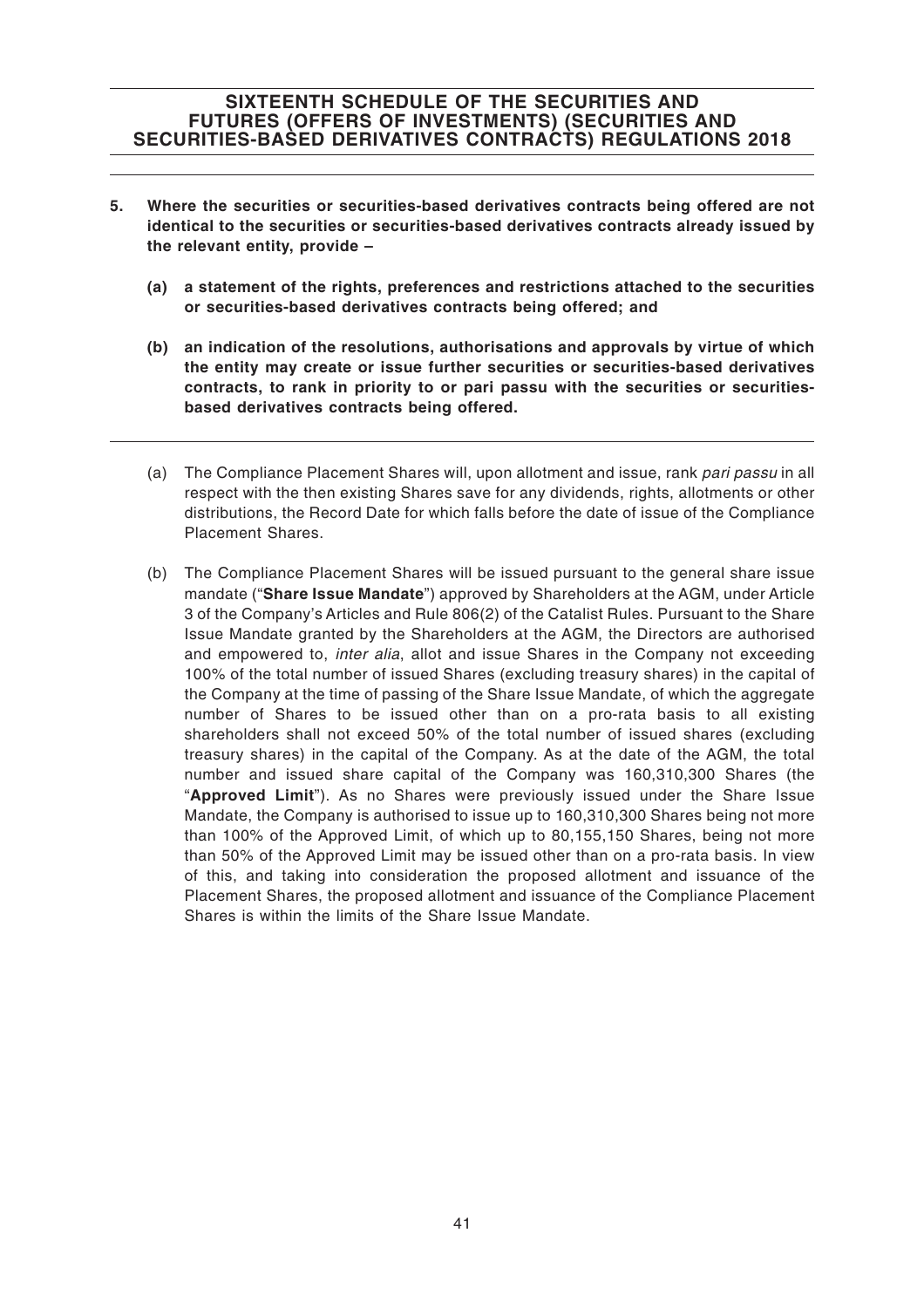### **PLAN OF DISTRIBUTION**

**6. Indicate the amount, and outline briefly the plan of distribution, of the securities or securities-based derivatives contracts that are to be offered otherwise than through underwriters. If the securities or securities-based derivatives contracts are to be offered through the selling efforts of any broker or dealer, describe the plan of distribution and the terms of any agreement or understanding with such entities. If known, identify each broker or dealer that will participate in the offer and state the amount to be offered through each broker or dealer.**

| Number of Compliance Placement Shares | Up to 150,000 Compliance Placement<br><b>Shares</b>                                                                                                                                                                                                                                                                                |
|---------------------------------------|------------------------------------------------------------------------------------------------------------------------------------------------------------------------------------------------------------------------------------------------------------------------------------------------------------------------------------|
| Manner of Placement                   | UOB Kay Hian Private Limited as the<br>Placement Agent, will pursuant to the<br>Placement Agreement, procure placees<br>for the Compliance Placement Shares at<br>Placement Price on a<br>best<br>the<br>endeavours basis for each Compliance<br>Placement Share subject to the terms and<br>conditions of the Placement Agreement |

Pursuant to the Placement Agreement, the Placement Agent has undertaken to the Company that, among others:

- (a) it has taken all necessary corporate action to enable it to enter into the Placement Agreement;
- (b) its obligations under the Placement Agreement are valid, binding and enforceable in accordance with its terms;
- (c) its entry into, and/or performance of its obligations under, the Placement Agreement does not and will not violate any law or regulation binding on or applicable to it;
- (d) it is duly incorporated under the laws of Singapore with full power and authority to conduct its business in Singapore and it has all the necessary licences and consents to carry out its obligations under the Placement Agreement in each relevant jurisdiction in which it will perform its obligations under the Placement Agreement:
- (e) in procuring placees for the Compliance Placement Shares, it is not acting as an agent of the Company and will not represent itself or hold itself out as an agent of the Company or make any representation or enter into any agreement on behalf of the Company and it will not on behalf of the Company give any information or make any representation in connection with the Placement, other than information contained in this Offer Information Statement or other publicly available information that is released by the Company;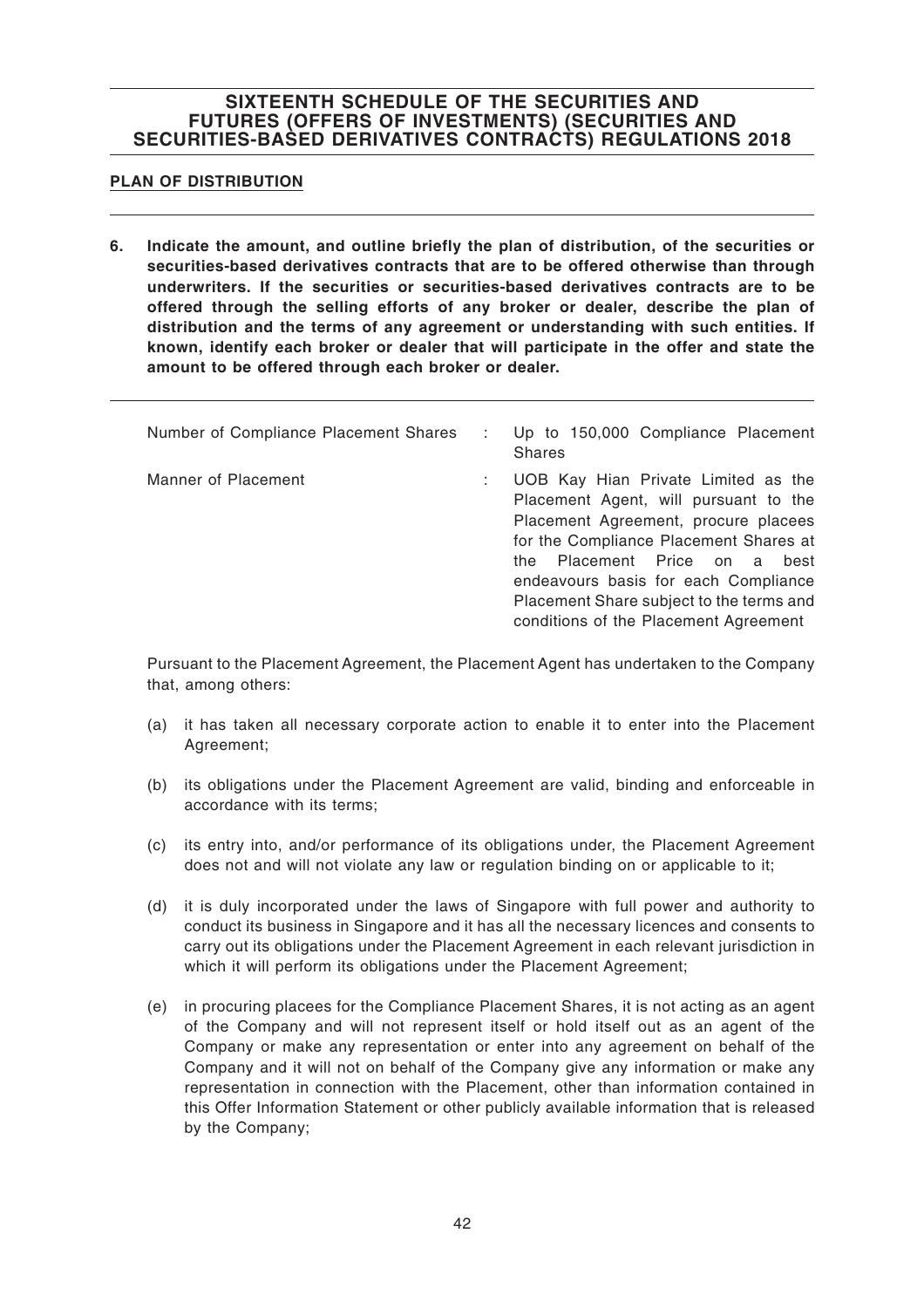- (f) the Company shall not have any responsibility for, and the Placement Agent will obtain, any consent, approval or permission required under any laws and regulations for the Proposed Compliance Placement required in any jurisdiction outside Singapore to which it is subject; and
- (g) it will not offer or sell or procure placees or make an invitation for or in respect of the Compliance Placement Shares in any jurisdiction or under any circumstances in which such offer, subscription or invitation is unlawful or not authorised.

### **7. Provide a summary of the features of the underwriting relationship together with the amount of securities or securities-based derivatives contracts being underwritten by each underwriter.**

Not applicable as pursuant to the Placement Agreement, the Placement Agent is to procure placees for the Compliance Placement Shares on a best endeavours basis.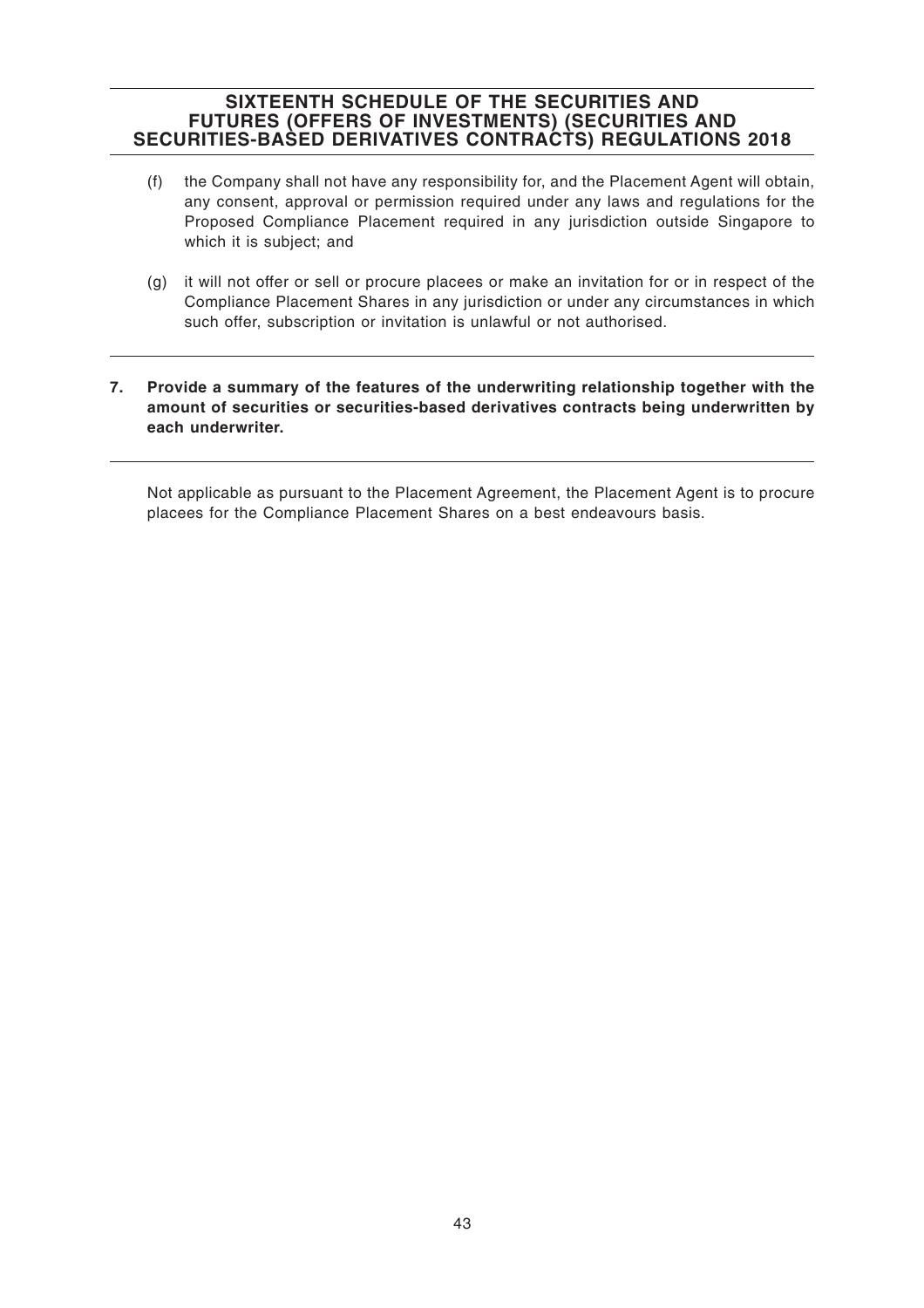### **PART 7 – ADDITIONAL INFORMATION**

### **STATEMENTS BY EXPERTS**

**1. Where a statement or report attributed to a person as an expert is included in this offer information statement, provide such person's name, address and qualifications.**

Not applicable. No statement or report attributed to a person as an expert is included in this Offer Information Statement.

- **2. Where this offer information statement contains any statement (including what purports to be a copy of, or extract from, a report, memorandum or valuation) made by an expert –**
	- **(a) state the date on which the statement was made;**
	- **(b) state whether or not it was prepared by the expert for the purpose of incorporation in this offer information statement; and**
	- **(c) include a statement that the expert has given, and has not withdrawn, his written consent to the issue of this offer information statement with the inclusion of the statement in the form and context in which it is included in this offer information statement.**

Not applicable. No statement has been made by an expert in this Offer Information Statement.

**3. The information referred to in paragraphs 1 and 2 of this Part need not be provided in this offer information statement if the statement attributed to the expert is a statement to which the exemption under regulation 33(2) applies.**

Not applicable. No statement has been made by or is attributed to an expert in this Offer Information Statement.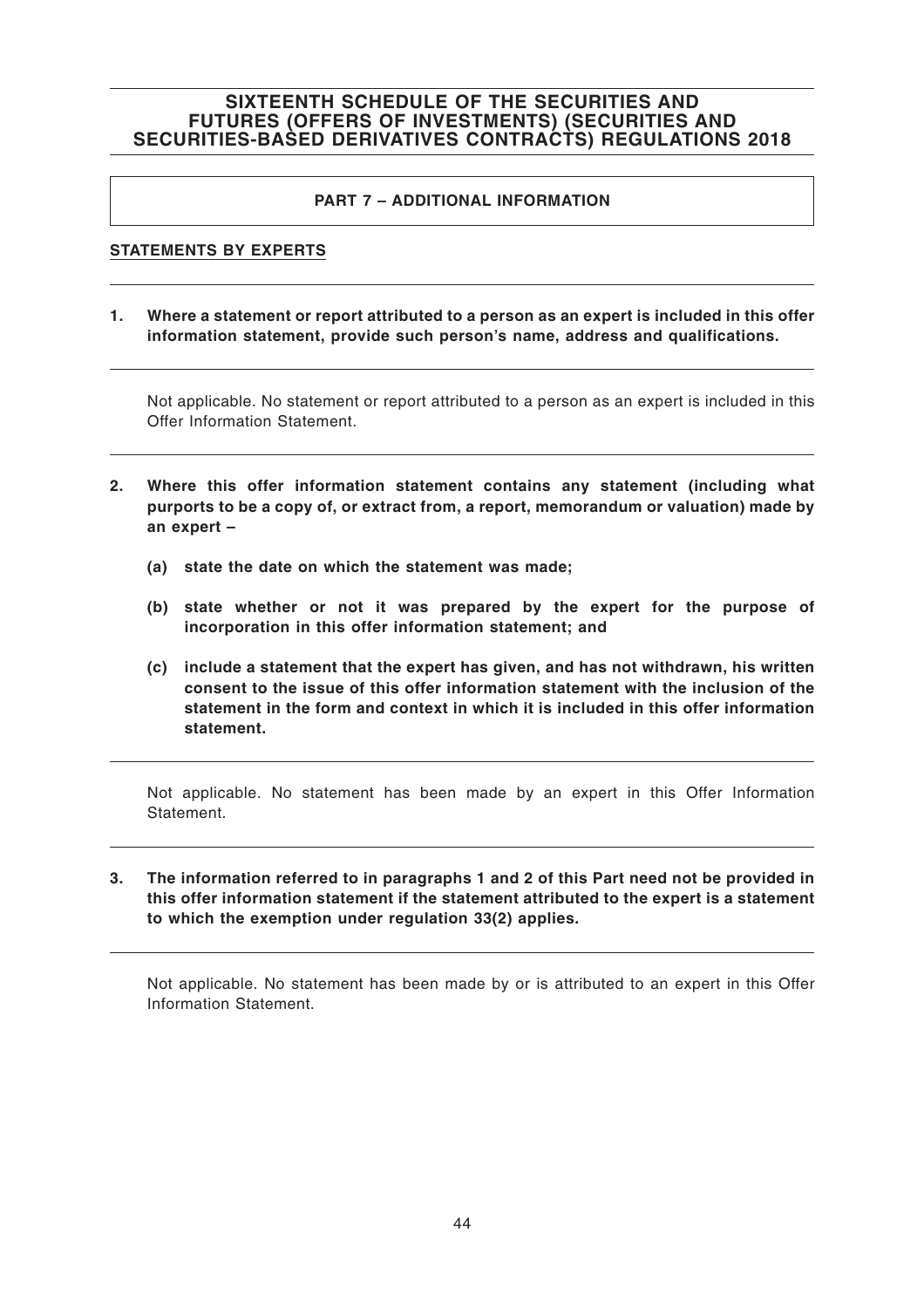### **CONSENTS FROM ISSUE MANAGER AND UNDERWRITERS**

**4. Where a person is named in this offer information statement as the issue manager or underwriter (but not a sub-underwriter) to the offer, include a statement that the person has given, and has not withdrawn, his written consent to being named in this offer information statement as the issue manager or underwriter, as the case may be, to the offer.**

UOB Kay Hian Private Limited, named as the Placement Agent in this Offer Information Statement has given and has not, before the lodgement of this Offer Information Statement with the SGX-ST, acting as agent on behalf of the Authority, withdrawn its written consent to the issue of this Offer Information Statement with the inclusion of its name and all references thereto, in the form and context in which they are included and appear in this Offer Information Statement.

### **OTHER MATTERS**

- **5. Include particulars of any other matters not disclosed under any other paragraph of this Schedule which could materially affect, directly or indirectly –**
	- **(a) the relevant entity's business operations or financial position or results; or**
	- **(b) investments by holders of securities or securities-based derivatives contracts in the relevant entity.**

Save as disclosed in this Offer Information Statement and in the public announcements made by the Company via SGXNET and to the best of the Directors' knowledge, they are not aware of any other matters which could materially affect, directly or indirectly, the Company's business operations, financial position or results, or investments by holders of securities in the Company.

### **PART 8 – ADDITIONAL INFORMATION REQUIRED FOR OFFER OF DEBENTURES OR UNITS OF DEBENTURES**

Not applicable.

### **PART 9 – ADDITIONAL INFORMATION REQUIRED FOR CONVERTIBLE DEBENTURES**

Not applicable.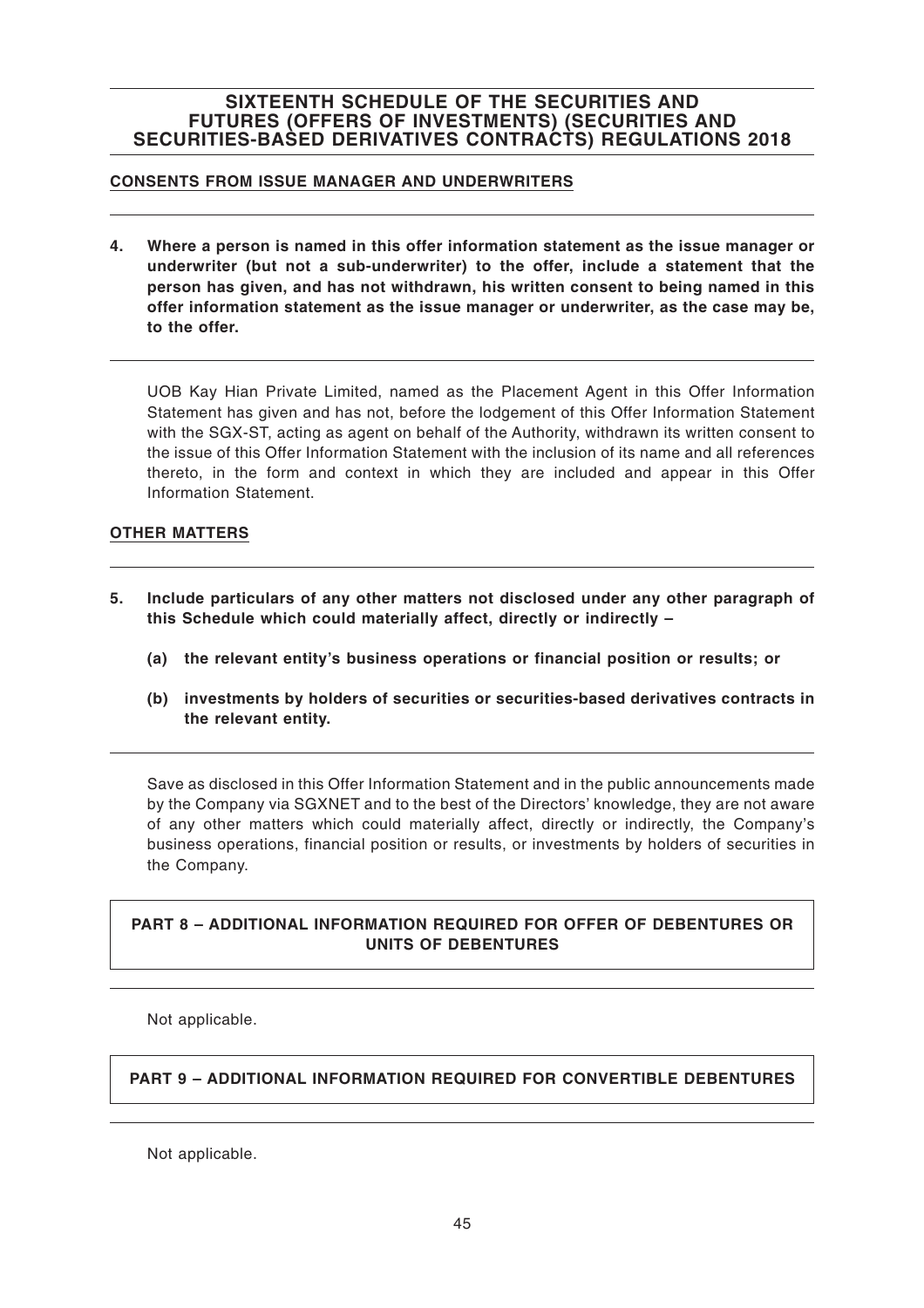### **PART 10 – ADDITIONAL INFORMATION REQUIRED FOR OFFER OF SECURITIES OR SECURITIES-BASED DERIVATIVES CONTRACTS BY WAY OF RIGHTS ISSUE**

Not applicable.

### **PART 11 – ADDITIONAL INFORMATION REQUIRED FOR OFFER INFORMATION STATEMENT FOR PURPOSES OF SECTION 277(1AC)(A)(I) OF THE ACT**

Not applicable.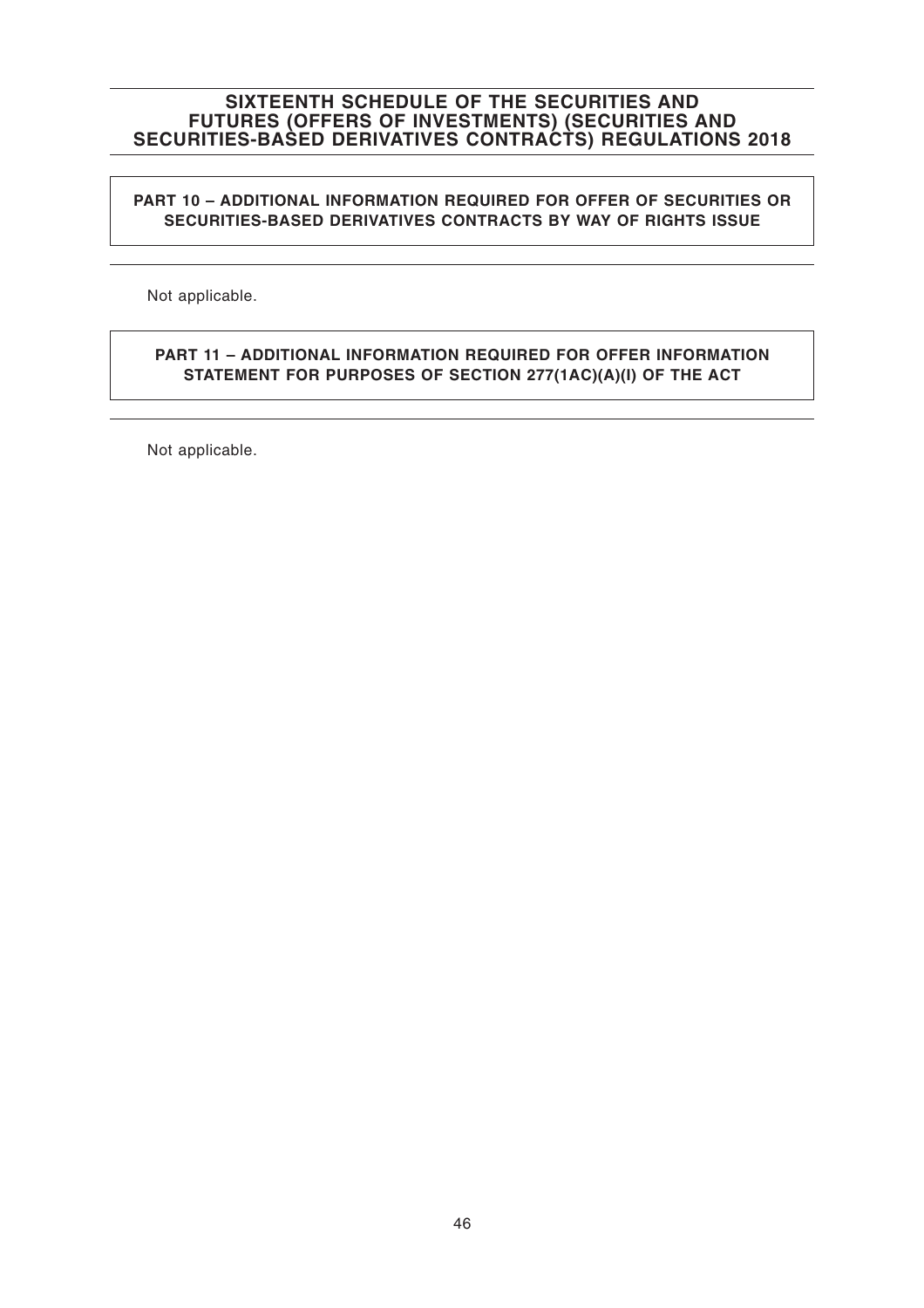**To the best of the Directors' knowledge and belief, all the risk factors that are material to prospective investors in making an informed judgment on the Proposed Compliance Placement (save for those which have already been disclosed to the general public) are set out below. Prospective investors should carefully consider and evaluate each of the following considerations and all other information contained in this Offer Information Statement before deciding whether to invest in the Compliance Placement Shares.**

**The risks described below are not intended to be exhaustive. In addition to the risks described below, the Group could be affected by risks relating to the industry and countries in which the Group operates as well as economic, business, market and political risks. In addition, there may be additional risks not presently known to the Group, or that the Group currently deems immaterial, but which could affect its operations. If any of the following considerations and uncertainties develops into actual events, the business, results of operations, financial condition and prospects of the Group could be materially and adversely affected. In that event, the market price of the Compliance Placement Shares could decline, and investors may lose all or part of their investment in the Compliance Placement Shares. Before deciding to invest in the Compliance Placement Shares, you should seek professional advice from your adviser(s) about your particular circumstances.**

### **RISKS RELATING TO THE GROUP'S BUSINESS AND INDUSTRY**

The existing core business of the Group comprises the provision of integrated professional services, including tax advisory, business consultancy, technology tools and advisory and business support services.

### **The ongoing COVID-19 global outbreak and any future occurrence of force majeure events, natural disasters, industrial accidents or outbreaks of contagious diseases in Singapore and Malaysia may have a material and adverse effect on the Group's business operations, financial condition, results of operations and prospects.**

The global outbreak of COVID-19 since December 2019 has led to the undertaking of restrictive measures by governments, restricting business activities in the areas affected. In Singapore and Malaysia, the Group's business operations were temporarily halted during the Circuit Breaker period and Movement Control Order period respectively, adversely affecting the Group's business and results of operations. In light of the evolving situation however, there is no guarantee that the Singapore and/or Malaysia governments will not impose similarly restrictive measures for a period of time again in the future, thus adversely affecting the Group's operations.

While as at the Latest Practicable Date, there are no positive cases of COVID-19 amongst the Group's employees there is no guarantee that they will not be suspected of having COVID-19, or no guarantee of the Group's premises not being identified as a possible cluster of COVID-19 cases which require the Group's employees to be quarantined and the Group's affected premises being required to undergo disinfection. Any quarantine or suspension of the Group's operations will affect its results of operations.

If in the future there is an outbreak of SARS, bird flu, Ebola or any contagious diseases, it could similarly affect the Group's operations and its employees, where there are suspected or positive cases. The Group may have to temporarily shut down the affected premises and quarantine the relevant employees to prevent the spread of the disease. This will result in delays and may have an adverse effect on the Group's business and its financial performance.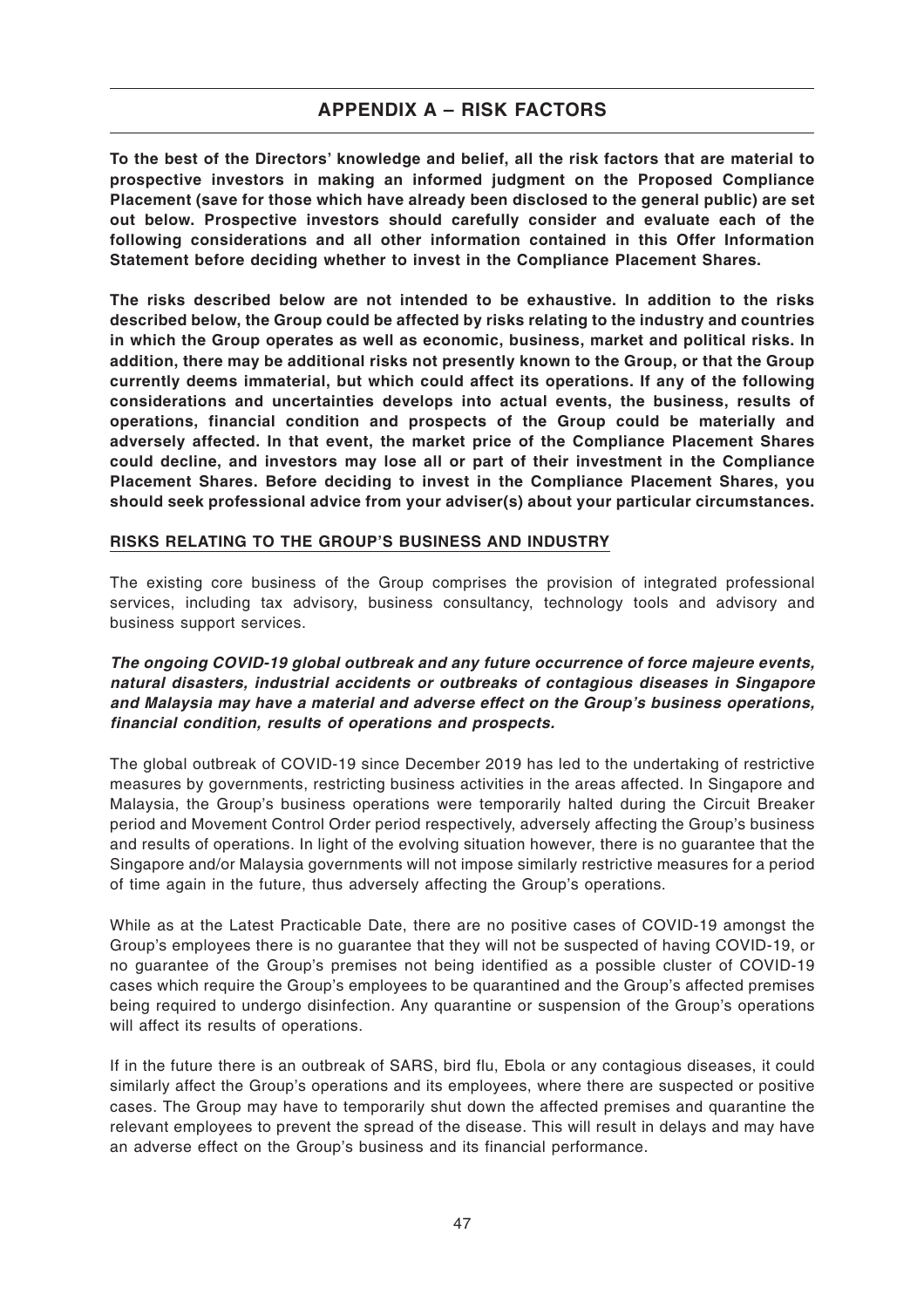### **The Group's business is vulnerable to the general uncertain economic, social and political environment.**

The Group could experience declines in demand for its services when global economic conditions are unstable or volatile. Differing economic conditions and patterns of economic growth or contraction may affect demand for the Group's services. Even without uncertainty and volatility, it is difficult for the Group to forecast future demand for its services due to the inherent difficulty in forecasting the direction and strength of economic cycles.

Economic conditions can be impacted by a number of factors, including volatility in global financial markets, macroeconomic policy, trade policy and conflicts, geopolitical events and public and private debt levels. We have no control over such conditions and there is no assurance that such conditions and development will not occur and adversely affect the Group's business operations.

### **Payment delays and/or default by the Group's customers.**

The Group is exposed to payment delays and/or default by its customers. There is no assurance that the Group will be able to collect such debts on time or at all. If its customers experience cash flow difficulties or a decline in their business performance, they may default in their payments to the Group. Further, during economic downturns, the customers may be adversely affected financially and the possibility of defaults in payment will be greater. As a result, the Group may experience payment delays or in more severe cases, non-recovery of debts from its customers. The Group may then have to make provisions for doubtful debts or incur debt write-offs, which will have an adverse impact on its profitability.

#### **Data and security breaches and attacks against the Group's systems and network, and any potentially resulting breach or failure to otherwise protect confidential and proprietary information, could damage the Group's reputation and negatively impact its business, as well as materially and adversely affect the financial condition and results of operations of the Group.**

Although the Group has employed significant resources to develop its security measures against breaches, the cybersecurity measures put in place by the Group may not detect, prevent or control all attempts to compromise its systems, including distributed denial-of-service attacks, viruses, malicious software, break-ins, phishing attacks, social engineering, security breaches or other attacks and similar disruptions that may jeopardise the security of information stored in and transmitted by its systems or maintained by the Group.

Breaches of the Group's cybersecurity measures could result in unauthorised access to its systems, misappropriation of information or data, deletion or modification of user information, or a denial-of-service or other interruption to its business operations. As techniques used to obtain unauthorised access to or sabotage systems change frequently and may not be known until launched against the Group or its third-party service providers, the Group may not be able to anticipate, or implement adequate measures to protect against, these attacks.

If the Group is unable to avert these attacks and security breaches, it could be subject to significant legal and financial liabilities. In addition, the reputation of the Group would be harmed and it could sustain substantial revenue loss from loss of customers and customers' dissatisfaction. The Group may not have the resources or technical sophistication to anticipate or prevent rapidly evolving types of cyber-attacks. Actual or anticipated attacks and risks may cause the Group to incur significantly higher costs, including costs to deploy additional personnel and network protection technologies, train employees, and engage third-party experts and consultants. Cybersecurity breaches would not only harm reputation and business of the Group, but also could materially decrease the revenue and net income of the Group.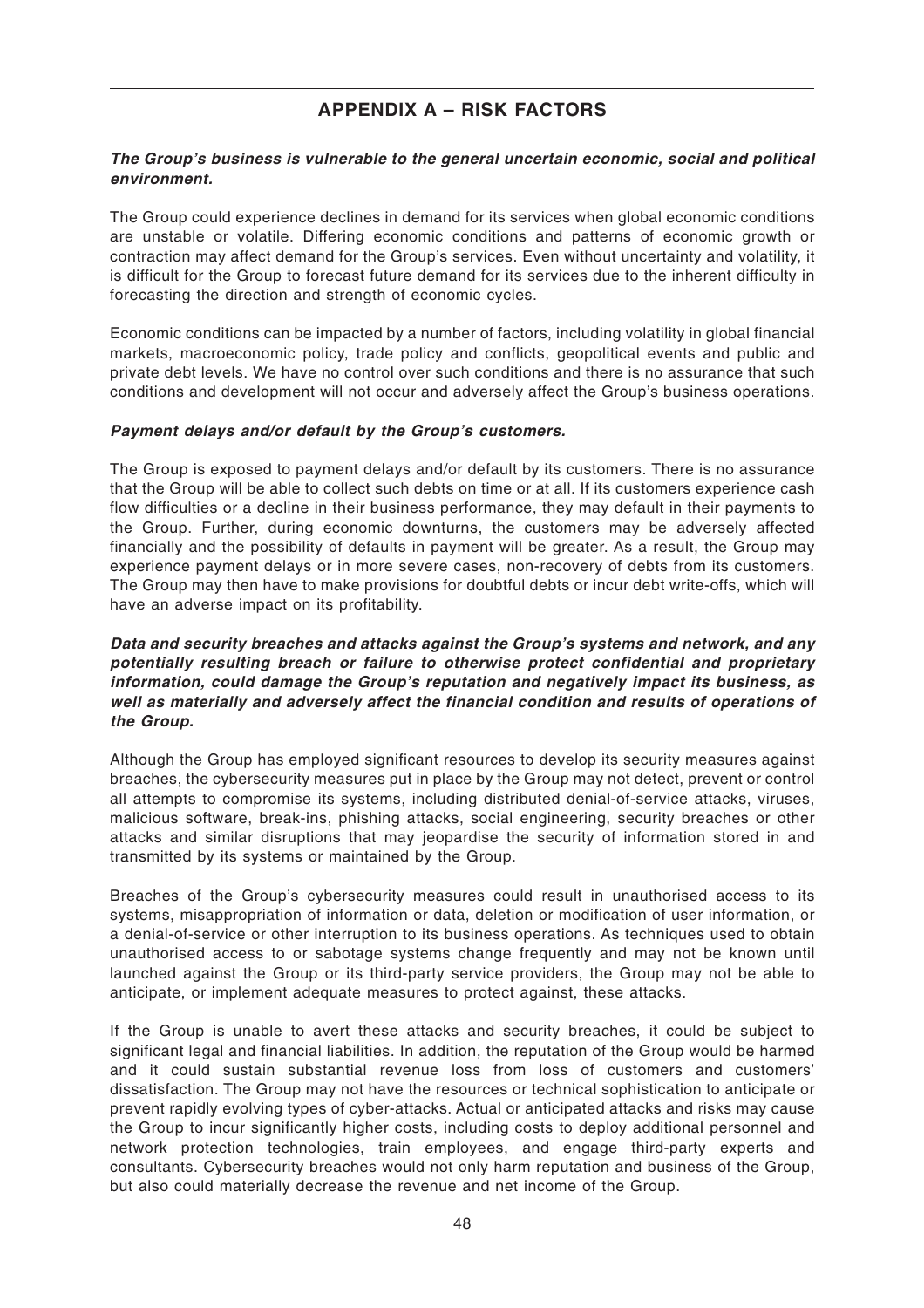### **The Group's future success is dependent on its key management personnel and its ability to recruit suitable and qualified employees.**

The future success of the Group depends upon the capabilities and efforts of the Group's management team and their ability to hire and retain key management personnel as well as suitable and qualified employees. The ability of the Group to continue to attract, retain and motivate key personnel will have an impact on its operations.

The loss of the services of one or more of these individuals without timely adequate replacements or the inability to attract new suitably qualified personnel at a reasonable cost would have a material adverse effect on the financial performance and operations of the Group. In addition, the Group may lose business to the organisations that members of the key management of the Group may join after leaving their positions with the Group. Although we have entered into service contracts with certain key management personnel of the Group, the Group cannot assure Shareholders that it will be able to continue to engage their services in the future. If the Group is unable to retain or recruit suitable and qualified employees, the Group's business, financial condition and results of operations may be adversely affected.

#### **RISKS RELATING TO THE GROUP'S NEW BUSINESS AND INDUSTRY**

The Company intends to change its core business to be in the provision of medical and consumer wellness services, as well as making investments in medical technology, robotics and artificial intelligence (AI) technology application in the medical and consumer wellness space ("**Proposed New Business**"), subject to the resolution to be passed at the extraordinary general meeting to be held on 27 August 2020 – the risk factors in relation to the Proposed New Business has been stated in the circular to the shareholders dated 5 August 2020.

### **RISKS RELATING TO THE OWNERSHIP OF THE SHARES**

#### **Investments in shares quoted on Catalist involve a higher degree of risk and can be less liquid than shares quoted on the Main Board of the SGX-ST.**

The Catalist is a listing platform designed primarily for fast-growing and emerging or smaller companies, to which a higher investment risk tends to be attached, as compared to larger or more established companies listed on the Main Board of the SGX-ST. An investment in shares quoted on Catalist may carry a higher risk than an investment in shares quoted on the Main Board of the SGX-ST and the future success and liquidity in the market of the Shares cannot be guaranteed.

In addition, there is no assurance that the liquidity of the Shares or the volume of the Shares as traded on Catalist may not change or decline after the Proposed Compliance Placement. For example, if minority Shareholders of the Company do not subscribe to the Proposed Compliance Placement, occurs, the free float of the Company will decrease and the liquidity of the Shares may decline as a result.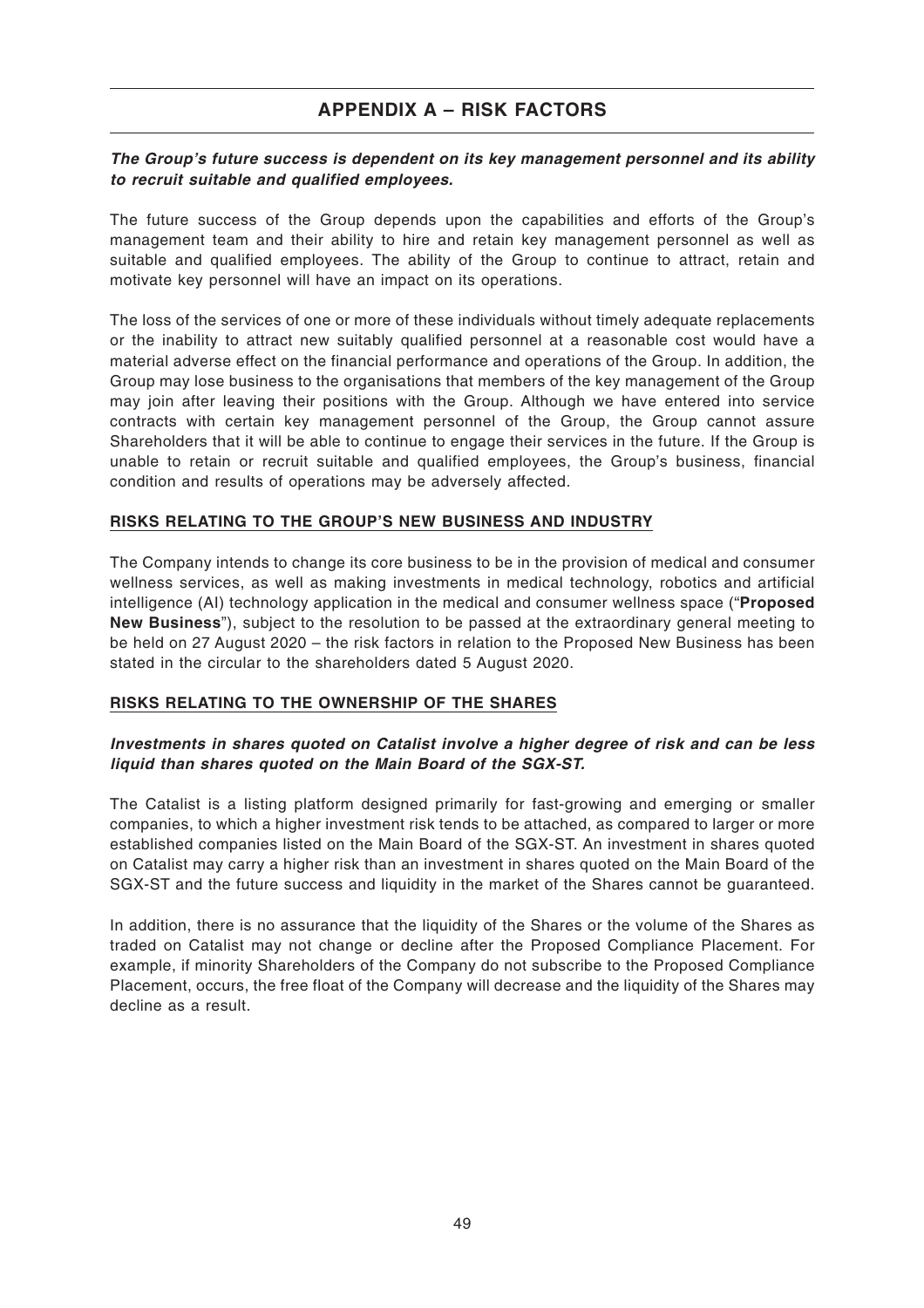#### **The Company's Share price may be volatile.**

The market price for the Shares may be highly volatile and can fluctuate significantly and rapidly in response to, inter alia, the following factors, some of which are beyond the Group's control, namely:

- (a) variations in the Group's operating results;
- (b) changes in the Group's assets and liabilities;
- (c) announcements made by the Group in relation to significant acquisitions, strategic alliances or joint ventures;
- (d) success or failure of the Company's management team in implementing business and growth strategies;
- (e) gain or loss of an important business relationship or contract;
- (f) additions or departures of key personnel;
- (g) changes in securities analysts' recommendations, perceptions or estimates of the Group's financial performance;
- (h) changes in the share prices of companies with similar business to the Group that are listed in Singapore, or elsewhere;
- (i) changes in conditions affecting the industry, the general economic conditions or stock market sentiments or other events or factors;
- (j) changes in governmental regulations;
- (k) changes in accounting policies;
- (l) fluctuations in stock market prices and volume;
- (m) involvement in litigation;
- (n) negative publicity involving the Group or any Director or executive officer of the Group; and
- (o) general economic, stock and credit market conditions.

#### **Liquidity of the Shares.**

Active and liquid trading for securities generally result in lower volatilities in price and more efficient execution of buy and sell orders for investors. Generally, the liquidity of the market for a particular share is dependent on, amongst others, the size of the free float, the price of each board lot, institutional interests, and the business prospects of the Group as well as the prevailing market sentiment. There is no assurance that the liquidity of the Shares or the volume of the Shares as traded on Catalist may not change or decline after the Proposed Compliance Placement.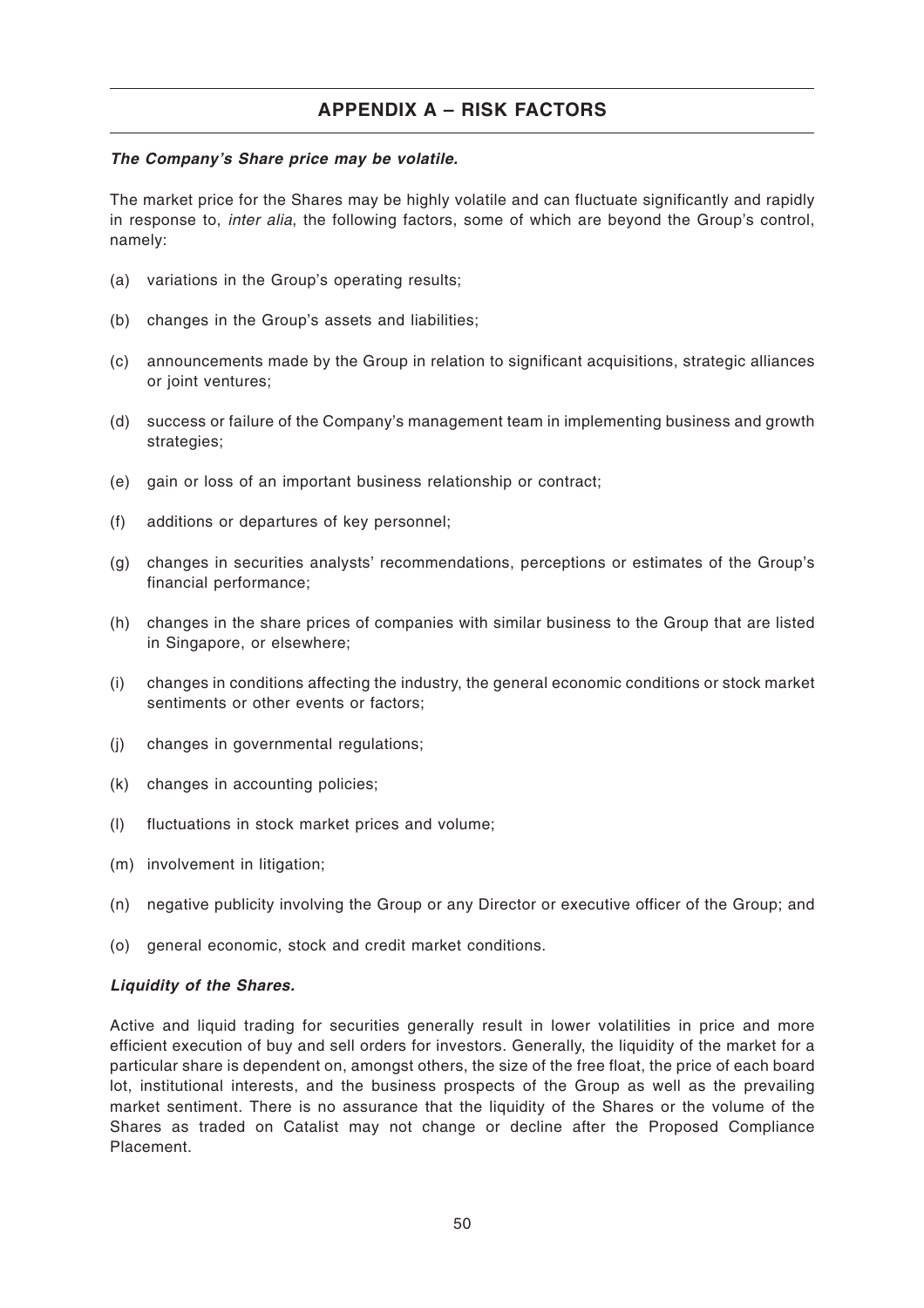#### **Future sale or issuance of Shares could adversely affect the Share price.**

Any future sale, availability or issuance of a large number of Shares can have a downward pressure on the Group's Share price. The sale of a significant number of Shares in the public market after the Proposed Compliance Placement, or the perception that such sales may occur, could materially and adversely affect the market price of the Shares. These factors will also weaken the Group's ability to sell additional equity securities.

### **The Group may require additional funding for its growth plans and such funding may result in a dilution of Shareholders' investment.**

The Group has attempted to estimate its funding requirements in order to implement its growth plans, as set out in Part 4 of this Offer Information Statement. In the event that the costs of implementing such plans should exceed these estimates significantly or the Group comes across opportunities to grow through expansion plans which cannot be predicted at this juncture and the funds generated from its operations prove insufficient for such purposes, the Group may need to raise additional funds to meet these funding requirements.

These additional funds may be raised by issuing equity or debt securities or by borrowing from banks or from other resources. The Group cannot ensure that it will be able to obtain any additional financing on terms that are acceptable to it, or at all. If the Group fails to obtain additional financing on terms that are acceptable to it, the Group will not be able to implement such plans fully. Such financing, even if obtained, may be accompanied by conditions that limit the Company's ability to pay dividends or require the Company to seek lenders' consent for the payment of dividends or restrict the Group's freedom to operate its business by requiring lenders' consent for certain corporate actions.

### **In the event a Shareholder is unable or unwilling to participate in certain additional fund-raising exercises, he may suffer potential dilution in his investment.**

The Group's working capital requirements, financing plans and capital expenditure needs may vary from those presently expected. If the Group does not meet its goals with respect to revenues, or if costs are higher than anticipated or if there are changes to its current financing plans, substantial additional funds may be required. To the extent that funds generated from operations have been exhausted, the Group may have to raise additional funds to meet new financial requirements. These additional funds may be raised by way of a placement or by further rights offering (which would be subject to Shareholders' approval if necessary) or through the issuance of new Shares.

In such events, if any Shareholder is unable or unwilling to participate in such fund raising, such Shareholder may suffer a dilution in his investment.

#### **Investors may not be able to participate in future issues of the Company's Shares.**

In the event that the Company issues new Shares, the Company will be under no obligation to offer those Shares to the existing Shareholders at the time of issue, except where the Company elects to conduct a rights issue. If the Company decides to offer to its Shareholders rights to subscribe for additional Shares or any rights of any other nature or other equity issues, the Company will have the discretion and be subject to the relevant laws, rules and regulations as to the procedures to be followed in making such rights offering available to the Company's existing Shareholders or in disposing of such rights for the benefit of such Shareholders and making the net proceeds available to them.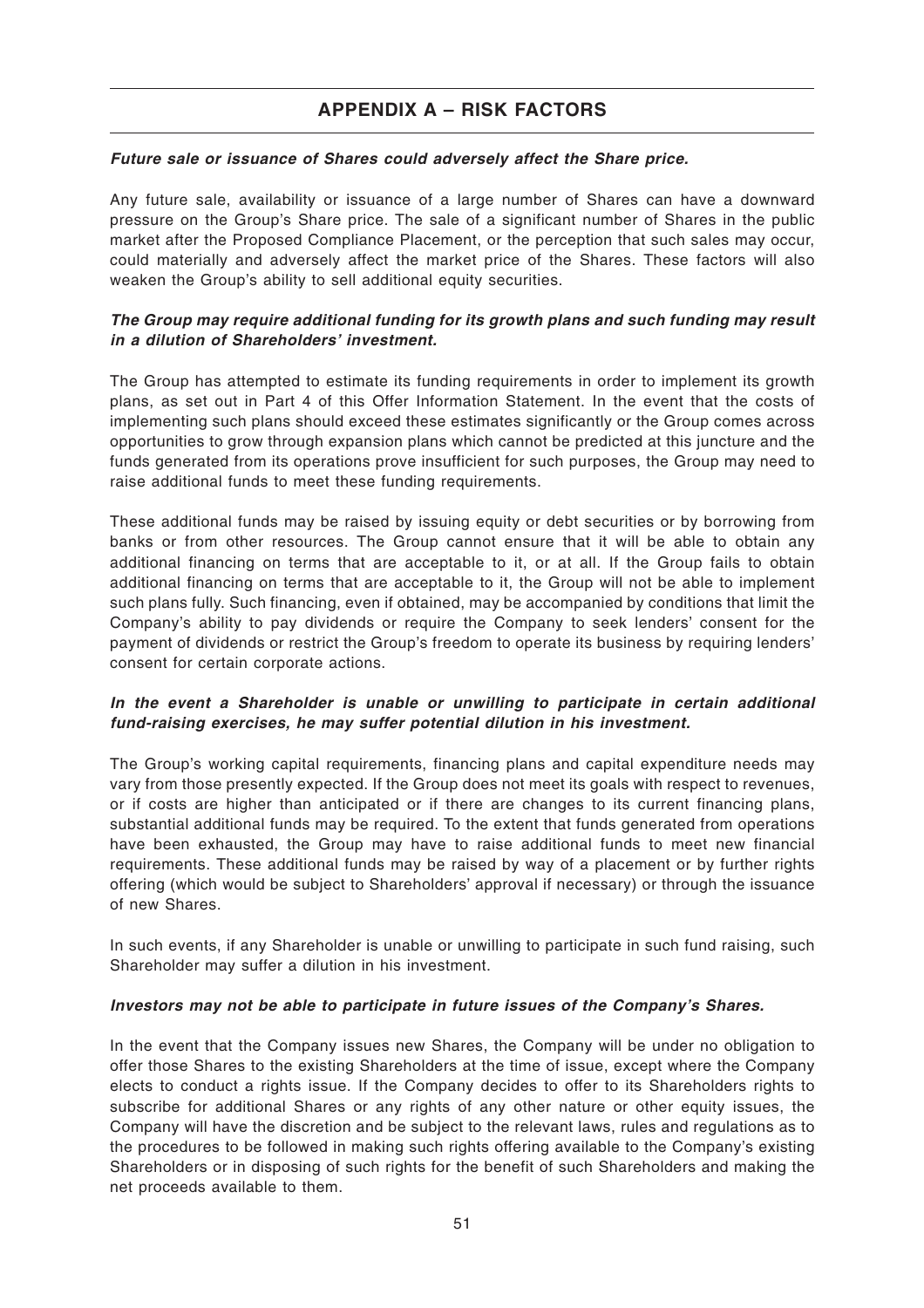The Company may choose not to offer the rights or other equity issues to its Shareholders or investors having an address outside Singapore, hence overseas Shareholders or investors may be unable to participate in future offerings of its Shares and may experience dilution of their interests in the Company.

### **There is a high probability that the Company's Share price will fluctuate widely and may adversely affect your investment.**

The Company expects trading of the Shares to be volatile and trading of the Shares may respond to announcements relating to technological or competitive developments, mergers or acquisitions by the Group or their competitors, gain or loss of major customers, or estimates of the Group's financial performance by investment analysts.

#### **The Company may not be able to pay dividends in the future.**

The Company's ability to declare dividends to Shareholders will depend on, *inter alia*, the future financial performance and distributable reserves of the Group. The Company's future financial performance and distributable reserves depend on several factors such as the successful implementation of the Group's strategies, general economic conditions, demand for the Group's services.

Many of these factors may be beyond the control of the Group. As such, there is no assurance that the Company will be able to pay dividends to Shareholders after the completion of the Proposed Compliance Placement. In the event that any entity in the Group enters into any loan agreements in the future, covenants therein may also limit when and how much dividends which the Company can declare and pay.